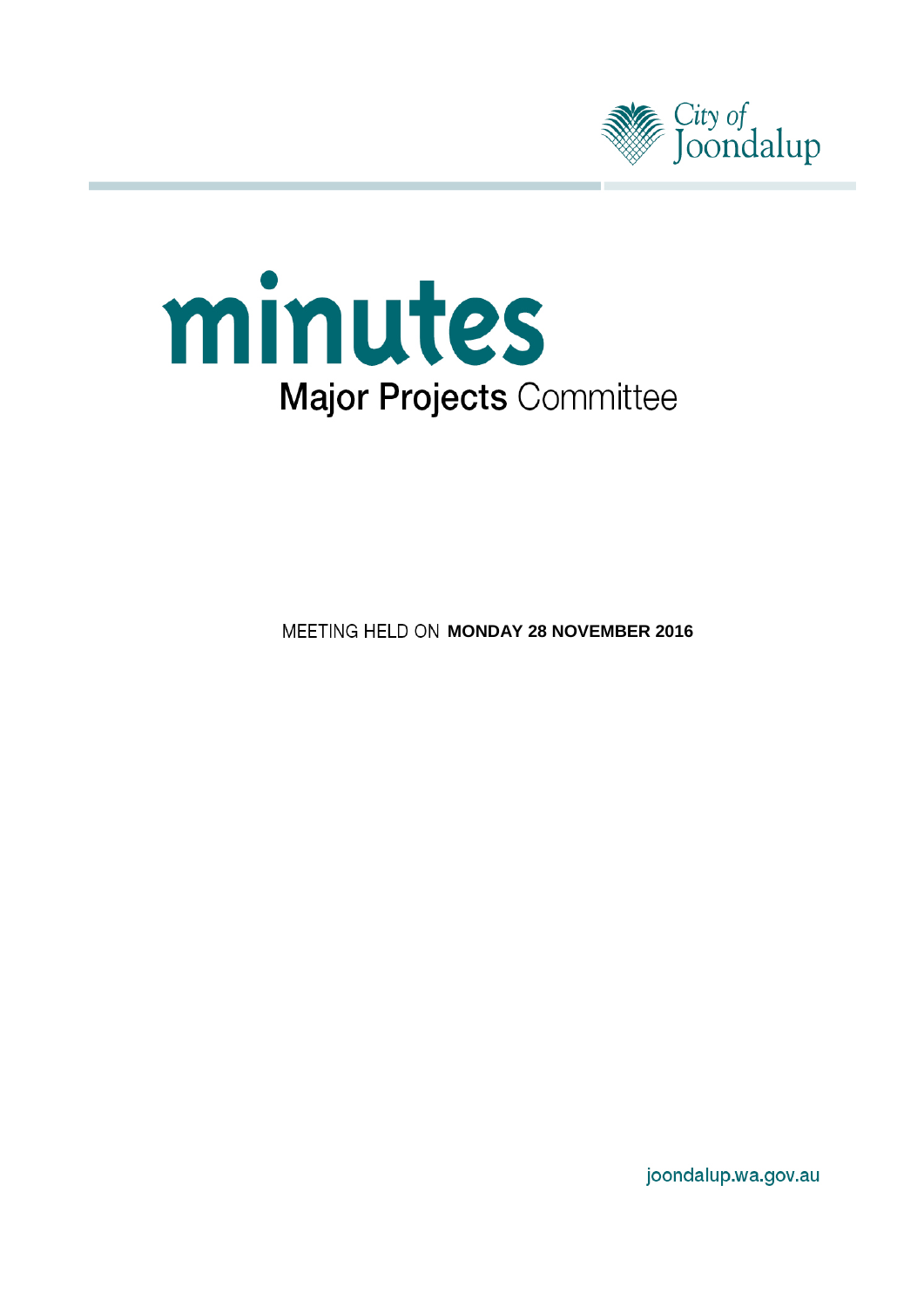# **TABLE OF CONTENTS**

| Item No. | <b>Title</b>                                                                                 | Page No. |
|----------|----------------------------------------------------------------------------------------------|----------|
|          | <b>Declaration of Opening</b>                                                                | 3        |
|          | <b>Declarations of Interest</b>                                                              | 4        |
|          | Apologies/Leave of absence                                                                   | 4        |
|          | <b>Confirmation of Minutes</b>                                                               | 5        |
|          | Announcements by the Presiding Member without discussion                                     | 5        |
|          | Identification of matters for which the meeting may be closed to<br>the public               | 5        |
|          | <b>Petitions and deputations</b>                                                             | 5        |
|          | <b>Reports</b>                                                                               | 6        |
| 1        | Joondalup Performing Arts and Cultural Facility Progress and<br>Business Case - [75577]      | 6        |
| 2        | Ocean Reef Marina - Project Status Update - [04171]                                          | 22       |
| 3        | Joondalup City Centre Development - Project Status Update -<br>[103036]                      | 30       |
| 4        | Confidential - Joondalup City Centre Development - Memorandum of<br>Understanding - [103036] | 39       |
|          | <b>Urgent Business</b>                                                                       | 41       |
|          | Motions of which previous notice has been given                                              | 41       |
|          | <b>Requests for Reports for future consideration</b>                                         | 41       |
|          | <b>Closure</b>                                                                               | 41       |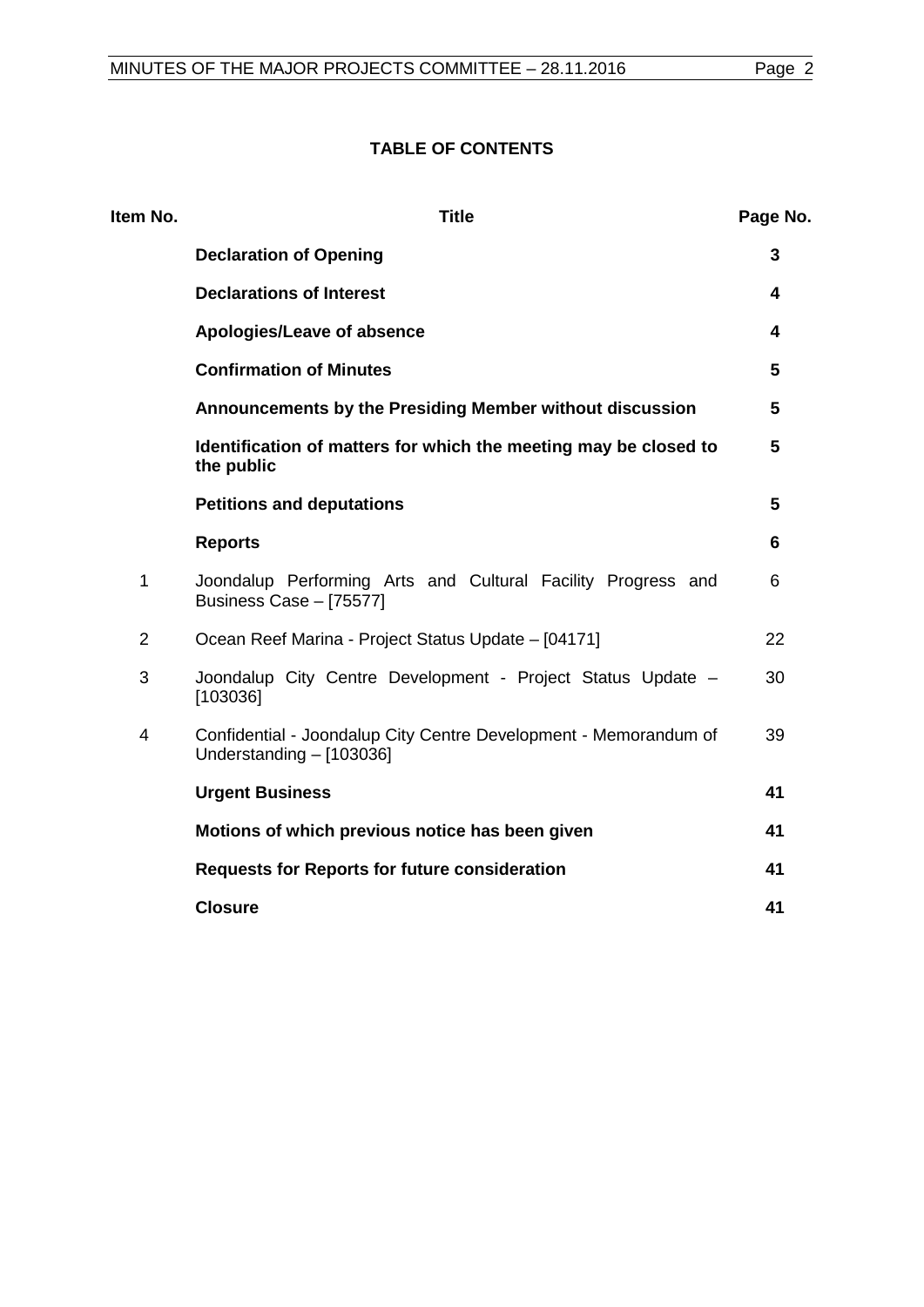# **CITY OF JOONDALUP**

#### **MINUTES OF THE MAJOR PROJECTS COMMITTEE MEETING HELD IN CONFERENCE ROOM 1, JOONDALUP CIVIC CENTRE, BOAS AVENUE, JOONDALUP ON MONDAY 28 NOVEMBER 2016.**

# **ATTENDANCE**

# **Committee Members**

| <b>Mayor Troy Pickard</b><br>Cr Kerry Hollywood<br>Cr Nige Jones<br><b>Cr Liam Gobbert</b><br>Cr Mike Norman<br>Cr John Chester<br>Cr Russ Fishwick, JP                                 | <b>Presiding Member</b><br><b>Deputy Presiding Member</b>                                                                                                                                                                                                                                       | Absent from 9.17pm to 9.18pm<br>Absent from 8.44pm to 8.46pm                                                       |
|-----------------------------------------------------------------------------------------------------------------------------------------------------------------------------------------|-------------------------------------------------------------------------------------------------------------------------------------------------------------------------------------------------------------------------------------------------------------------------------------------------|--------------------------------------------------------------------------------------------------------------------|
| <b>Observers</b>                                                                                                                                                                        |                                                                                                                                                                                                                                                                                                 |                                                                                                                    |
| Cr Tom McLean, JP<br>Cr Philippa Taylor<br>Cr Russell Poliwka<br><b>Officers</b>                                                                                                        |                                                                                                                                                                                                                                                                                                 | Absent from 7.47pm to 7.48pm<br>to 7.58pm; Absent from 7.51pm to 7.53pm                                            |
| Mr Garry Hunt<br>Mr Mike Tidy<br>Ms Dale Page<br>Mr Brad Sillence<br>Mr Blignault Olivier<br>Mr Allan Ellingham<br><b>Mrs Genevieve Hunter</b><br>Mr Scott Collins<br>Mrs Lesley Taylor | <b>Chief Executive Officer</b><br><b>Director Corporate Services</b><br>Director Planning and Community Development<br>Manager Governance<br><b>Manager City Projects</b><br><b>Senior Financial Analyst</b><br>Senior Projects Officer<br>Senior Projects Officer<br><b>Governance Officer</b> | Absent from 8.35pm to 8.38pm<br>to 8.02pm<br>to 9.14pm<br>Absent from 7.58pm to 7.59pm<br>from 7.50pm<br>to 7.52pm |

# **Guests**

# In relation to Item 3 – Joondalup City Centre Development – Project Status Update

| Mr Will Schofield | Woods Bagot Architecture                       | from $7.59$ pm to $9.23$ pm |
|-------------------|------------------------------------------------|-----------------------------|
| Mr Tony Hatt      | Chief Executive Officer, Devwest Group Pty Ltd |                             |
|                   |                                                | from $7.59$ pm to $9.23$ pm |
| Mr Chad Ferguson  | Executive Director, Devwest Group Pty Ltd      | from $7.59$ pm to $9.23$ pm |
| Mr Chad Ferguson  | Executive Director, Devwest Group Pty Ltd      | from $7.59$ pm to $9.23$ pm |

## <span id="page-2-0"></span>**DECLARATION OF OPENING**

The Presiding Member declared the meeting open at 7.20pm.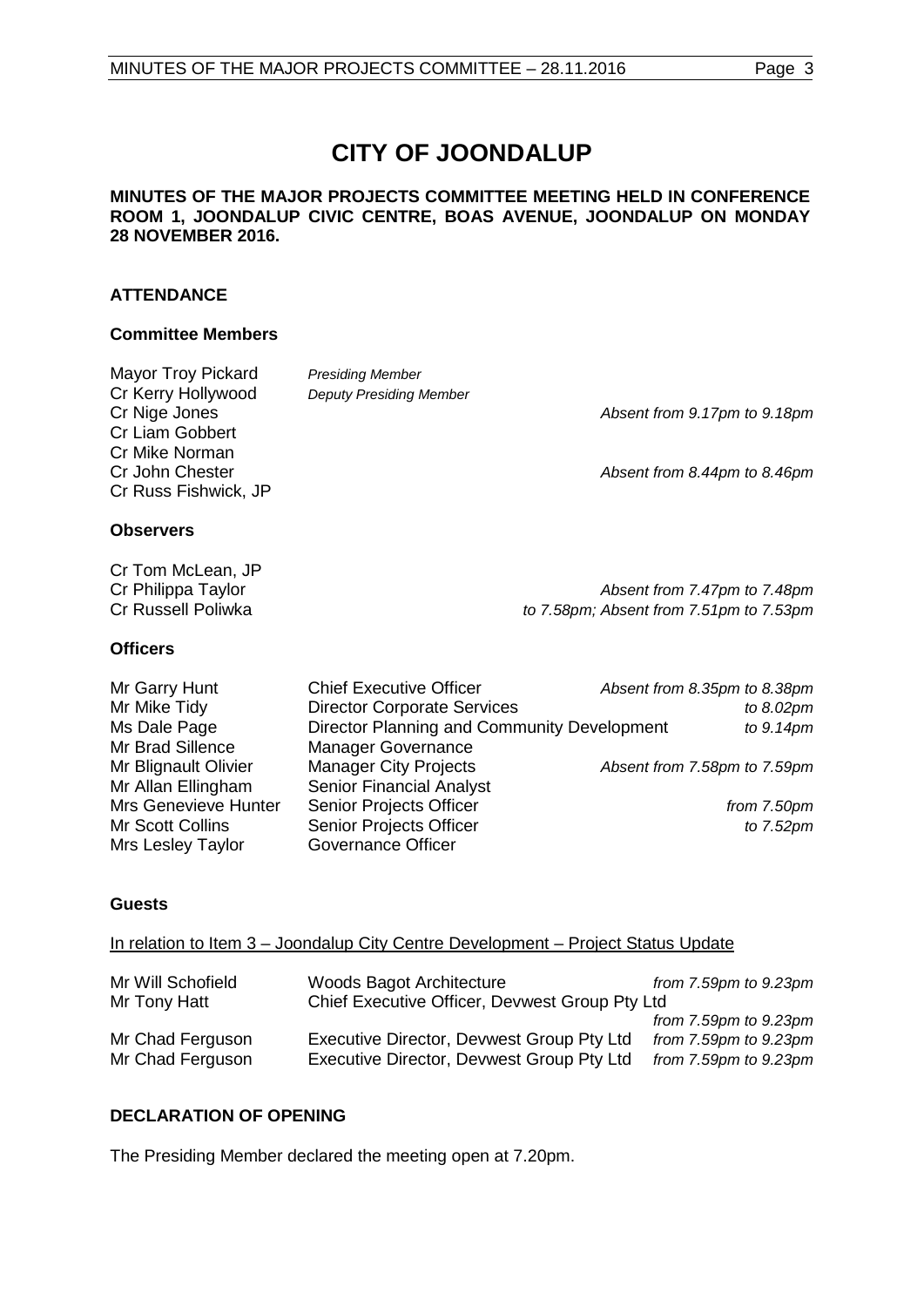# <span id="page-3-0"></span>**DECLARATIONS OF INTEREST**

# **Disclosures of Financial / Proximity Interest**

A declaration under this section requires that the nature of the interest must be disclosed. Consequently a member who has made a declaration must not preside, participate in, or be present during any discussion or decision-making procedure relating to the matter the subject of the declaration. An employee is required to disclose their financial interest and if required to do so by the Council must disclose the extent of the interest. Employees are required to disclose their financial interests where they are required to present verbal or written reports to the Council. Employees are able to continue to provide advice to the Council in the decision making process if they have disclosed their interest.

| <b>Name/Position</b>      | <b>Cr Russell Poliwka.</b>                                     |
|---------------------------|----------------------------------------------------------------|
| <b>Item No./Subject</b>   | Item 3 - Joondalup City Centre Development - Project Status    |
|                           | Update.                                                        |
| <b>Nature of interest</b> | Proximity Interest.                                            |
| <b>Extent of Interest</b> | Cr Poliwka owns property adjacent to the Joondalup City Centre |
|                           | development.                                                   |

| <b>Name/Position</b>      | <b>Cr Russell Poliwka.</b>                                     |  |
|---------------------------|----------------------------------------------------------------|--|
| <b>Item No./Subject</b>   | Item 4 - Confidential - Joondalup City Centre Development -    |  |
|                           | Memorandum of Understanding.                                   |  |
| <b>Nature of interest</b> | <b>Proximity Interest.</b>                                     |  |
| <b>Extent of Interest</b> | Cr Poliwka owns property adjacent to the Joondalup City Centre |  |
|                           | development.                                                   |  |

## **Disclosures of interest affecting impartiality**

Nil.

# <span id="page-3-1"></span>**APOLOGIES/LEAVE OF ABSENCE**

#### **Leave of Absence Previously Approved:**

| <b>Cr Christine Hamilton-Prime</b> |
|------------------------------------|
| Cr Liam Gobbert                    |
| Cr Sophie Dwyer                    |
| Cr Liam Gobbert                    |

4 December to 10 December 2016 inclusive;

- 6 December 2016;
- 7 December to 9 December 2016 inclusive;
- 17 December 2016.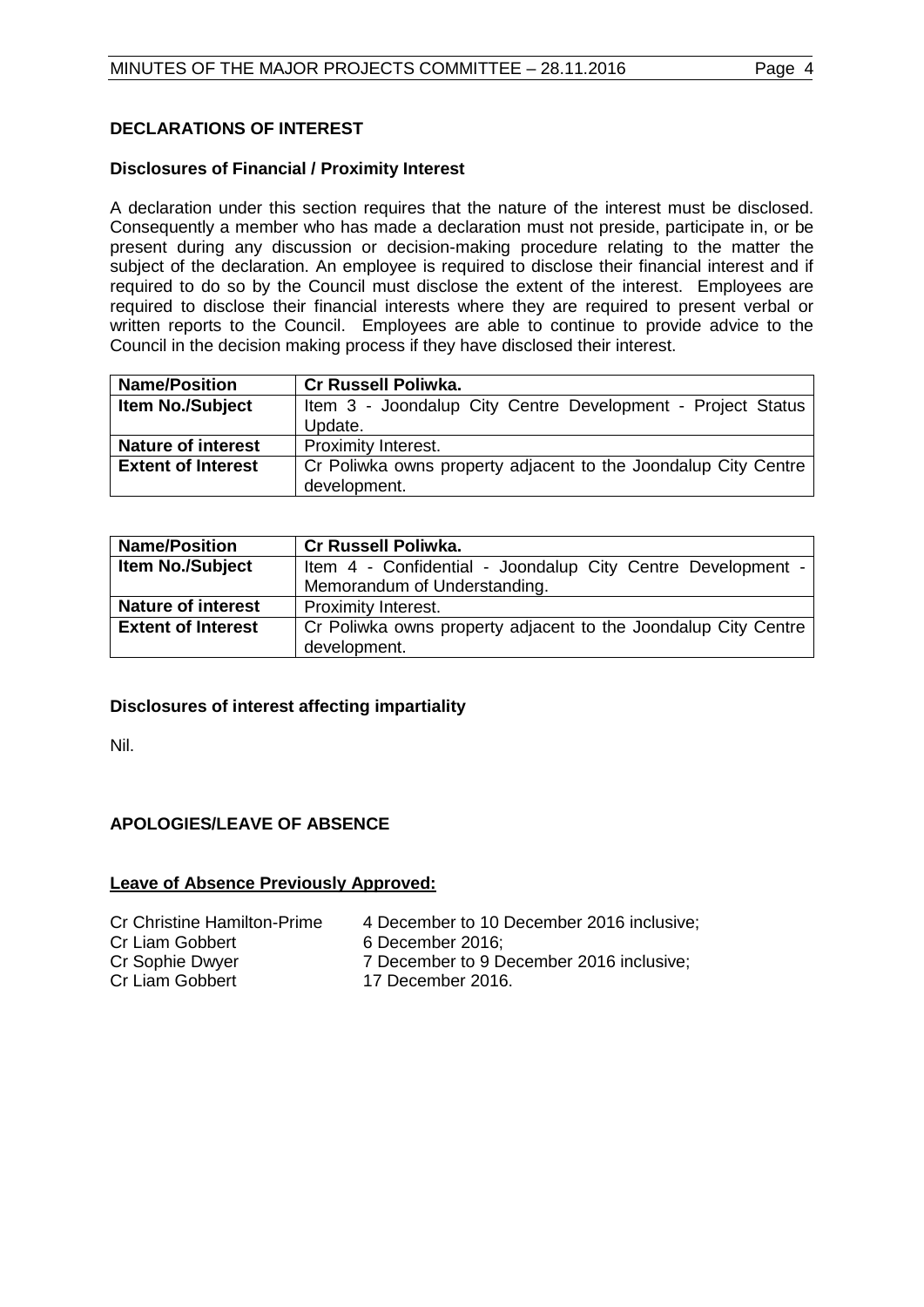# <span id="page-4-0"></span>**CONFIRMATION OF MINUTES**

# MINUTES OF THE MAJOR PROJECTS COMMITTEE HELD ON MEETING 3 OCTOBER 2016 AND 28 NOVEMBER 2016

The minutes of the meeting of the Major Projects Committee held on 3 October 2016 and resumed on 28 November 2016 were not available for confirmation at the time of this meeting.

# <span id="page-4-1"></span>**ANNOUNCEMENTS BY THE PRESIDING MEMBER WITHOUT DISCUSSION**

Nil.

#### <span id="page-4-2"></span>**IDENTIFICATION OF MATTERS FOR WHICH THE MEETING MAY BE CLOSED TO THE PUBLIC**

In accordance with Clause 5.2 of the City's *Meeting Procedures Local Law 2013*, this meeting was not open to the public.

# <span id="page-4-3"></span>**PETITIONS AND DEPUTATIONS**

Nil.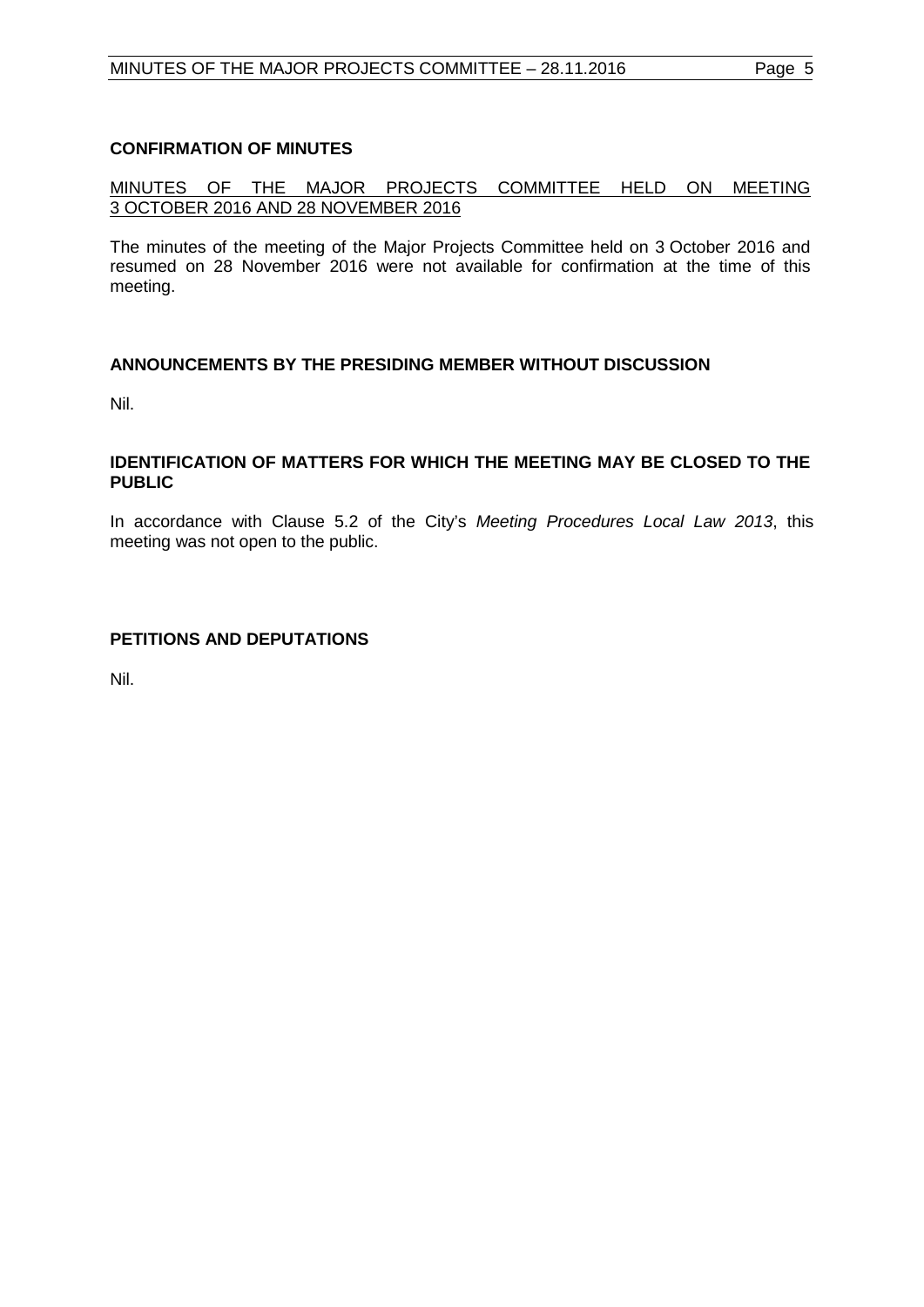#### <span id="page-5-0"></span>**REPORTS**

# <span id="page-5-1"></span>**ITEM 1 JOONDALUP PERFORMING ARTS AND CULTURAL FACILITY PROGRESS AND BUSINESS CASE**

| <b>WARD</b>                           | <b>North</b>                       |                                                                                                                                                                             |
|---------------------------------------|------------------------------------|-----------------------------------------------------------------------------------------------------------------------------------------------------------------------------|
| <b>RESPONSIBLE</b><br><b>DIRECTOR</b> | Mr Garry Hunt<br>Office of the CEO |                                                                                                                                                                             |
| <b>FILE NUMBER</b>                    | 75577, 101515                      |                                                                                                                                                                             |
| <b>ATTACHMENT</b>                     | Attachment 1                       | Deloitte Review of JPACF Business<br>Case                                                                                                                                   |
|                                       | <b>Attachment 2</b>                | Management Response to Deloitte<br><b>Review of JPACF Business Case</b>                                                                                                     |
|                                       | Attachment 3                       | Pracsys Response to Deloitte Review of<br><b>JPACF Business Case</b>                                                                                                        |
|                                       | Attachment 4                       | <b>JPACF Business Case</b>                                                                                                                                                  |
|                                       | Attachment 5                       | JPACF Business Case - Part Two<br>Appendices                                                                                                                                |
|                                       | Attachment 6                       | <b>Draft Communication Plan</b>                                                                                                                                             |
|                                       | electronically).                   | (Please Note: Attachments 4 and 5 are only available                                                                                                                        |
| <b>AUTHORITY / DISCRETION</b>         | amending budgets.                  | Executive - The substantial direction setting and oversight<br>role of Council, such as adopting plans and reports,<br>accepting tenders, directing operations, setting and |

#### **PURPOSE**

For Council to note the progress of the Joondalup Performing Arts and Cultural Facility (JPACF) project and to endorse the JPACF Business Case for the purpose of advertising for public comment.

## **EXECUTIVE SUMMARY**

At its meeting held on 1 August 2016 the Major Projects Committee resolved in part that it:

*"2 REQUESTS the Chief Executive Officer to review and refine the Business Case for the Joondalup Performing Arts and Cultural Facility taking into account the outcomes of the schematic design stage and the assessment of social and economic impacts, and a further report be presented to the October meeting of the Major Projects Committee with the intention of making the information available for public comment following Council's consideration of this item."*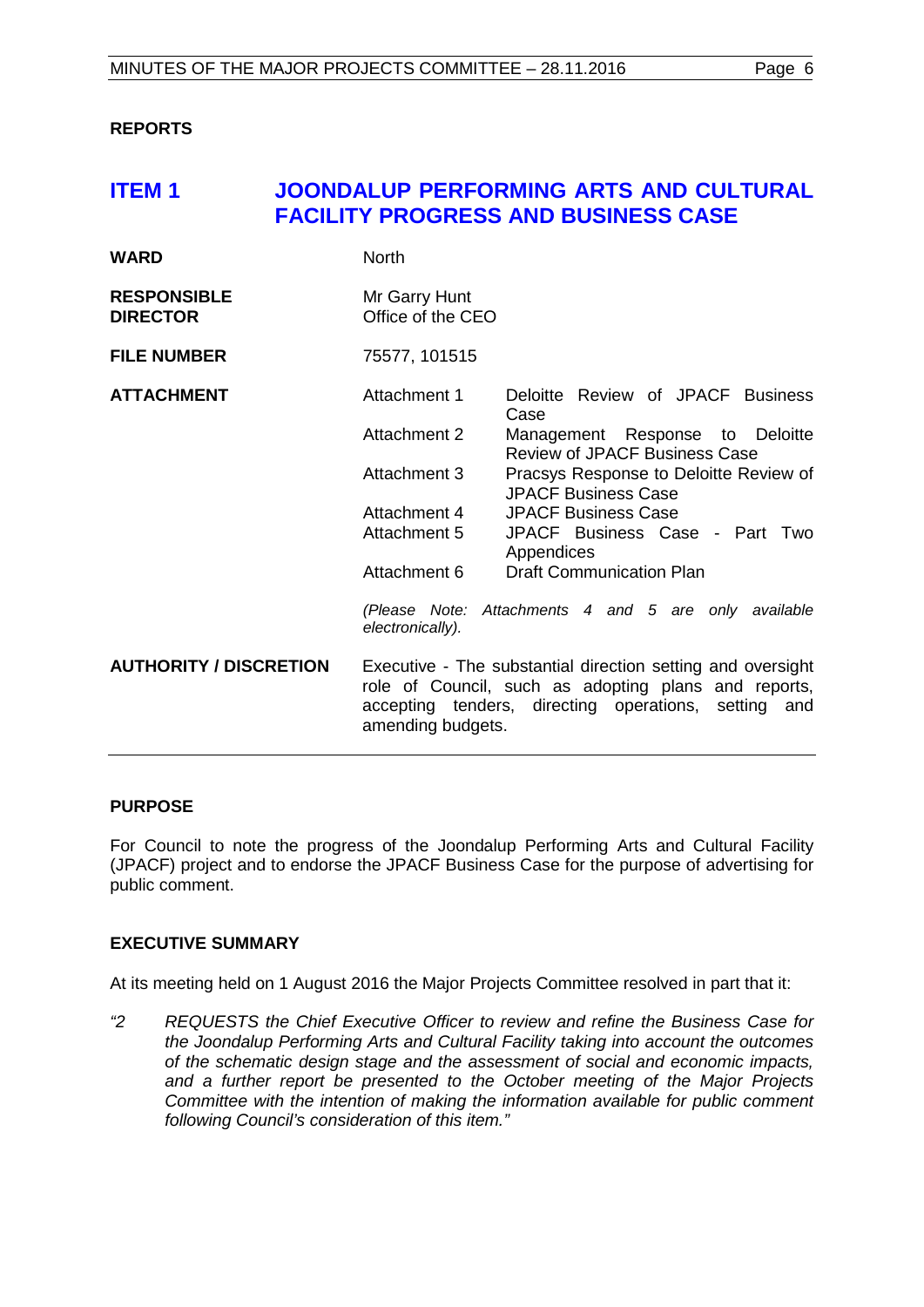After that meeting the City engaged several consultants with various areas of expertise to review and provide recommendations on the JPACF Business Case and subsequently refined the Business Case accordingly (Attachments 4 and 5 refer). The refined Business Case was submitted to the Major Projects Committee at its meeting held on 3 October 2016. At that meeting the Major Projects Committee resolved to adjourn the meeting.

Since the meeting held on 3 October 2016, the City received a peer review report of the JPACF Business Case from consultants Deloitte. In September 2016 Deloitte was engaged by the City to undertake a review of the following components of the JPACF Business Case:

- The financial projections and the basis of the key financial assumptions and supporting information.
- The sources of funding (in particular progress with assets sales, National Stronger Regions Fund (NSRF) grant and WATC debt funding) and the proposed financing strategy for the JPACF.
- Risks, sensitivity analysis and potential variability of cash flows, returns and impact on the City.
- The Social and Economic Impact Analysis.
- The Cost Benefit Analysis.

The peer review was commissioned by the City in the interests of accountability, probity and transparency as part of the on-going due diligence regime applied to this project. Deloitte's report: *Review of JPACF Business Case* forms Attachment 1 to this Report.

According to the report by Deloitte the process followed by the City to develop the Business Case and the assumptions underlying the financial forecasts appear robust. This supports an earlier review of the financial modelling for the JPACF project, undertaken by Deloitte in June 2016, which indicated the financial model was rigorous and provided assurance to the City's financial modelling approach.

However Deloitte raised several matters in their review of the Business Case, in particular the: options analysis; building maintenance/utilities expenses/capital expenditure; operating deficit; total cash impact to ratepayers; cost benefit analysis; and demand analysis sections of the Business Case. These issues and a response from the City and consultants Pracsys are provided in Attachments 1, 2 and 3 to this Report and discussed in the Details section of this Report.

The Business Case as proposed is considered robust although some minor matters and assumptions are considered worthy to reflect. In response to the Deloitte report it is proposed that several refinements are made within the Business Case in the interests of providing greater detail and clarity on some issues. The extent of the refinements is outlined in the Details section of this Report. Following support for these proposed changes community consultation is proposed to be undertaken in alignment with the City's *Community Consultation and Engagement Policy.* Details of a proposed community consultation plan are outlined in this Report and a Draft *Communications Plan* is attached (Attachment 6 refers).

Since the last meeting of the Major Projects Committee held on 3 October 2016, the City received advice from the Federal Department of Infrastructure and Regional Development that its application to Round Three of the NSRF was not successful. The City will continue to explore other funding opportunities, including both State and Federal Government.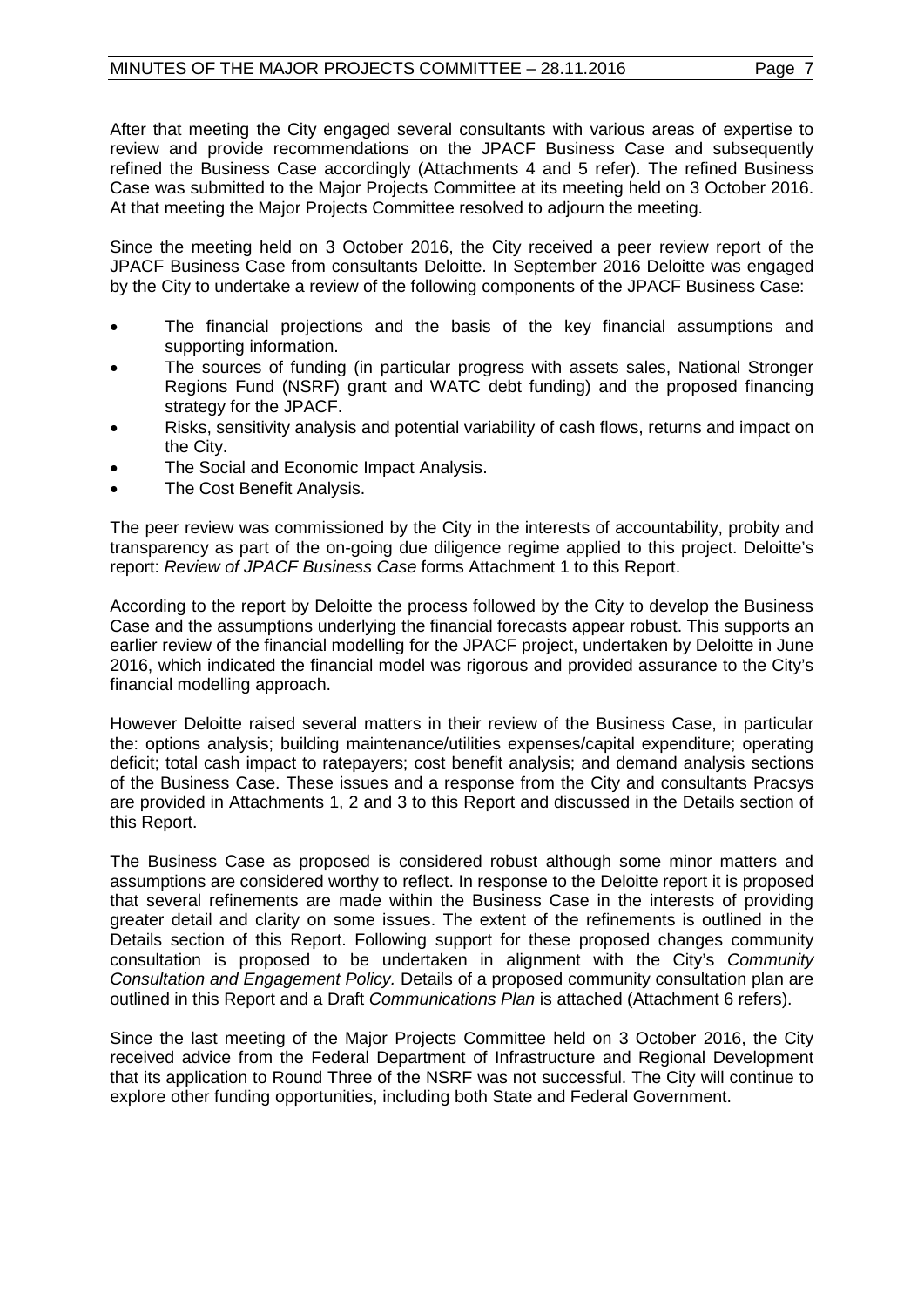- *1 NOTES the review of the refined Joondalup Performing Arts and Cultural Facility Business Case by consultants Deloitte and corresponding responses from the City Management and Pracsys as detailed in Attachments 1, 2 and 3 to this Report;*
- *2 NOTES the City was not successful in its grant application to Round Three of the Federal Government's National Stronger Regions Fund;*
- *3 SUPPORTS the community consultation process for the Joondalup Performing Arts and Cultural Facility Business Case as outlined in the Consultation section of this Report;*
- *4 NOTES the three Joondalup Performing Arts and Cultural Facility Business Case review reports from consultants Pracsys, Paxon Group and Rudi Gracias provided in Attachment 5 to this Report;*
- *5 ENDORSES the reviewed and refined Joondalup Performing Arts and Cultural Facility Business Case forming Attachments 4 and 5 to this Report, for the purposes of public advertising, noting the Chief Executive Officer will refine the Business Case in view of the review conducted by Deloitte, prior to the Business Case being advertised for public comment, as follows:*
	- *5.1 Include details relating to the overall whole of life cost-per-ratepayer;*
	- *5.2 Make adjustments to the resource value and car occupancies used to calculate the value of utility for the Cost Benefit Ratio;*
	- *5.3 Address minor typographical errors noted by Deloitte.*

# **BACKGROUND**

At its meeting held on 15 December 2015 (C77-12/15 refers), Council considered a Report entitled 'Joondalup Performing Arts and Cultural Facility Business Case and Progression Options'. The report provided a draft Business Case for the JPACF and options to progress the project through a schematic design stage. Upon consideration of the report it was resolved that Council:

- *"1 NOTES the Business Case, at this point in time, for the Joondalup Performing Arts and Cultural Facility as detailed in Attachment 1 to Report C77-12/15;*
- *2 REQUESTS the Chief Executive Officer to proceed with the schematic design stage of the Joondalup Performing Arts and Cultural Facility project and NOTES Ashton Raggatt MacDougall Pty Ltd T/A ARM Architecture will undertake the schematic*  design based on the scope of works and fee proposal as outlined in Report *C77-12/15;*
- *3 NOTES the Business Case for the Joondalup Performing Arts and Cultural Facility project is final at this point in time and will be further refined for Council's approval in view of the outcomes of the schematic design stage and revised costings;*
- *4 NOTES the Chief Executive Officer will submit a grant application to Round Three of the Federal Government's National Stronger Regions Fund."*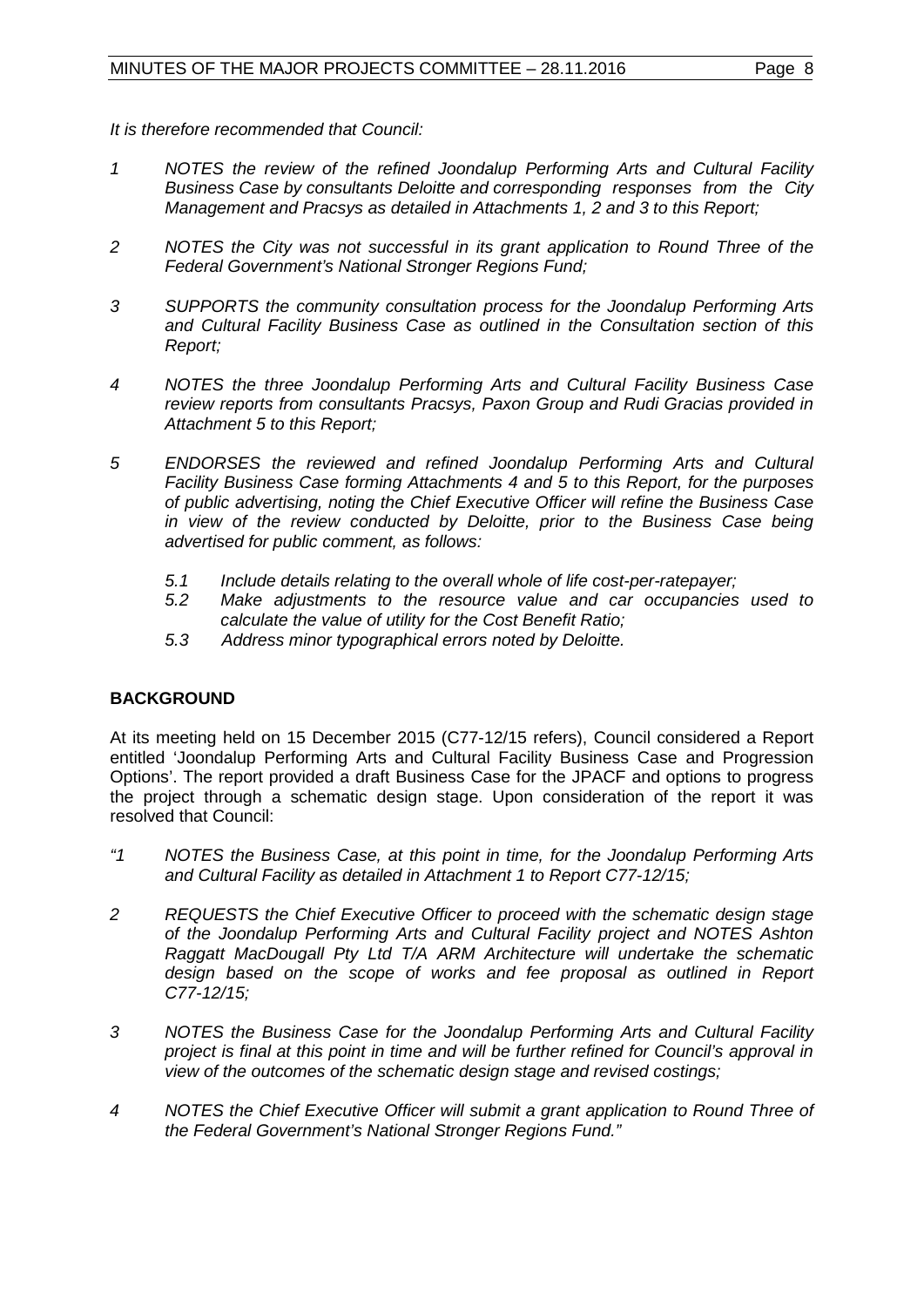At its meeting held on 1 August 2016 the Major Projects Committee considered a report entitled 'Joondalup Performing Arts and Cultural Facility Project Status Report'. Upon consideration of this Report it was resolved that the Major Projects Committee:

- *"1 NOTES the Joondalup Performing Arts and Cultural Facility Project Status Report;*
- *2 REQUESTS the Chief Executive Officer to review and refine the Business Case for the Joondalup Performing Arts and Cultural Facility taking into account the outcomes of the schematic design stage and the assessment of social and economic impacts, and a further report be presented to the October meeting of the Major Projects Committee with the intention of making the information available for public comment following Council's consideration of this item".*

At its meeting held on 3 October 2016 the Major Projects Committee resolved that:

*"the meeting be ADJOURNED and RECONVENED on Monday 28 November 2016 commencing at 5.45pm to enable further consideration of Item 3 – Joondalup Performing Arts and Cultural Facility Business Case Report, including a community consultation plan for public consultation on the Joondalup Performing Arts and Cultural Facility".*

Prior to that meeting the City had engaged Deloitte for the purposes of conducting a peer review of the Business Case that was submitted to the Major Projects Committee at that time.

# **DETAILS**

## **Business Case**

Since Council considered the draft JPACF Business Case in December 2015 the City has engaged several consultants to review and revise the JPACF Business Case. The reviews took into account the various changes to the design resulting from the schematic design stage of the project. The consultants were engaged to review the relevant components of the Business Case based on their areas of expertise. The scope of the work undertaken by the consultants is outlined below in this Report. The recommendations from consultants have been either adopted outright or used to complement existing data in the Business Case. The impact of the consultant's recommendations on the Business Case is outlined below in this Report and commentary included in the Business Case. The consultant's reports are included as appendices to the Business Case in Attachment 5 to this Report.

The refined Business Case for the JPACF consists of two parts: Business Case (Attachment 4 refers) and Business Case – Part Two, Appendices (Attachment 5 refers). Attachment 4 consists of details of the work undertaken on the project since its inception and includes the project scope, strategic context, needs analysis, design options, and financial, social and economic assessments. Attachment 5 consists of all of the supporting documentation and detailed information supporting the Business Case, including consultant reports, concept and schematic design drawings, detailed financial and operations analysis and other technical data.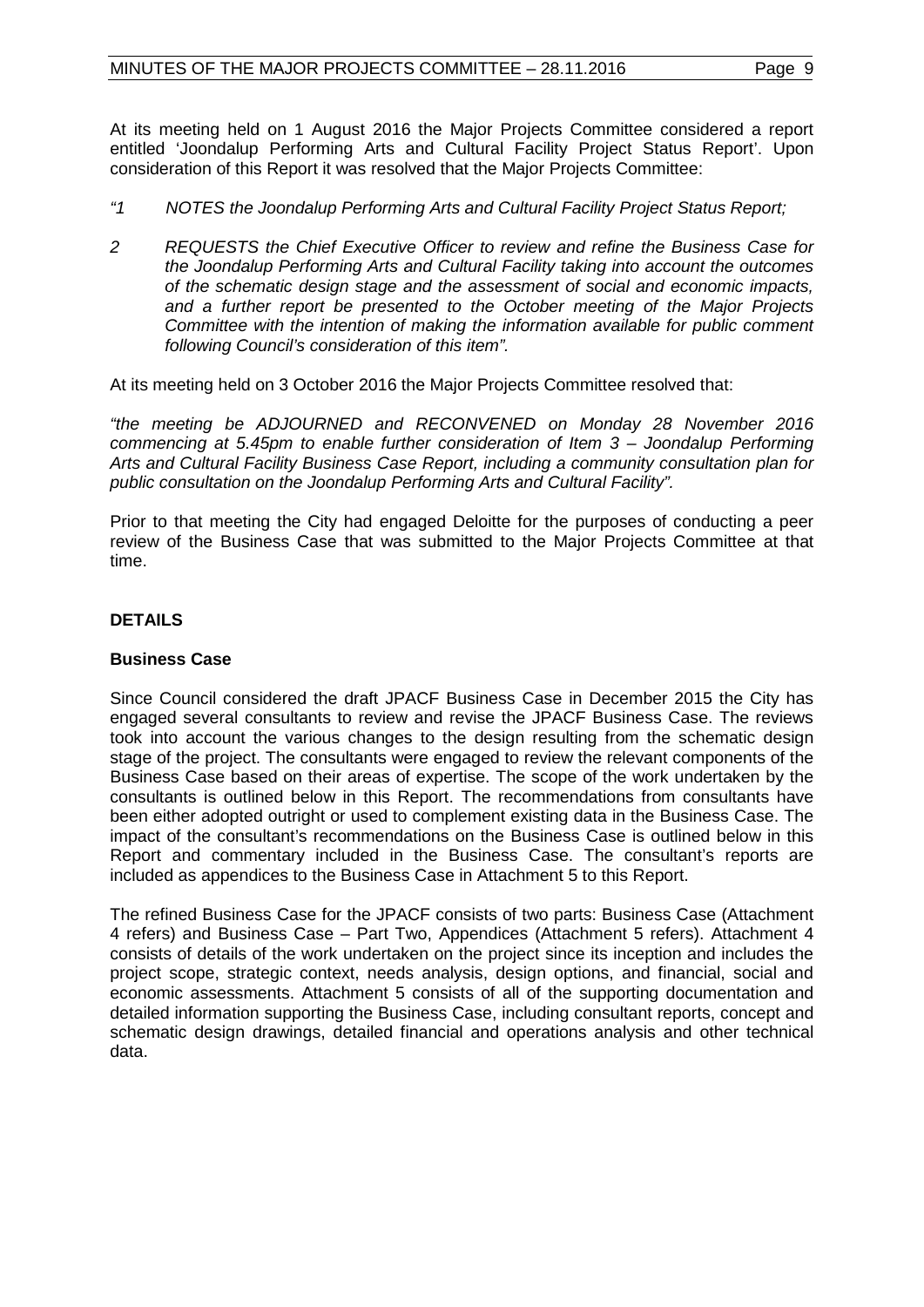#### **Consultant Business Case Reviews**

In developing the Business Case, and following the schematic design stage the following consultant reviews were undertaken.

#### Paxon Group Review

Consultant Paxon Group has demonstrated substantial previous experience in culture and arts projects in Western Australia and throughout Australia including Business Case development and financial and economic analysis of major arts and cultural infrastructure development projects. It should be noted that their previous work predominantly relates to the preparation of business cases for the development of new facilities rather than the review of existing facilities.

The analysis undertaken by Paxon took account of the changes made through the schematic design stage. Paxon reviewed the existing assumptions in the draft Business Case and undertook further financial analysis of the following components of the JPACF: repairs and maintenance, food and beverage, utilities, capital replacement costs and also provided comment on the operation of the art gallery and exhibition space, conferencing and events and opportunities for grants and sponsorships. Various recommendations from Paxon Group have been incorporated into the Business Case and the report from Paxon Group is included in Attachment 5.

#### Rudi Gracias Review

Rudi Gracias previously held the role of Acting General Manager, Perth Theatre Trust and prior to that held positions as Chief Operating Officer, Perth Theatre Trust and Director BOCS Ticketing and Marketing Services. Mr Gracias now works as a consultant and was engaged by the City to review the JPACF Business Case and provide advice and financial modelling on income from the primary and secondary theatres, staffing levels, ticketing, technical equipment and suggestions on a management model for the JPACF. Various recommendations from Rudi Gracias have been incorporated into the Business Case and the report by Rudi Gracias is included in Attachment 5.

#### Pracsys Review

During the undertaking of the schematic design process additional research into economic and social impacts of the JPACF was undertaken by consultants Pracsys. More recently Pracsys was re-engaged to provide improved assumptions for the art gallery, community use rooms and conferencing and events areas of the facility following the reconfiguration of these areas through the schematic design process.

Pracsys has also updated their previous work on the social and economic impacts and Social Return on Investment (SROI) and revised the overall Benefit Cost Ratio (BCR) and Net Present Value (NPV) for the JPACF, based on the new financial details resulting from the review of the Business Case. This information has now been included in the refined Business Case and their report is included in Attachment 5.

#### **Summary of refinements to the Business Case since the December 2015 Business Case**

Through the review process the City was provided with vast amounts of additional information and recommendations from the various consultants. The City has presented the relevant information in a balanced way to allow Council to make an informed decision on whether to progress the project to a community consultation process.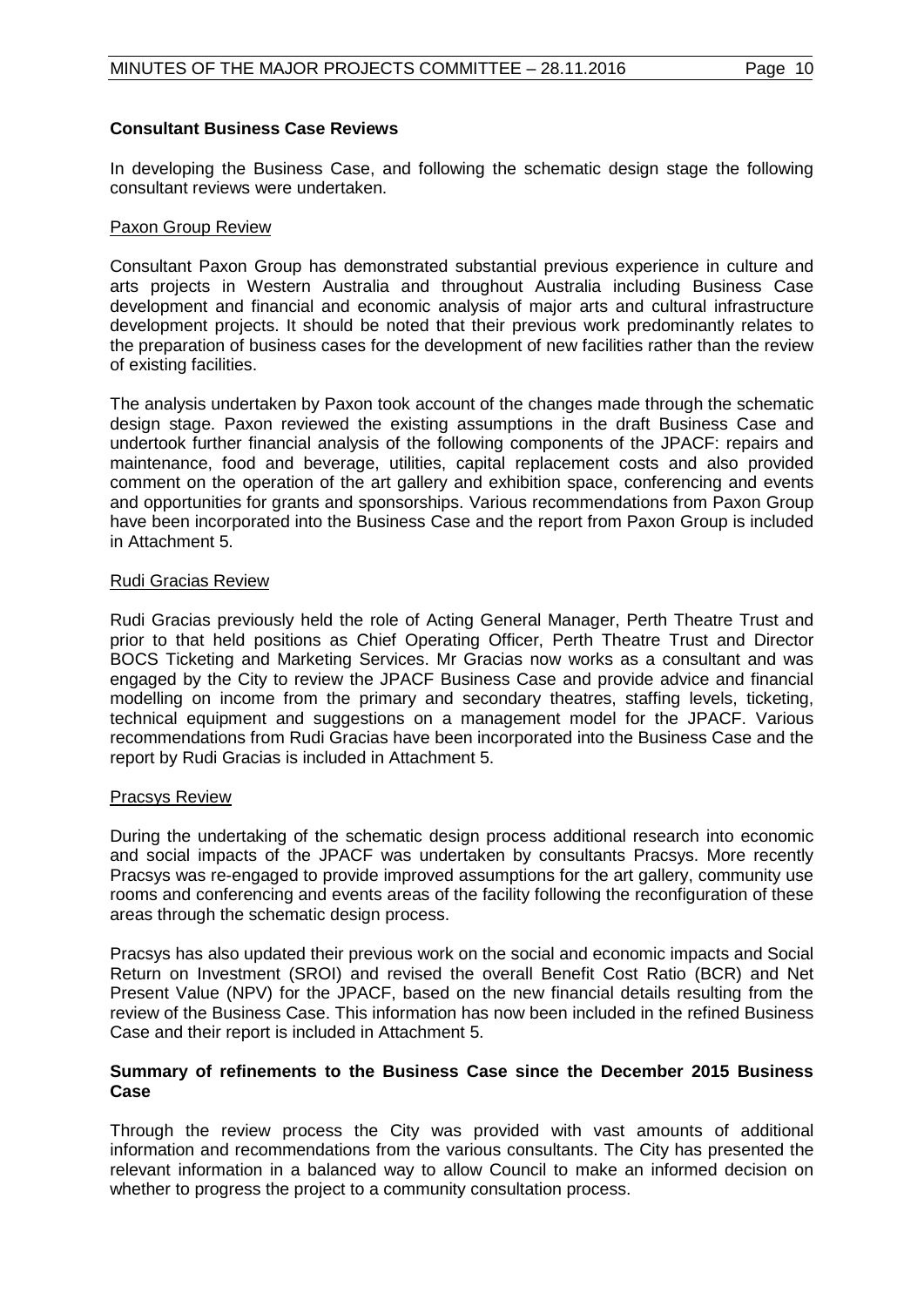# Financial Projections

After careful consideration of information provided by consultants and as a result of research undertaken by City officers, three scenarios have been prepared as follows:

- Scenario 1 Worse Case. This includes some of the worse-case estimates for staff costs, utilities and repair/maintenance.
- Scenario 2 Idealistic. The other end of the range of possibilities with best-case estimates for staff costs, utilities and repair/maintenance.
- Scenario 3 Realistic. Amended set of assumptions, which represent a balance between Scenario 1 and Scenario 2.

Scenario 3 is used as the basis of the projections in the Business Case. The difference between the scenarios indicates that some uncertainty still exists with some of the assumptions and that there are further improvements that will continue to be made to the projections if the project progresses.

The 40 year whole-of-life project costs for the JPACF for Scenario 3 has increased from the December 2015 Business Case figure of \$200.1 million to \$217.5 million. Some of the major refinements are summarised as follows:

- An additional \$3 million for increased capital costs resulting from the schematic design stage of the project, including the cost of interest.
- An additional \$11 million for forecasted reduced Tamala Park proceeds, including the cost of interest.
- A \$4 million benefit for the reduced costs of borrowing (lower interest rate).
- An additional \$7 million due to the higher operating subsidy of \$863,000 per year (up from \$818,000 in December 2015).

## Financing Strategy

In September 2016 the City prepared an alternative financing strategy, this is included as one of the appendices to the Business Case. The strategy considers alternative approaches to the traditional fixed rate/fixed repayment term financing. The report has recommended a move towards a financing strategy where there is a more structured approach in matching the term and repayment profiles of the debt facilities to the underlying forecast cashflows of the City, thereby reducing total interest costs. Although this is a move away from the City's traditional fixed repayment profile, it is a strategy which if managed effectively can reduce the total borrowing costs. However there is always a trade-off between risk, certainty and cost and the City would need to provide a risk management framework to manage the underlying risk.

## Summary of financial projections

- The project is estimated to cost \$99.7 million to plan, design and construct.
- The City has implemented strategies to fund the costs, and is projected to have \$37 million in dedicated reserves to help fund the project. The remaining costs will be funded by a \$10 million grant and by borrowings of \$58 million.
- The JPACF will require an on-going annual contribution by the City, estimated to be \$863,000 per year. The estimated annual subsidy is 21% of income, which compares favourably to other similar facilities in Australia.
- Cost per ratepayer for the annual subsidy is \$13.64 per year.
- Depreciation expense of \$1.5 million per year is estimated.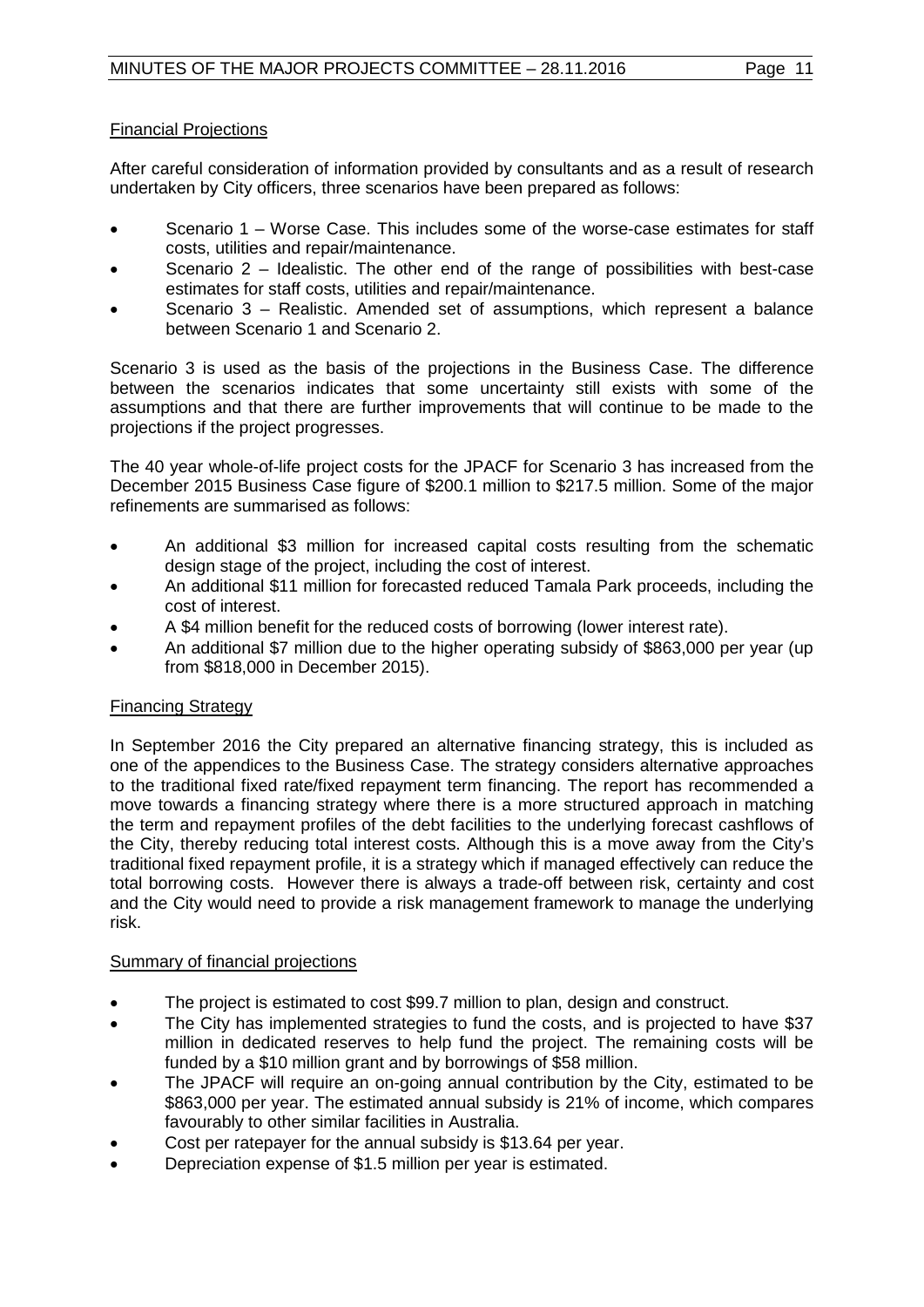- Total costs up to 2058-59 are estimated to be \$217 million, with a net present cost of \$94 million.
- All whole-of-life impacts are included in the City's Draft *20 Year Strategic Financial Plan.*

# Summary of economic and social projections

- An estimated 609 jobs will be supported (directly and indirectly) due to the construction of JPACF.
- The JPACF is expected to create 47 jobs (directly and indirectly) through the operations of the facility and supplies purchased.
- In addition, 91 jobs are expected to be created across the retail, food and beverage and tourism industries as a result of increased visitation and tourism in the region.
- The analysis calculates a Present Value for the project benefits of \$328.5 million, a Net Present Value of \$182.4 million and BCR of 2.34. This indicates that the project delivers significant social and economic return on investment.
- The arts foster a culture of inclusion and civic participation, facilitate the development of cognitive skills and self-confidence and support mental and physical health and wellbeing – all of which have direct and indirect impacts on disadvantaged sectors of the community.
- Increased access to art and cultural experiences and provision of enabling infrastructure to support art and cultural production is therefore likely to provide improvements in relative disadvantage.
- JPACF will catalyse creative industry growth in the North-West sub region which will increase economic diversity and support the knowledge-driven, strategic employment crucial to driving economic resilience.
- JPACF will provide a facility to connect audiences and artists so as to increase creative output in the region and the pool of creative individuals. This translates into growth of related creative industries such as advertising, software programming, publishing and architecture. It will in doing this, expand the pool of ideas and creativity accelerating the overall rate of innovation and economic success in the North-West.

Commentary on the refinements to the Business Case is provided in detail in the Business Case and Appendices (Attachments 4 and 5 refer).

## **Deloitte Review**

Since the last meeting of the Major Projects Committee held on 3 October 2016 (and as recommended on 28 November 2016) the City has received a review report of the JPACF Business Case from consultant Deloitte. In September 2016 Deloitte Australia was engaged by the City to undertake a peer review of the following components of the JPACF Business Case:

- The financial projections and the basis of the key financial assumptions and supporting information.
- The sources of funding (in particular progress with assets sales, NSRF grant and WATC debt funding) and the proposed financing strategy for the JPACF.
- Risks, sensitivity analysis and potential variability of cash flows, returns and impact on the City.
- The social and economic impact analysis.
- The Cost Benefit Analysis (CBA).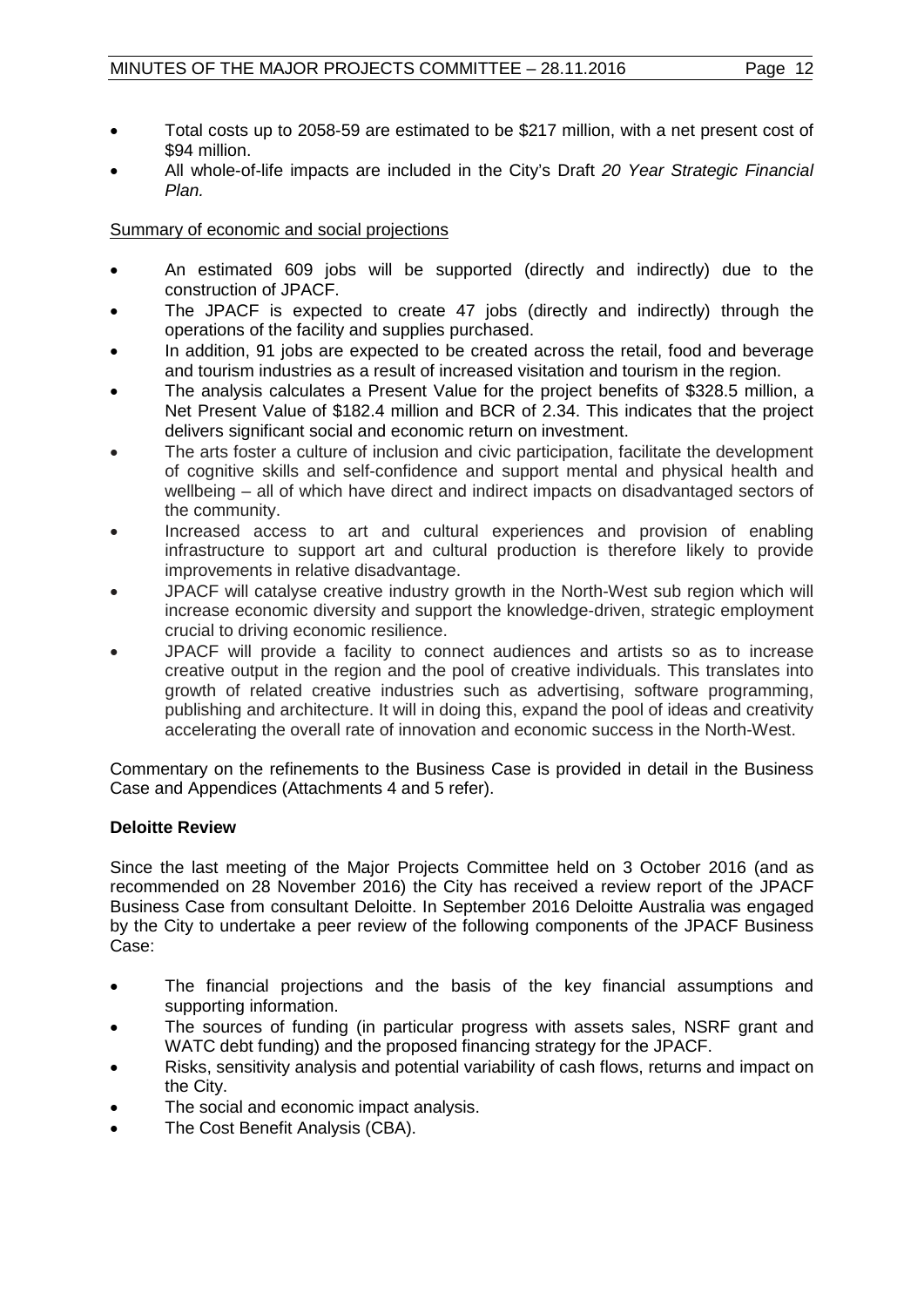The peer review was commissioned by the City in the interests of accountability, probity and transparency as part of the ongoing due diligence regime applied to the project.

According to Deloitte:

*"the City has undertaken an extensive process in developing the Business Case for its current purpose. The City has consulted widely and engaged a number of relevant independent consultants to assist with the development. The City also developed a detailed financial model for JPACF (the Financial Model) and we understand from Management that the financial implications have been included in the City's 20 Year Strategic Financial Plan. The process followed by the City to develop the business case and the assumptions underlying the financial forecasts appears robust"* (Attachment 1 refers).

Furthermore it should be noted that at its meeting held on 8 June 2016, following a review of the financial modelling for the JPACF Business Case undertaken by Deloitte, the Finance Committee noted in part that the financial model was shown to be rigorous and provided assurance to the City's financial modelling approach.

However Deloitte raised several matters in their review of the Business Case. These issues and a response from the City and consultants Pracsys are provided in Attachments 1, 2 and 3 to this Report and are discussed below.

During the review process the City also undertook further evaluation and consultation with consultants ARM Architecture, Pracsys, Quantity Surveyors Donald Cant Watts Corke and Randall Arts Management to provide additional information and improve the audit trail of some of the key cost items.

As the project is not yet at detailed design stage there still exists a level of uncertainty in the financial projections. The detailed design stage will provide greater certainty of figures on both the capital costs and the operating expenses.

In the main, the Deloitte review highlighted the following matters:

- Options analysis.
- Building maintenance/utilities expenses/capital expenditure.
- Operating deficit.
- Total cash impact to ratepayers.
- Cost Benefit Analysis.
- Demand analysis.

These matters are detailed below.

## Options analysis

The Deloitte report commented that there is currently limited analysis and commentary on the financial and economic assessment of the alternative options to the current Art Box design. However Deloitte acknowledged that these issues and options have previously been considered by Council and the Major Projects Committee and were included in the December 2015 version of the Business Case. The Current Art Box design has evolved through extensive engagement with Elected Members and key stakeholders over a number of years. It is not proposed that these options be reintroduced into the Business Case.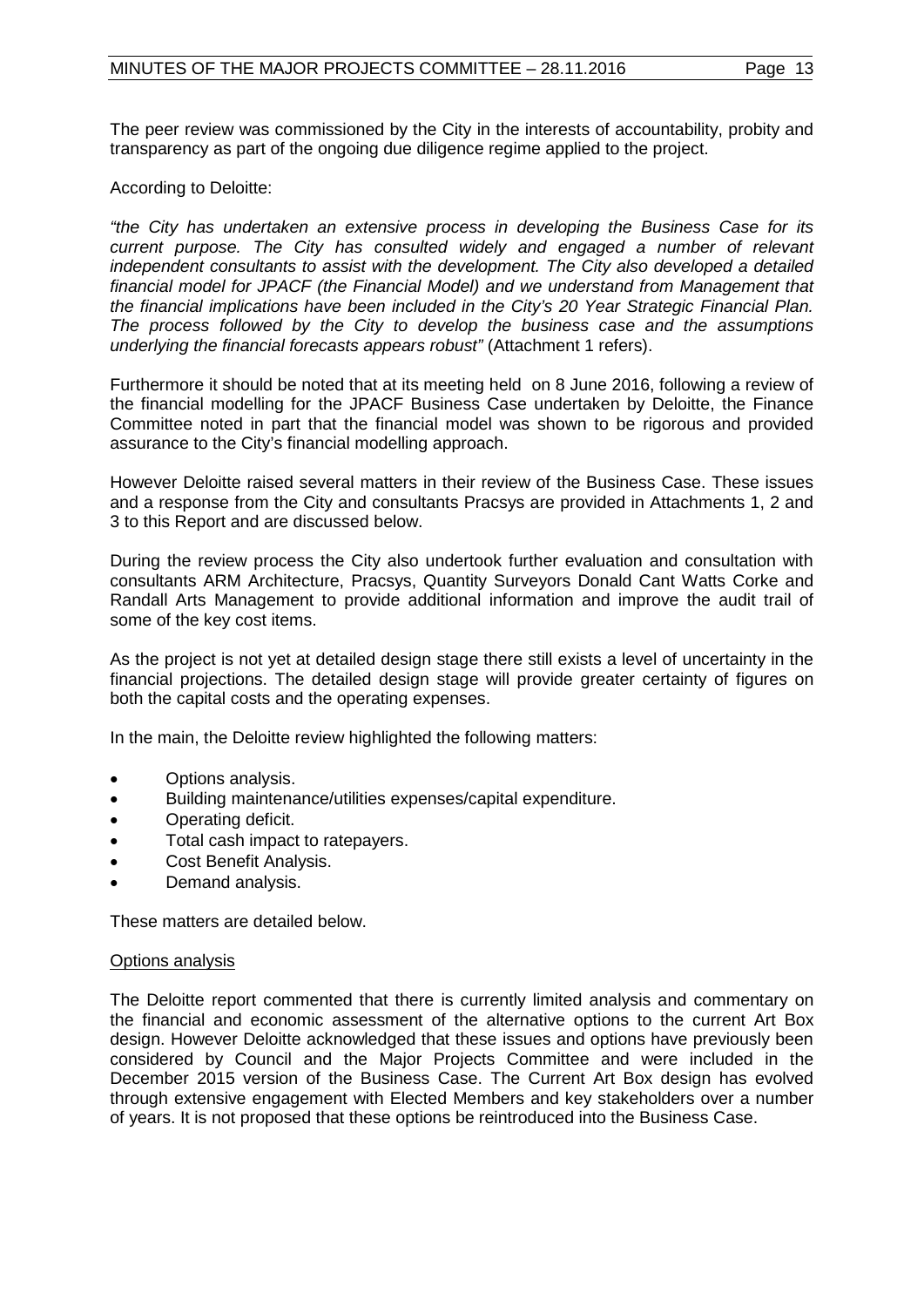#### Building maintenance/utilities expenses/capital expenditure

The consultation completed by the City during the Deloitte Business Case review has indicated that the assumptions for building maintenance and utilities expenses are within a reasonable tolerance. The City has now obtained a detailed estimate for capital replacement from a quantity surveyor which suggests that the Business Case estimates may be understated. However, the City has also received advice from an arts management consultant that has intimated that the City's lower estimate for capital replacement costs as contained in the Business Case may be within a reasonable tolerance.

The City is reasonably satisfied with the current assumptions in the Business Case, however acknowledges the matters raised by Deloitte and other consultants. It is therefore proposed to undertake additional research, particularly on operations and capital expenditure of established benchmark facilities throughout Australia, with the intent of updating the Business Case at a later stage as the project progresses.

#### Operating deficit

The Business Case indicates there are a range of potential scenarios (worse case, idealistic and realistic) for the operating subsidy. For illustrative and discussion purposes Deloitte has prepared an additional potential downside scenario which suggests that the operating subsidy could be \$1.4 million instead of the realistic scenario of \$863,000 currently shown in the Business Case. It should be noted that the additional potential downside scenario would be highly unlikely because it would be based on eight of the 11 operating lines all being worse case at the same time. The key issue is that the operating projections are uncertain and the reality is that the operating subsidy will be within a wide range, between \$500,000 and \$1.4 million.

While the City has received more detailed information for building maintenance/utilities/capital replacement and has reviewed the downside scenario prepared by Deloitte, it is not deemed necessary at this stage to amend any of the financial projections within the Business Case. A target operating subsidy of \$863,000 as currently shown in the Business Case is therefore still a useful indicator for the City to aim towards and is comparable with other facilities throughout Australia.

#### Total cash impact to ratepayers

The Business Case has provided sensitivity analysis which shows that the overall whole-of-life cashflows could be somewhere between \$165 million and \$318 million. This wide range takes account of the various operating scenarios as well as potential risks to the capital costs/funding of the project. The sensitivity analysis within the Business Case is also deemed to be a reasonable assessment of the overall range of possibilities and therefore no changes to the Business Case are proposed.

As part of the review of the Business Case Deloitte has shown the overall whole-of-life costs to an individual ratepayer. The Business Case prepared by the City had already included the overall whole-of-life costs to the City, but only showed this impact as a lump sum figure rather than on a cost-per-ratepayer basis. It is therefore proposed that these figures be included in an update to the Business Case prior to community consultation.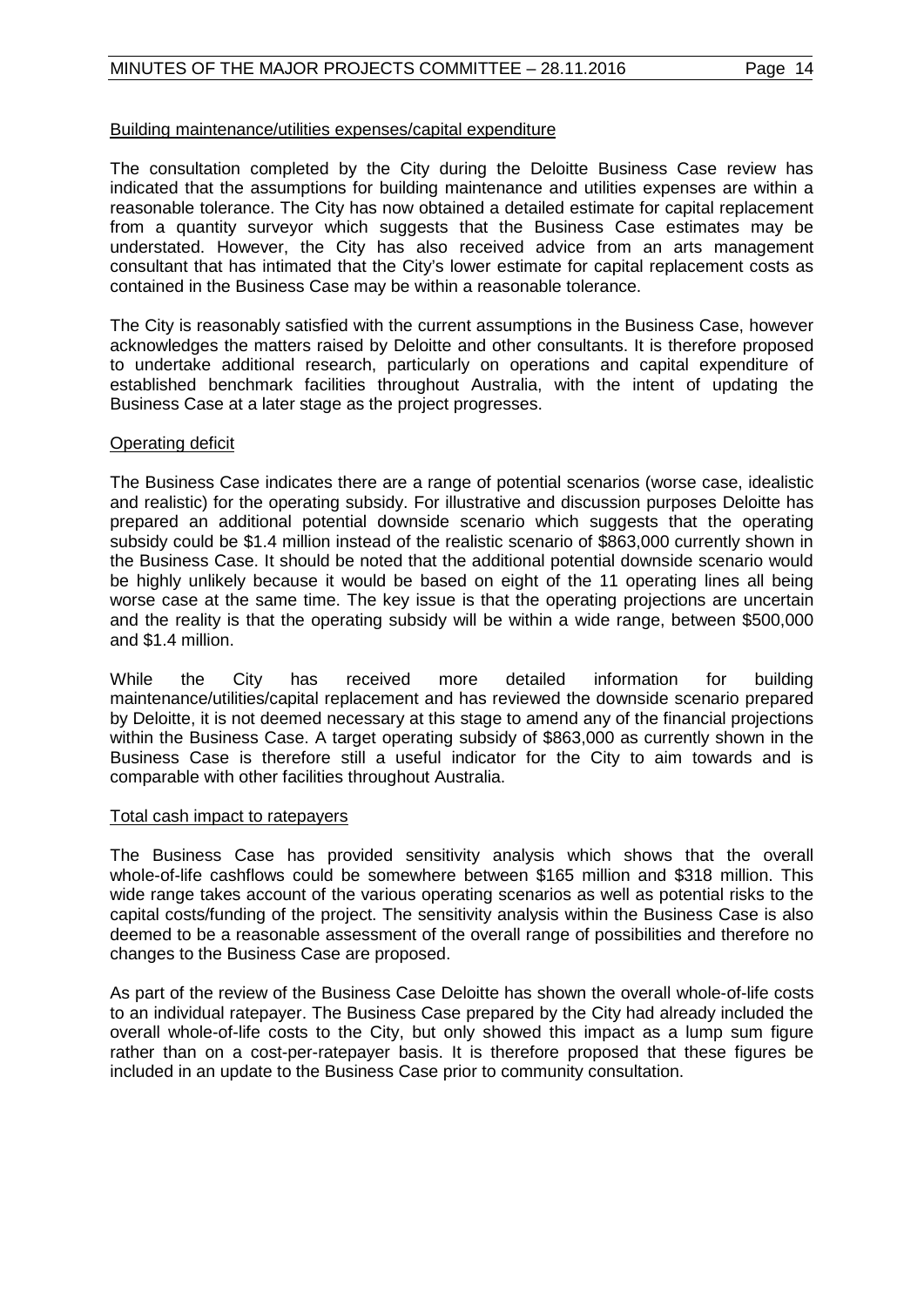#### Cost Benefit Analysis

Deloitte's review makes various references to the value proposition and rationale for the JPACF from the perspective of Joondalup ratepayers. This perspective differs from the scopes of work for the Market Analysis and Feasibility Study (MAFS) and subsequent work undertaken by Pracsys in formulating a Cost Benefit Ratio (CBR) and Net Present Value for the project. For the purpose of the MAFS Pracsys initially established a primary catchment comprising of the cities of Joondalup and Wanneroo, as well as a broader area of influence that included Gingin and Chittering. The concept for a regional facility carried through from the MAFS to subsequent stages of work, including the NSRF applications which developed a strong benefit case for the project to demonstrate the value to the broader area of influence. A local facility would have significantly different scale, design and operational parameters and an alternative approach would be required to prove the need for the facility.

Deloitte's review makes reference to the potential demand that the facility could cater for and the implications that this has on the CBR. Pracsys' work modelled scenarios that produced a holistic CBR for the project that takes into account spill over impacts of increased cultural participation in the catchment across social, cultural and economic domains.

Deloitte has commented on some discrepancies that exist between various stages of work on the Business Case. Such discrepancies have arisen due to variations in the scope of work completed by Pracsys and Council officers between 2012 and 2016. As a result of the various matters raised by Deloitte Pracsys' will make adjustments to the resource value and car occupancies used to calculate the value of utility as well as minor typographical errors noted by Deloitte.

## Demand Analysis

In their review Deloitte questioned the process employed by Pracsys in developing the demand modelling in the MAFS. Pracsys' informed that the modelling assumes a capture of 'latent demand' in the catchment. Latent demand comprises the attendances that could be expected to be occurring based on state cultural participation averages and catchment demographics - minus what is known to be currently occurring. The rates of cultural participation in the City are significantly lower than state and national averages. Given the nature of benefits incorporated into the Pracsys analysis, numerous alternative scenarios can be modelled with implications for the CBR.

Pracsys' response to the Deloitte review forms Attachment 3 to this Report.

## Summary of proposed refinements to the Business Case (to occur prior to Community Consultation)

In view of the above recommendations and observations by Deloitte it is proposed to make the following refinements to the Business Case prior to undertaking community consultation:

- Include cost-per-ratepayer details prepared by Deloitte which show the overall whole-of-life cost per ratepayer.
- Make adjustments to the resource value and car occupancies used to calculate the value of utility for the Cost Benefit Ratio.
- Minor typographical changes noted by Deloitte.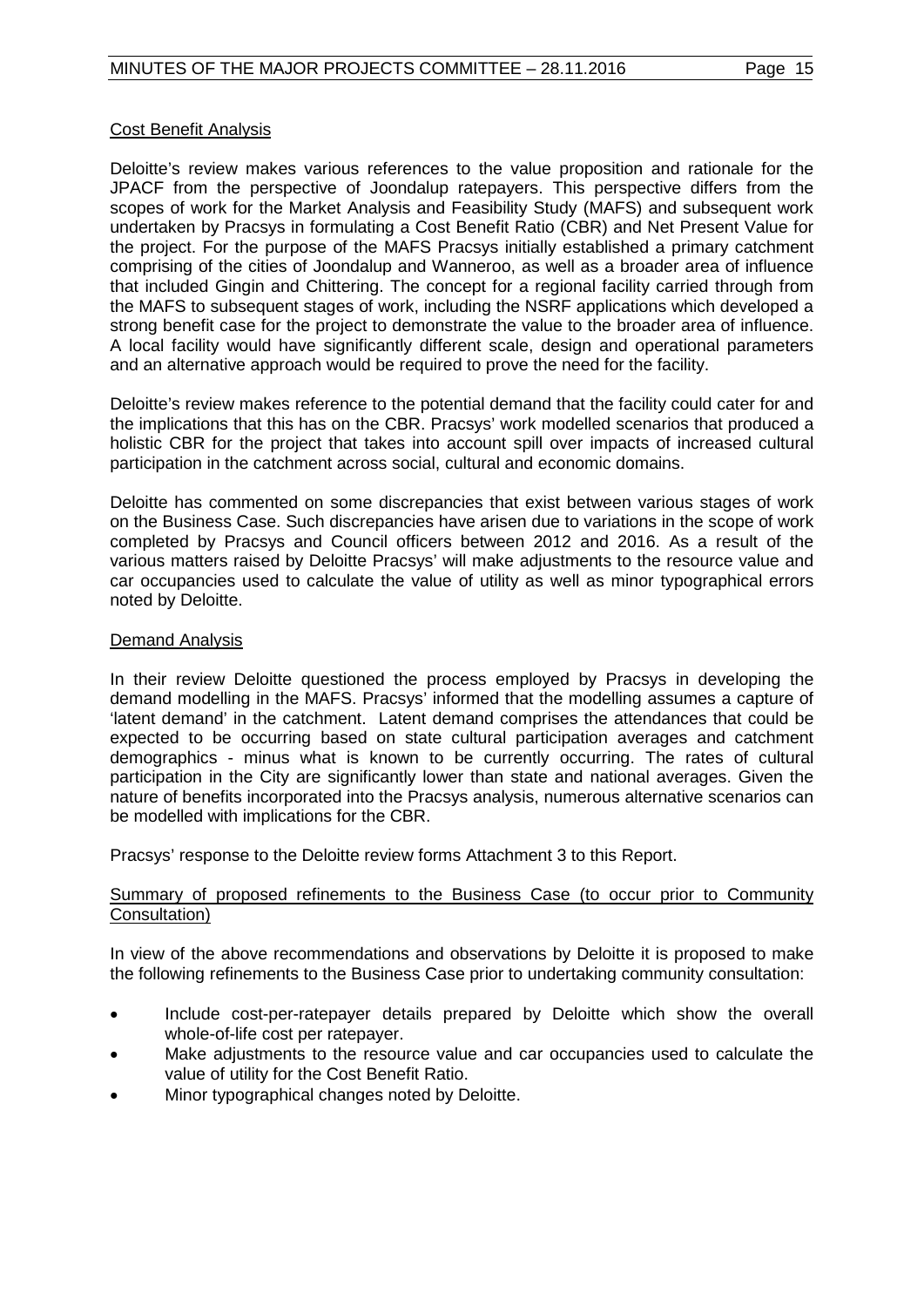#### **Issues and options considered**

Not applicable.

#### **Legislation / Strategic Community Plan / policy implications**

| Legislation                     | The City is governed by the requirements of the<br>Local Government Act 1995 in relation to dealings involving<br>commercial undertakings and land development. |
|---------------------------------|-----------------------------------------------------------------------------------------------------------------------------------------------------------------|
| <b>Strategic Community Plan</b> |                                                                                                                                                                 |
| <b>Key theme</b>                | Community Wellbeing.                                                                                                                                            |
| <b>Objective</b>                | Cultural development.                                                                                                                                           |
| <b>Strategic initiative</b>     | Establish a significant cultural facility with the capacity to<br>attract world-class visual and performing arts events.                                        |
| <b>Policy</b>                   | <b>Community Consultation and Engagement Policy.</b>                                                                                                            |

#### **Risk management considerations**

A comprehensive risk management plan outlining the risks apparent to the project has been prepared and is continually updated as the project progresses. The financial risks and sensitivities are outlined in the Business Case.

#### **Financial / budget implications**

Current financial year impact

| Account no.          | 1-210-C1002                                      |
|----------------------|--------------------------------------------------|
| <b>Budget Item</b>   | Joondalup Performing Arts and Cultural Facility. |
| <b>Budget amount</b> | \$11,300,000                                     |
| Amount spent to date | 191.709<br>SS.                                   |
| <b>Balance</b>       | \$11,108,291                                     |

The budget allocated for 2016-17 is for the engagement of expert consultants and other costs associated with project management, site assessment, schematic design fees, design development fees, documentation and tendering and commencement of construction (subject to progression of the project).

#### Future financial year impact

The development of the JPACF will require a significant financial contribution towards the capital cost, ongoing costs and an annual subsidy for the facility's operations.

The capital cost of the facility is estimated to be \$99.7 million in today's dollars.

The financial analysis undertaken to date for the JPACF, including the recent financial reviews, has continually indicated an annual operating subsidy of between \$800,000 and \$900,000 (excluding borrowing costs and depreciation). It should be noted that investigations have indicated that annual operating subsidies for comparable facilities in Australia can exceed \$1 million.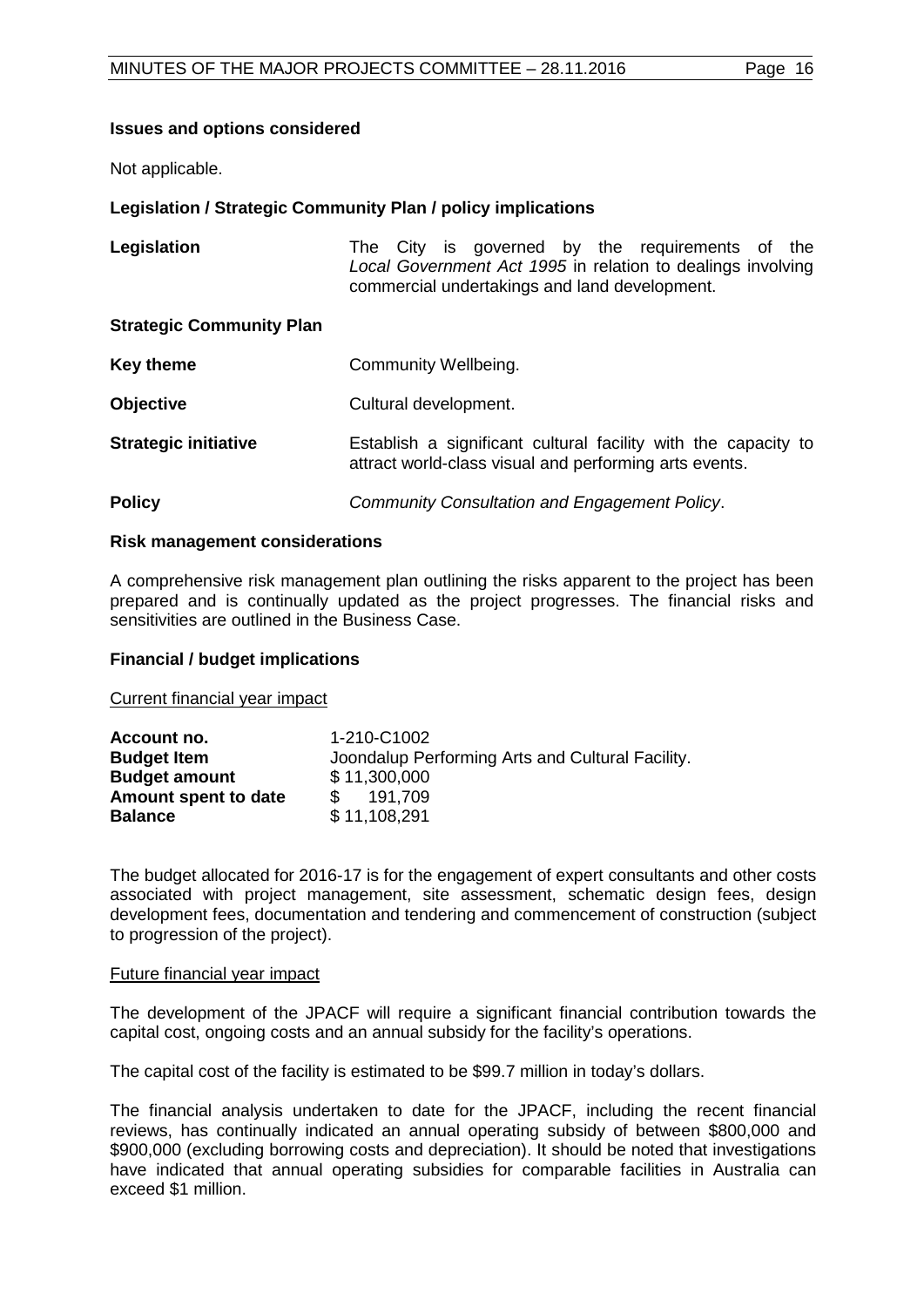#### **20 • Year Strategic** \$97.4 million (as listed on the plan). **Financial Plan impact**

#### **Impact year** 2018-19.

All amounts quoted in this report are exclusive of GST.

#### Funding strategy

The City recently received advice from the Federal Department of Infrastructure and Regional Development that its grant application to Round Three of the NSRF was not successful. The City requested formal feedback on the application from the Department of Infrastructure and Regional Development and was informed that a feedback session would be arranged at a later date.

#### **Regional significance**

The construction of the Joondalup Performing Arts and Cultural Facility will enhance the City Centre as the major commercial, educational, recreational and arts and culture centre for the northern corridor of the Perth metropolitan area.

The City will continue to explore other funding opportunities including both State and Federal Government. The Business Case will continue to assume a contribution of \$10 million towards the capital cost of the facility.

#### **Sustainability implications**

Sustainability implications have been considered during the schematic design stage and will be incorporated into the Business Case for the facility.

## **Consultation**

From the early stages of the project the City has consulted widely on the JPACF project:

- In the initial scoping and planning phases of the project a comprehensive survey of various schools, community groups and professional cultural and performing arts performers and artists was undertaken by the City.
- In the preparation of the 2012 Market Analysis and Feasibility Study, numerous performing arts managers, performing arts venues, arts producers, local cultural organisations and existing, school, convention, sporting and learning facility representatives were consulted with.
- During the architectural design competition for the concept design, ratepayers, residents and the broader community were given the opportunity to view the four conceptual design submissions and vote and comment on their preferred design. The City received over 450 votes and numerous comments.
- On an on-going basis the City has consulted with performing arts facility managers, the Department of Culture and the Arts and the Perth Theatre Trust. The City has also liaised with experts in the performing arts, conferencing, events, exhibitions and education sectors.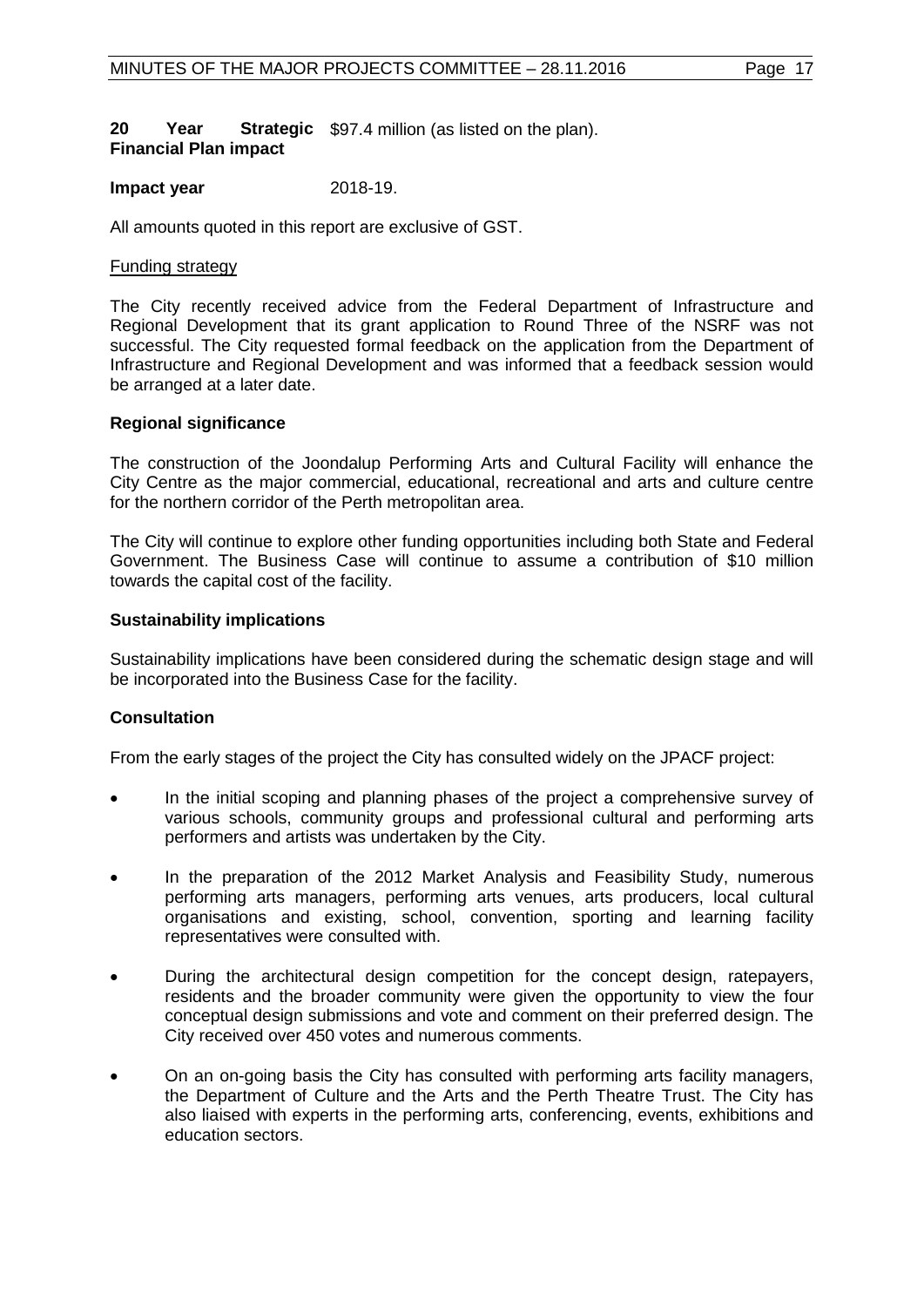- From 2011 to 2015 the JPACF project was overseen by the Joondalup Performing Arts and Cultural Facility Steering Committee which included external members from the Joondalup Learning Precinct, specialist performing arts and cultural experts and
- The City has briefed Government and Opposition representatives at both state and federal level highlighting the local and regional, social and economic benefit of this proposed facility, with the intention of obtaining financial support.
- Throughout the various phases of the project consultants specialising in facility operation and management, architecture and social, economic and financial analysis have been engaged by the City.

Pending a decision on progressing the project by Council the City will provide a further community consultation opportunity in alignment with the *Community Engagement Protocol*  which has been established by the City to ensure an open, transparent and accountable approach to all community engagement activities.

It is intended that the methods for the community consultation would include:

written/email communication to key stakeholders

members from community arts groups.

- website updates
- newspaper advertisements
- fact sheets
- social media items
- articles in City publications (such as City News)
- media release
- information/presentation sessions
- project information displays in libraries
- City-wide mail out.

It is intended that the information presented for community consultation will be based on the current Business Case and would include details of:

- the history of the project
- consultation undertaken to date
- current status of the project
- operational and capital costs
- economic and social benefits
- FAQ's
- details of what the City is seeking from the community at this stage
- where and how the community can comment
- information on the next stage of the project.

A detailed *Community Consultation Implementation Plan* will be developed following a determination to proceed with the community consultation process.

In accordance with the *Community Consultation and Engagement Policy* it is proposed that the consultation will commence outside of the summer break soon after the first ordinary meeting of Council scheduled to be held on 21 February 2017.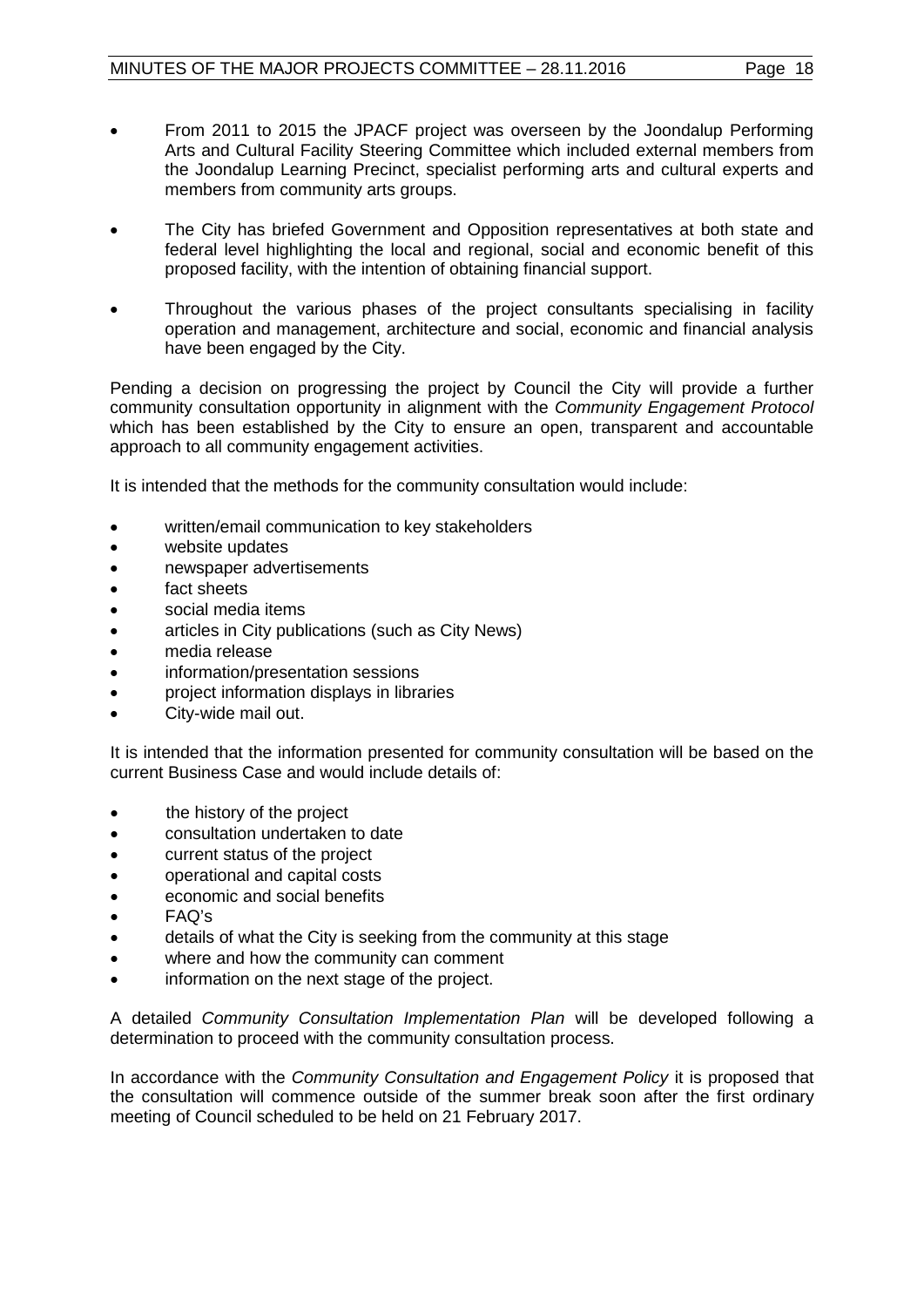Prior to proceeding with the development the City will ensure that the public notice requirements under the *Local Government Act 1995* are met, which are outside of the community consultation being proposed. Depending on how the project is implemented and the facility operated it may be necessary that the City prepares a separate *Business Plan* and that statewide public notice is given before proceeding with the development.

# **COMMENT**

The Business Case for the JPACF responds to the project vision endorsed by Council, which articulates the intent and purpose of progressing the project:

- *Provide a world class, state of the art facility, incorporating innovative and sustainable design, symbiotic with the existing natural and built environment that is a place for the pursuit of activities such as performing arts, visual arts and crafts, film and media and cultural events for the community of Perth's northern corridor.*
- *Provide a facility that can host a mixture of commercial and community activities that creates an inclusive environment that becomes a place to celebrate imagination and creativity, inspiring individuals and the community to take part in culture and the arts and raise the aspirations of all users.*
- *Reinforce the Joondalup City Centre as the creative and educational centre of the northern corridor.*

The JPACF would be a significant piece of cultural infrastructure for the City of Joondalup and the northern corridor of Perth and represents a major investment for the City and its ratepayers.

The review of the JPACF Business Case undertaken by Deloitte has shown that the financial assumptions are robust. It is proposed that the JPACF Business Case will be refined to reflect comments and recommendations by Deloitte, as outlined in this Report.

While there remains a level of uncertainty with the financial projections, the City has undertaken a vast amount of research and analysis during the last four years and at this stage in the project the projections are as robust as they could be expected to be. Nevertheless it is recognised that there are further improvements that could be made to the projections which will be further refined as the project progresses.

It is considered that providing a further opportunity for the ratepayers of the City of Joondalup and the general public to have their say on the JPACF Business Case, prior to proceeding to the next stage of design, will further strengthen the robust process undertaken by the City in planning for this major development.

## **VOTING REQUIREMENTS**

Simple Majority.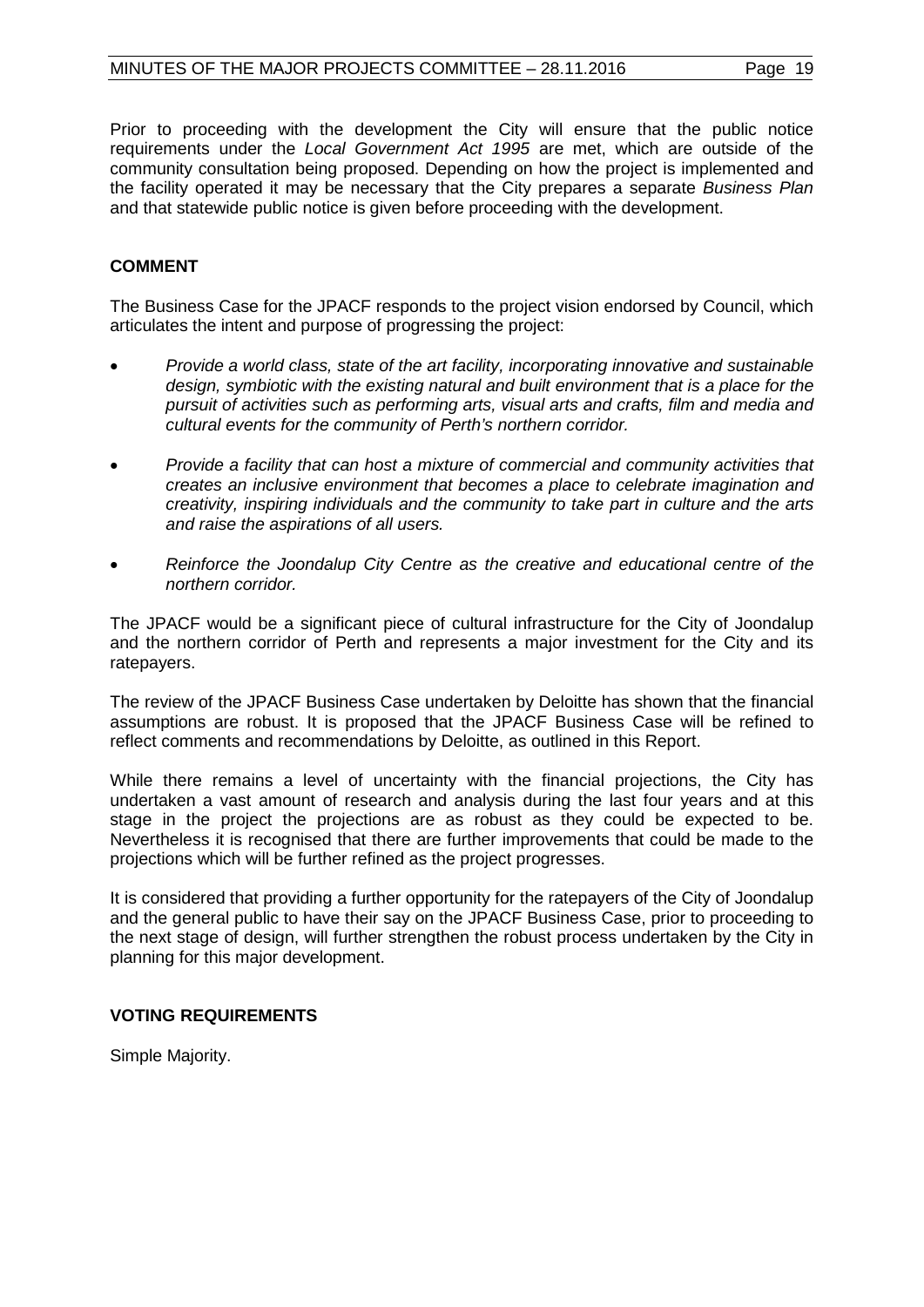# **OFFICER'S RECOMMENDATION**

That Council:

- 1 NOTES the review of the refined Joondalup Performing Arts and Cultural Facility Business Case by consultants Deloitte and corresponding responses from the City Management and Pracsys as detailed in Attachments 1, 2 and 3 to this Report;
- 2 NOTES the City was not successful in its grant application to Round Three of the Federal Government's National Stronger Regions Fund;
- 3 SUPPORTS the community consultation process for the Joondalup Performing Arts and Cultural Facility Business Case as outlined in the Consultation section of this Report;
- 4 NOTES the three Joondalup Performing Arts and Cultural Facility Business Case review reports from consultants Pracsys, Paxon Group and Rudi Gracias provided in Attachment 5 to this Report;
- 5 ENDORSES the reviewed and refined Joondalup Performing Arts and Cultural Facility Business Case forming Attachments 4 and 5 to this Report, for the purposes of public advertising, noting the Chief Executive Officer will refine the Business Case in view of the review conducted by Deloitte, prior to the Business Case being advertised for public comment, as follows:
	- 5.1 Include details relating to the overall whole of life cost-per-ratepayer;<br>5.2 Make adiustments to the resource value and car occupancies
	- Make adjustments to the resource value and car occupancies used to calculate the value of utility for the Cost Benefit Ratio;
	- 5.3 Address minor typographical errors noted by Deloitte.

## **MOVED Cr Gobbert, SECONDED Cr Hollywood that the Major Projects Committee:**

- **1 NOTES the review of the refined Joondalup Performing Arts and Cultural Facility Business Case by consultants Deloitte and corresponding responses from the City Management and Pracsys as detailed in Attachments 1, 2 and 3 to this Report;**
- **2 NOTES the City was not successful in its grant application to Round Three of the Federal Government's National Stronger Regions Fund;**
- **3 NOTES the three Joondalup Performing Arts and Cultural Facility Business Case review reports from consultants Pracsys, Paxon Group and Rudi Gracias provided in Attachment 5 to this Report;**
- **4 REQUESTS the Chief Executive Officer to amend the Joondalup Performing Arts and Cultural Facility Business Case to include all proceeds from the sale of the Tamala Park Regional Council land being allocated to the Joondalup Performing Arts and Cultural Facility;**
- **5 REQUESTS the draft communications plan and communication material for the Joondalup Performing Arts and Cultural Facility be submitted to the Major Projects Committee for endorsement;**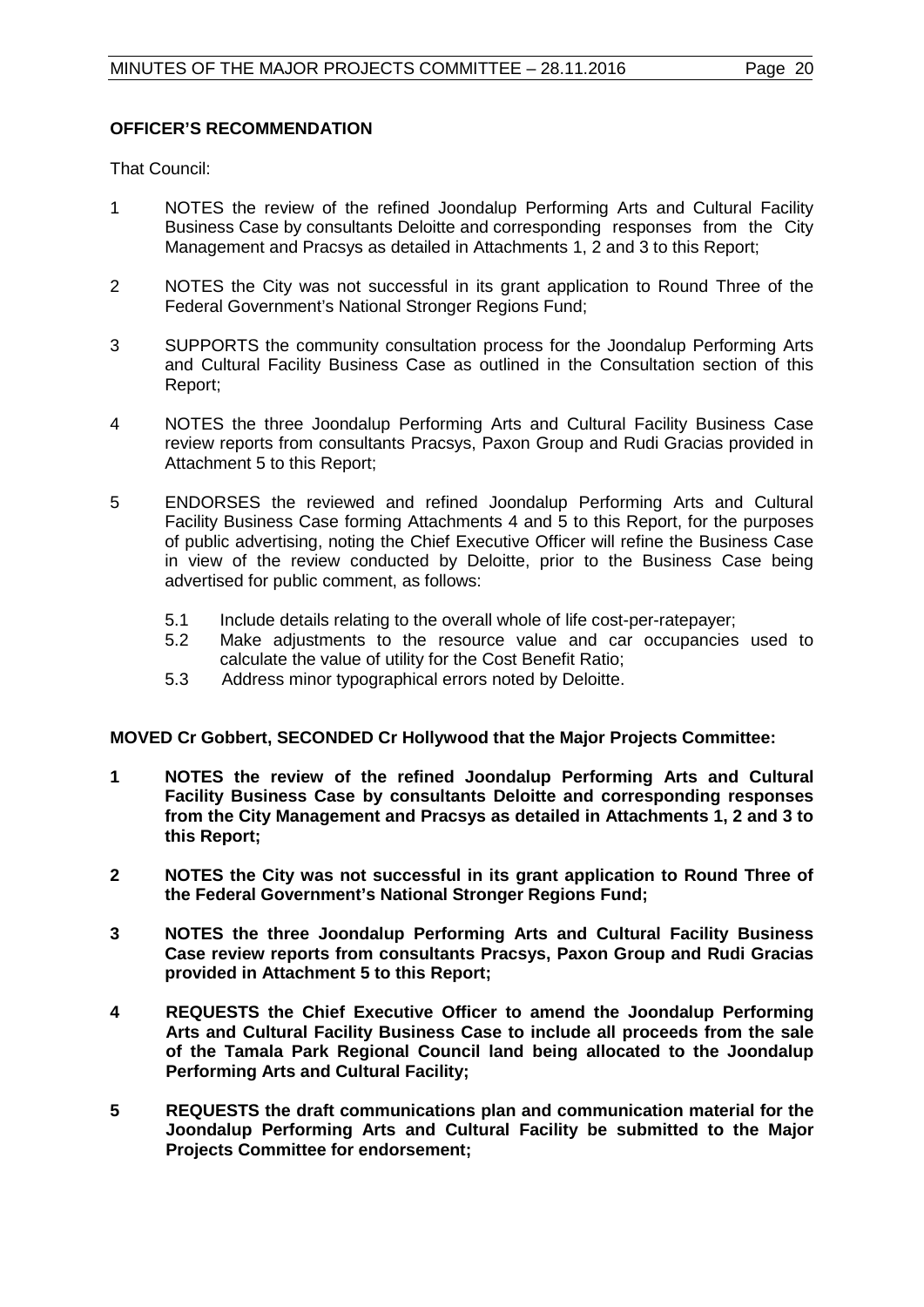#### **6 REQUESTS the Chief Executive Officer to include as part of the City's**  *Economic Development Strategy* **a new pillar of creativity and innovation.**

#### **The Motion was Put and CARRIED (7/0)**

**In favour of the Motion:** Mayor Pickard, Crs Chester, Fishwick, Gobbert, Hollywood, Jones and Norman.

*Cr Taylor left the room at 7.47pm and returned at 7.48pm.*

*Appendix 1 refers* 

*To access this attachment on electronic document, click here:* 

*[Attach1agnMP161128](http://www.joondalup.wa.gov.au/files/committees/MAPC/2016/Attach1agnMP161128 - Attachment 1.pdf) - Attachment 1.pdf*

*[Attach1agnMP161128 - Attachments 2 - 4.pdf](http://www.joondalup.wa.gov.au/files/committees/MAPC/2016/Attach1agnMP161128 - Attachments 2 - 4.pdf)*

*[Attach1agnMP161128 - Attachment 5 pages 1 - 149.pdf](http://www.joondalup.wa.gov.au/files/committees/MAPC/2016/Attach1agnMP161128 - Attachment 5 pages 1 - 149.pdf)*

*[Attach1agnMP161128 - Attachment 5 pages 150 - 199.pdf](http://www.joondalup.wa.gov.au/files/committees/MAPC/2016/Attach1agnMP161128 - Attachment 5 pages 150 - 199.pdf)*

*[Attach1agnMP161128 - Attachment 5 pages 200 - 299.pdf](http://www.joondalup.wa.gov.au/files/committees/MAPC/2016/Attach1agnMP161128 - Attachment 5 pages 200 - 299.pdf)*

*[Attach1agnMP161128 - Attachment 5 pages 300 - 399.pdf](http://www.joondalup.wa.gov.au/files/committees/MAPC/2016/Attach1agnMP161128 - Attachment 5 pages 300 - 399.pdf)*

*[Attach1agnMP161128 - Attachment 5 pages 400 - 599.pdf](http://www.joondalup.wa.gov.au/files/committees/MAPC/2016/Attach1agnMP161128 - Attachment 5 pages 400 - 599.pdf)*

*[Attach1agnMP161128 - Attachment 5 pages 600 - 701.pdf](http://www.joondalup.wa.gov.au/files/committees/MAPC/2016/Attach1agnMP161128 - Attachment 5 pages 600 - 701.pdf)*

*[Attach1agnMP161128 - Attachment 5 pages 702 - 721.pdf](http://www.joondalup.wa.gov.au/files/committees/MAPC/2016/Attach1agnMP161128 - Attachment 5 pages 702 - 721.pdf)*

*[Attach1agnMP161128 - Attachment 5 pages 722 - 734.pdf](http://www.joondalup.wa.gov.au/files/committees/MAPC/2016/Attach1agnMP161128 - Attachment 5 pages 722 - 734.pdf)*

*[Attach1agnMP161128 - Attachment 5 pages 735 - 747.pdf](http://www.joondalup.wa.gov.au/files/committees/MAPC/2016/Attach1agnMP161128 - Attachment 5 pages 735 - 747.pdf)*

*[Attach1agnMP161128 - Attachment 5 pages 748 - 777.pdf](http://www.joondalup.wa.gov.au/files/committees/MAPC/2016/Attach1agnMP161128 - Attachment 5 pages 748 - 777.pdf)*

*[Attach1agnMP161128 - Attachment 6.pdf](http://www.joondalup.wa.gov.au/files/committees/MAPC/2016/Attach1agnMP161128 - Attachment 6.pdf)*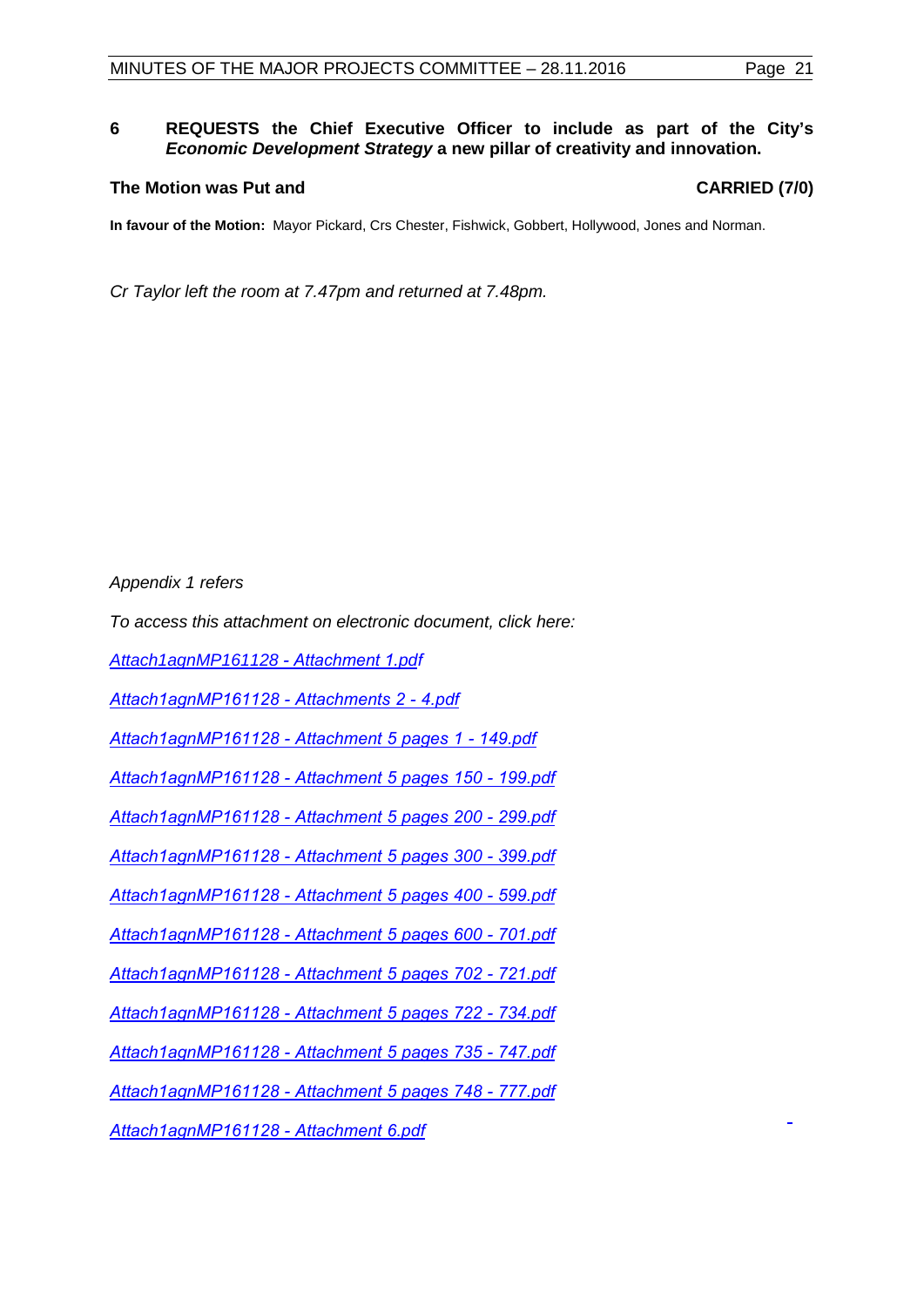*Mrs Genevieve Hunter, Senior Projects Officer entered the room at 7.50pm.*

*Cr Poliwka left the room at 7.51pm and returned at 7.53pm.*

*Mr Scott Collins, Senior Projects Officer left the room at 7.52pm.*

# <span id="page-21-0"></span>**ITEM 2 OCEAN REEF MARINA - PROJECT STATUS UPDATE**

| <b>WARD</b>                           | <b>North Central</b>                                                                                                                                   |                                                                           |
|---------------------------------------|--------------------------------------------------------------------------------------------------------------------------------------------------------|---------------------------------------------------------------------------|
| <b>RESPONSIBLE</b><br><b>DIRECTOR</b> | Mr Garry Hunt<br>Office of the CEO                                                                                                                     |                                                                           |
| <b>FILE NUMBER</b>                    | 04171, 101515                                                                                                                                          |                                                                           |
| <b>ATTACHMENT</b>                     | Attachment 1                                                                                                                                           | Ocean Reef Marina Communications<br>Strategy – list of prepared materials |
|                                       | Attachment 2                                                                                                                                           | Ocean Reef Marina Indicative Approvals<br>Timeline (as at November 2016)  |
| <b>AUTHORITY / DISCRETION</b>         | Information - includes items provided to Council for<br>information purposes only that do not require a decision of<br>Council (that is for 'noting'). |                                                                           |

## **PURPOSE**

For the Major Projects Committee to note the progress on the Ocean Reef Marina project with particular emphasis on the public advertising of the Public Environmental Review and the Metropolitan Region Scheme Amendment report.

## **EXECUTIVE SUMMARY**

To progress the approval of the Ocean Reef Marina project the following activities and tasks have been undertaken since the previous project status report was considered by the Major Projects Committee at its adjourned meeting held on 3 October 2016.

- Approval to release the Public Environmental Review (PER) document for public submissions received from the Office of the Environmental Protection Authority (OEPA).
- Consent from the Minister for Planning to release the Metropolitan Region Scheme (MRS) Amendment report for public submissions.
- Finalisation of materials required to implement the *Ocean Reef Marina Communications Strategy* (Attachment 1 refers).
- State Government proponency.
- Stakeholder engagement.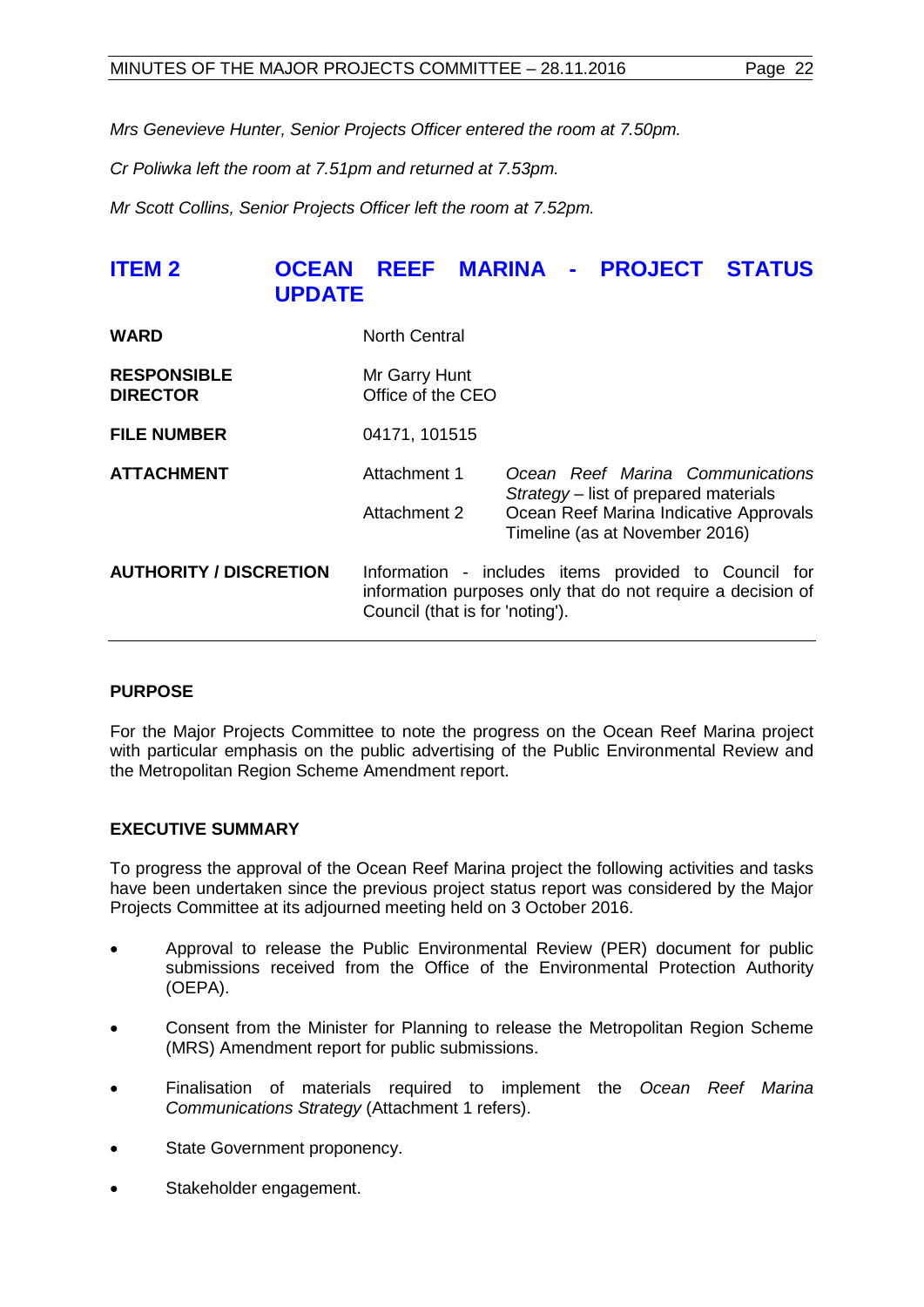Details of the above are provided in this report.

As far as possible the project is progressing in accordance with the Ocean Reef Marina Indicative Approvals Timeline. However, due to the delay in the release of the MRS Amendment report by the Department of Planning (DoP) and the Western Australian Planning Commission (WAPC) and the agreement to make the PER available publically for the same timeframe as the MRS Amendment report, the approval process timing has been extended. The timeline has been updated taking this delay into consideration (Attachment 2 refers).

*It is therefore recommended that the Major Projects Committee NOTES the Ocean Reef Marina Project Status Report.*

# **BACKGROUND**

The City is progressing a complex approval strategy for the Ocean Reef Marina project.

There are three components to the strategy:

- A MRS Amendment to rezone the site to enable the development of the Ocean Reef Marina.
- A PER of the marine-based components of the marina.
- *Ocean Reef Marina Structure Plan.*

The relevant approval agencies supported the concurrent advertising of the MRS Amendment and the PER and this process was also supported by the Minister for Planning.

The City lodged the MRS amendment request with the WAPC in April 2014 and the amendment was initiated in June 2014.

To manage the potential impacts of the MRS Amendment on Bush Forever Site 325 the WAPC requires finalisation and agreement of the Ocean Reef Marina Negotiated Planning Outcome (NPO) prior to final approval of the MRS Amendment. Prepared by the City in collaboration with the DoP, Department of Parks and Wildlife and OEPA, the draft NPO was forwarded to these agencies seeking in principle support in February 2016.

Occurring in parallel with the MRS Amendment, the marine based components of the Ocean Reef Marina project are being assessed by the Environmental Protection Authority (EPA) under the *Environmental Protection Act 1986* via a PER – the highest level of assessment.

Following completion of the required studies / investigations the draft PER was forwarded to the OEPA for preliminary review in May 2016. A number of matters were identified as requiring further clarification or additional information. The City engaged with the relevant agencies to ensure the final PER adequately addressed the issues raised.

On the recommendation of the Major Projects Committee (meeting held on 29 August 2016) at its Special Meeting held on 29 August 2016 (JSC02-08/16 refers), Council noted the intention of the Chief Executive Officer to resubmit the amended PER and supporting documentation to the EPA for approval to advertise.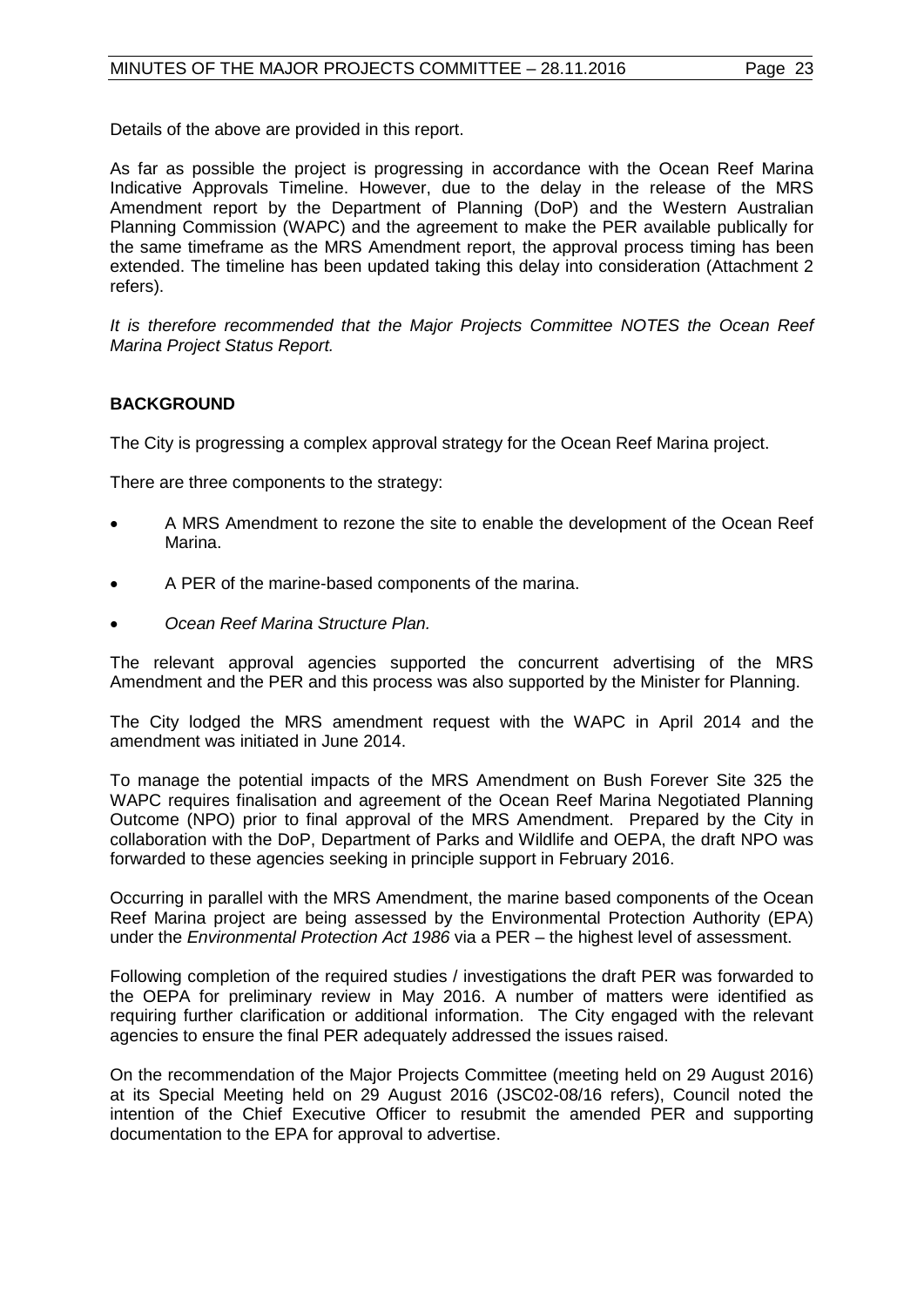At the same meeting Council also requested the Chief Executive Officer to undertake a direct household mail-out to all City households as part of the *Ocean Reef Marina Communication Strategy* (JSC02-08/16 refers), previously endorsed by Council at its meeting held on 19 April 2016 (CJ065-04/16 refers).

The draft preliminary *Ocean Reef Marina Structure Plan* (Ocean Reef Marina SP), based on the concept plan that accompanied the MRS amendment request, has been sufficiently progressed to enable the document to be made available to the community at the same time as the PER and MRS Amendment report. The draft preliminary Ocean Reef Marina SP contains a substantial amount of detailed information, however it was considered desirable that the draft plan be released for the public to view to coincide with the *Ocean Reef Marina Communications Strategy.* 

It should be noted that formal consideration, public advertising and adoption of the Ocean Reef Marina SP can only occur following gazettal of the MRS Amendment and amendments to the City's district boundary and *District Planning Scheme No. 2* (DPS2).

Therefore, at its meeting held on 1 August 2016 (Item 3 refers) it was agreed that the Major Projects Committee:

- *"1 NOTES the City's intention to publically release the proposed draft Ocean Reef Marina Structure Plan, once completed, as part of the City's Ocean Reef Marina communications plan, concurrently with the statutory public advertising of the Metropolitan Region Scheme Amendment and Public Environmental Review;*
- *2 NOTES that the final Ocean Reef Marina Structure Plan will be formally submitted for Council consideration following gazettal of the amendments to the City's district boundary, District Planning Scheme No. 2 boundary and Metropolitan Region Scheme boundary."*

At its meeting held on 6 October 2015 (CJ176-10/15 refers), Council agreed to request the Minister for Planning to initiate actions to assume the lead role for the project. To facilitate this LandCorp was directed to undertake a review of the concept plan and feasibility. Following completion of this review, the State Government announced that it would assume the lead role for the project and a detailed business case and Cabinet submission would be prepared for consideration.

At its meeting held on 20 September 2016 (CJ151-09/16 refers), it was agreed that Council:

- *"1 ENDORSES the draft Memorandum of Understanding between the City of Joondalup, LandCorp and the State Government for the Ocean Reef Marina Development as detailed in Attachment 1 to this Report;*
- *2 AUTHORISES the signing of the Memorandum of Understanding by the Mayor and Chief Executive Officer under Common Seal."*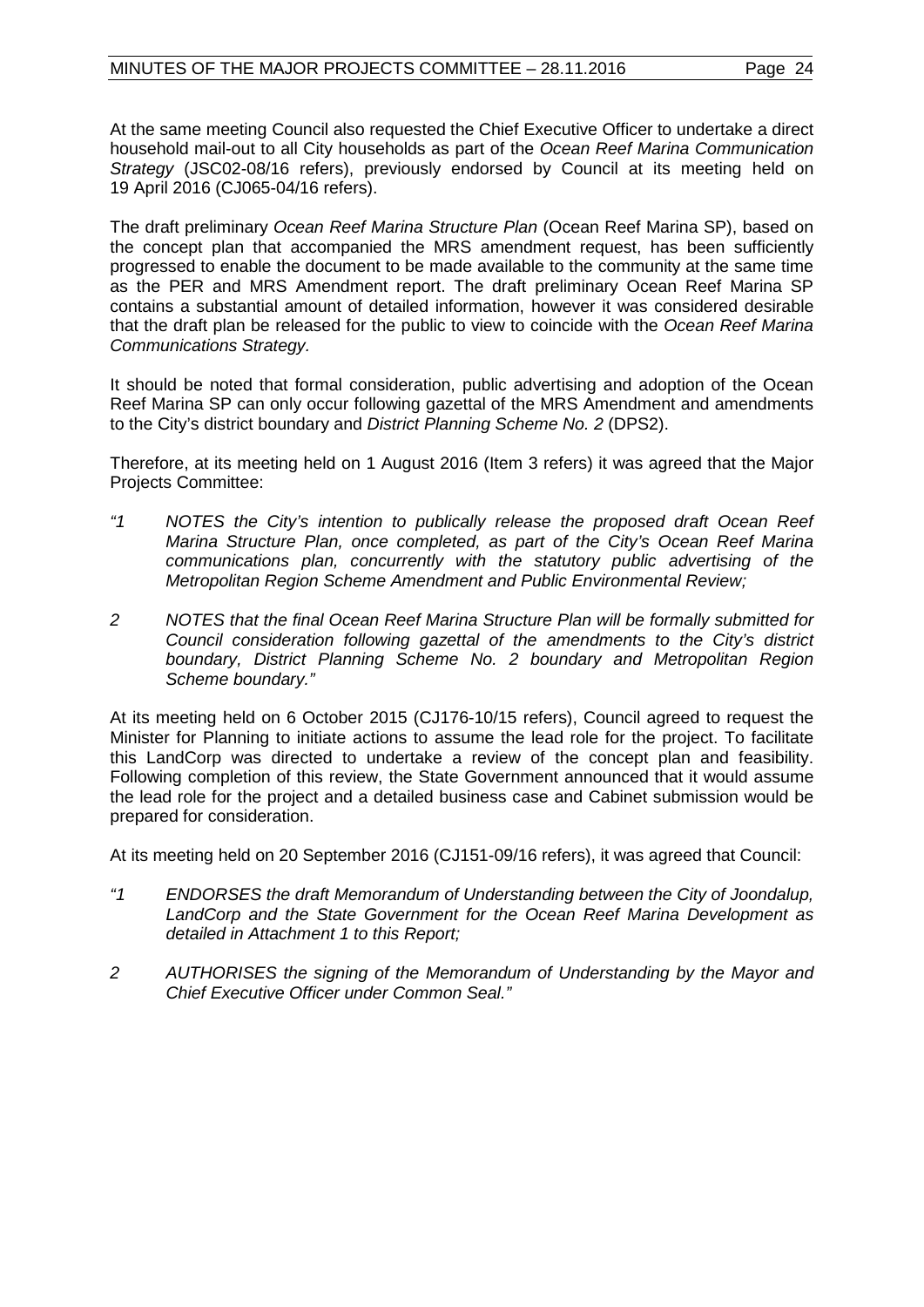# **DETAILS**

### **Metropolitan Region Scheme Amendment**

On 18 November 2016 the City was formally advised that the WAPC had resolved to amend the MRS in accordance with the provisions of the *Planning and Development Act 2005.*

The MRS Amendment report is now available for public inspection from Tuesday 22 November 2016 until Friday 24 February 2017. Members of the public have been invited to make submissions on the amendment report to the WAPC during this period.

#### **Public Environmental Review**

On 21 October 2016 the City received advice from the OEPA that the amended PER documents were suitable for release for public review.

As previously agreed with the relevant agencies, the PER documents are available for public review concurrently with the MRS Amendment report.

While the PER public review period was originally designated by the EPA to be eight weeks, in the interests of consistency it was agreed that the public review period would be extended to 12 weeks in line with the MRS Amendment.

Therefore members of the public have been invited to make submissions to the EPA on the contents of the PER documents for the period 22 November 2016 to 24 February 2017.

#### **Negotiated Planning Outcome for Bush Forever Site 325**

The DoP, Department of Parks and Wildlife and OEPA have formally provided in-principle support for the draft NPO and it was agreed that the draft NPO would be made available for the public review concurrently with the MRS Amendment report and PER documents.

While there is no formal process for seeking submissions on the NPO, it was also agreed that the City would invite and receive comments/submissions from the public. All submissions would be given due consideration during the finalisation of the NPO. It should be noted that the NPO must be finalised and formally agreed prior to gazettal of the MRS Amendment.

The agreement will also include the timing and mechanism for the transfer of funds for the land acquisition and the requirements of rehabilitation component. Funding for the land acquisition and rehabilitation portions of the NPO will be the responsibility of the ultimate proponent for the project.

At present there is no statutory mechanism for enforcing the NPO and a legal agreement, transferrable to the ultimate proponent, will be required prior to finalisation of the document.

## **Ocean Reef Marina Structure Plan**

As noted by the Major Projects Committee at is meeting held on 1 August 2016 (Item 1 refers), the City has made available the draft preliminary Ocean Reef Marina SP for the community to review.

The City is not in a position to request formal submissions on the plan; however the community has been invited to make general comments on the plan during the MRS Amendment and PER public advertising period.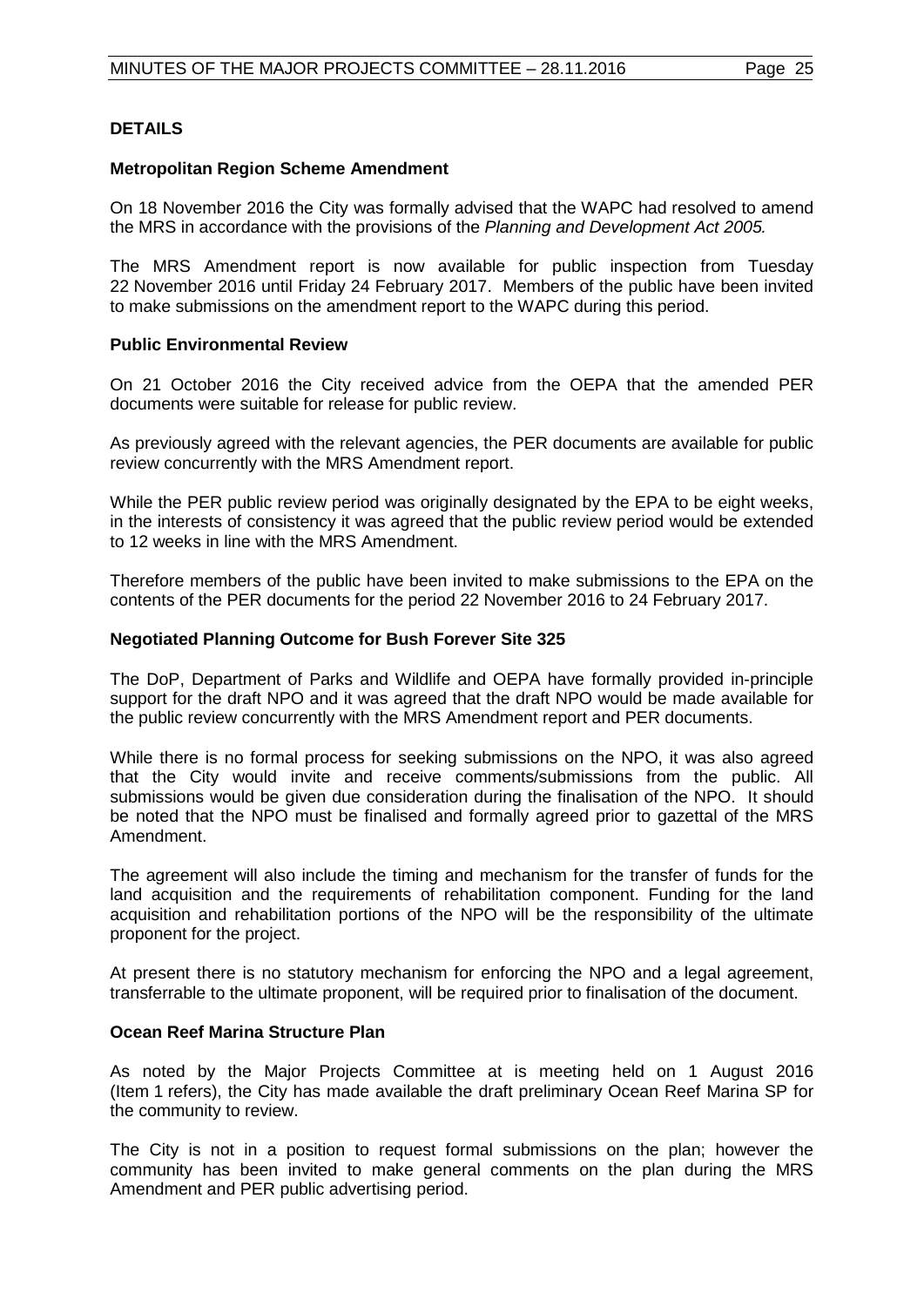## *Ocean Reef Marina Communications Strategy*

The materials required have been finalised and the City has commenced the implementation of the strategy. The purpose of the strategy is to raise awareness within the community of the PER and MRS Amendment statutory public advertising period and to encourage the community to participate in the public submission process.

As per the *Ocean Reef Marina Communications Strategy*, Attachment 1 lists the materials that have been prepared to support and promote the public submission period and lists the proposed recipients of the relevant materials.

The materials produced provide information on how submissions can be made, who the submissions need to go to as well as general information on the process.

In addition to the printed and website material, the City has also scheduled two community forums:

- Monday 5 December at 12.00pm.
- Thursday 8 December at 7.00pm.

It is also anticipated that a further forum will be scheduled for the latter part of January 2017.

Open to the public, the forums will be at the Ocean Reef Sea Sports Club and provide the community and stakeholders the opportunity to find out more about the project milestones and the environmental and planning assessment processes. The Mayor, Chief Executive Officer, representatives from LandCorp and the Ocean Reef Marina Project Team will take part in the forums and will be available to answer questions from the community.

## **State Government Proponency**

The City continued with LandCorp during the preparation of the detailed Business Case for the Ocean Reef Marina. The City has been advised (November 2016) that the Business Case and accompanying Cabinet Submission is progressing in accordance with due process.

LandCorp has established a new Government Steering Committee to oversee the progression of the development. Consisting of senior departmental officers, the Chief Executive Officer is the City's representative. This committee is effectively the same as the City's Steering Committee which was chaired by the Chief Executive Officer. The same agencies are represented – Department of Planning, Department of Transport, LandCorp and the City. The first meeting of the new committee was held on 14 November 2016.

## **Stakeholder Engagement**

The release of the MRS Amendment report and the PER documents represents a significant milestone in the project history. The logistics of the concurrent release required substantial engagement with the DoP and the OEPA to ensure the process was handled appropriately and in accordance with statutory regulations.

During the public advertising period, engagement with key stakeholders will be undertaken in an attempt to address any issues raised and to ensure that these stakeholders have all information available to enable meaningful submissions to be made.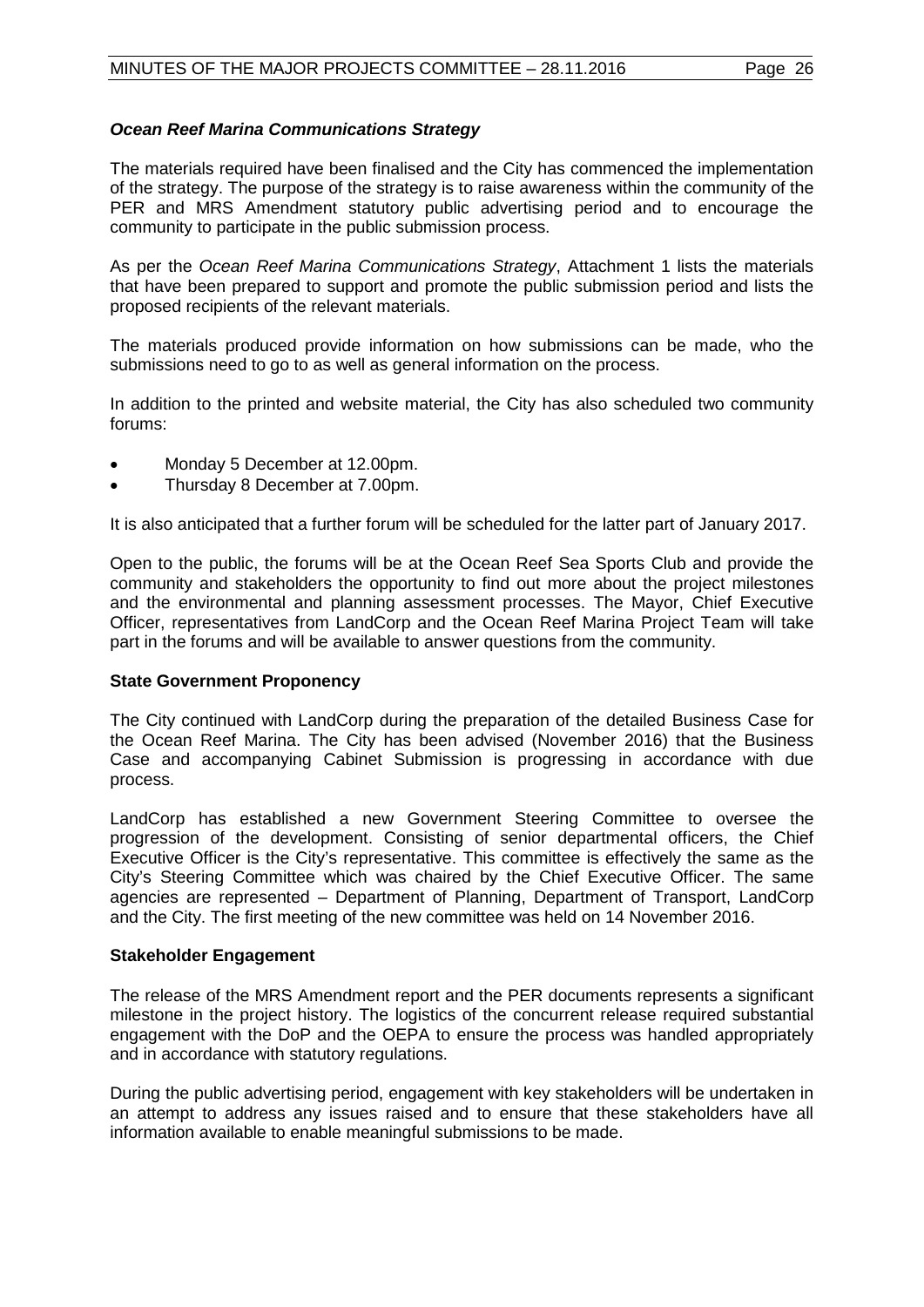The Ocean Reef Marina Community Reference Group has long been a key stakeholder group and the City will provide a briefing session to inform this group of the public advertising, the submission process and to seek their support in raising community awareness of the current planning and environmental assessment processes.

#### **Issues and options considered**

Not applicable.

#### **Legislation / Strategic Community Plan / policy implications**

**Legislation** The City is governed by the requirements of the *Local Government Act 1995* in relation to dealings involving commercial undertakings and land development.

Other applicable legislation includes:

- *Planning and Development Act 2005.*
- *Environmental Protection Act 1986.*
- *Environmental Protection, Biodiversity and Conservation Act 1999* (Cwlth).

The approvals for the development are influenced by State Planning policies:

- *2.6: State Coastal Planning Policy.*
- *2.8: Bushland Policy for the Perth Metropolitan Region.*
- *3.7: Planning in Bushfire Prone Areas.*

#### **Strategic Community Plan**

**Key theme** Economic prosperity, vibrancy and growth.

**Objective** Destination City.

- **Strategic initiative •** Facilitate the establishment of major tourism infrastructure.
	- Encourage diverse accommodation options.

**Policy** Not applicable.

#### **Risk management considerations**

The City has amassed a substantial amount of information on all aspects of the project over a number of years. This information together with that recently compiled ensures that the City is well positioned to respond to the requirements of the relevant approvals processes.

The City has obtained agency support for the concurrent advertising of the PER and MRS amendment at all levels. Continued engagement with the agencies, in particular the DoP and OEPA, as well as the identification of further mitigation strategies, will limit the risk of a desirable outcome not eventuating.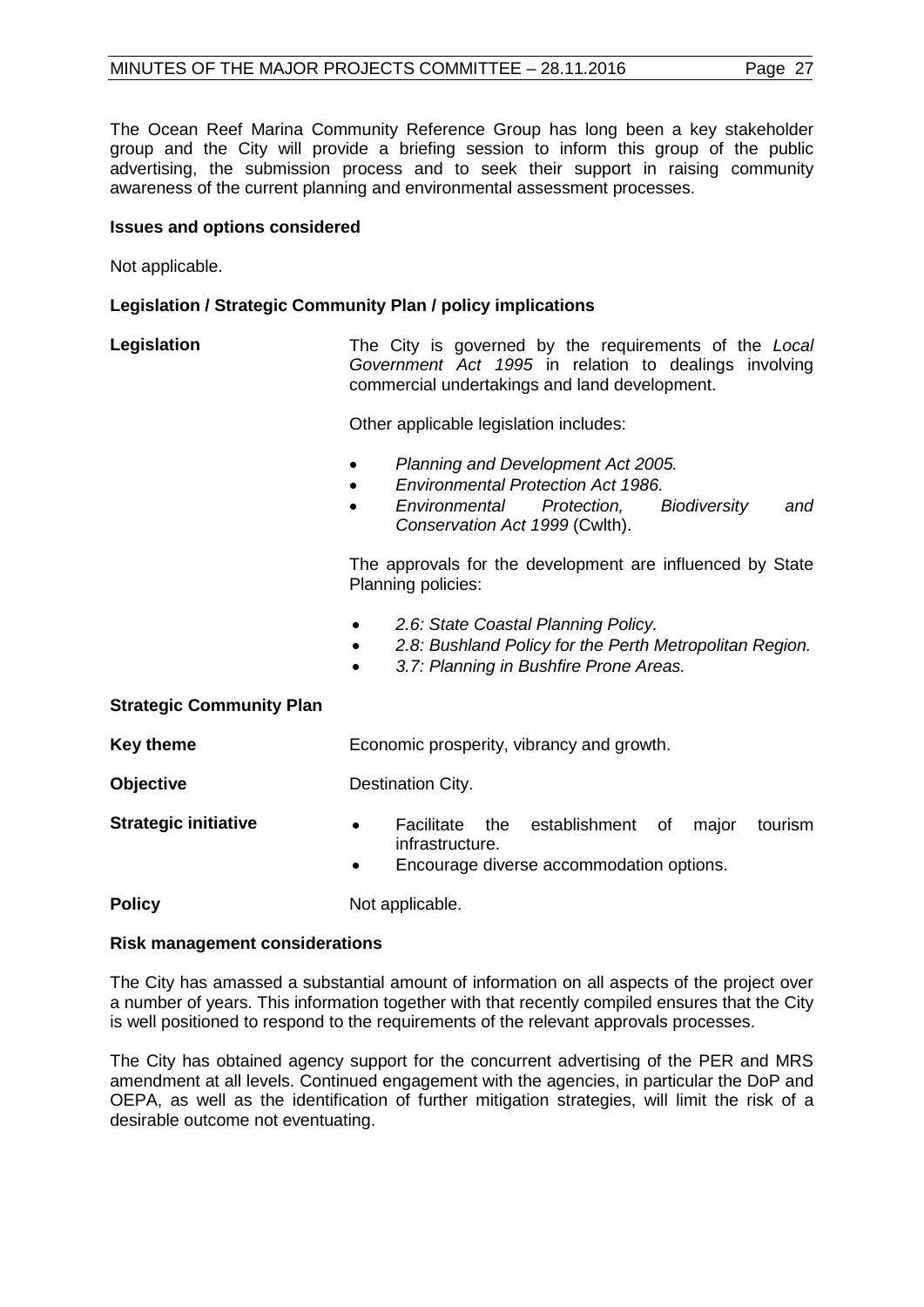The Ocean Reef Marina Risk Management Assessment is continuously updated taking cognisance of the environmental and planning approval requirements.

It is also anticipated that the detailed and comprehensive business case, prepared by LandCorp in collaboration with the City, will enable further risk management considerations to be identified, mitigated and/or managed.

### **Financial / budget implications**

Current financial year impact

| Account no.          | C <sub>1001</sub>  |
|----------------------|--------------------|
| <b>Budget Item</b>   | Ocean Reef Marina. |
| <b>Budget amount</b> | \$882,313          |
| Amount spent to date | \$293,891          |
| <b>Balance</b>       | \$588,494          |

Note: The 2016-17 approved budget includes income of \$500,000 (State Government financial contribution).

Total Project Expenditure (as at 19 September 2016)

| 2007-08                        | \$<br>133,241                                                                                           |
|--------------------------------|---------------------------------------------------------------------------------------------------------|
| 2008-09                        | 968,284<br>\$                                                                                           |
| 2009-10                        | \$<br>266,604                                                                                           |
| 2010-11                        | 325,046<br>\$                                                                                           |
| 2011-12                        | \$<br>388,552                                                                                           |
| 2012-13                        | 376,393<br>\$                                                                                           |
| 2013-14                        | \$<br>838,371                                                                                           |
| 2014-15                        | \$1,314,917                                                                                             |
| 2015-16                        | \$1,163,151                                                                                             |
| 2016-17                        | 293,891<br>\$.                                                                                          |
| <b>LESS Grants Received</b>    | $$^{(785,500)}$                                                                                         |
|                                |                                                                                                         |
| <b>Total City Expenditure</b>  | \$5,282,878                                                                                             |
|                                |                                                                                                         |
| <b>Annual operating cost</b>   | The relevant business case/s, as far as possible, will include<br>anticipated on-going operating costs. |
| <b>Estimated annual income</b> | The relevant business case/s, as far as possible, will include<br>estimated annual income.              |
| <b>Capital replacement</b>     | Detailed analysis will be required at the appropriate stage of<br>the project.                          |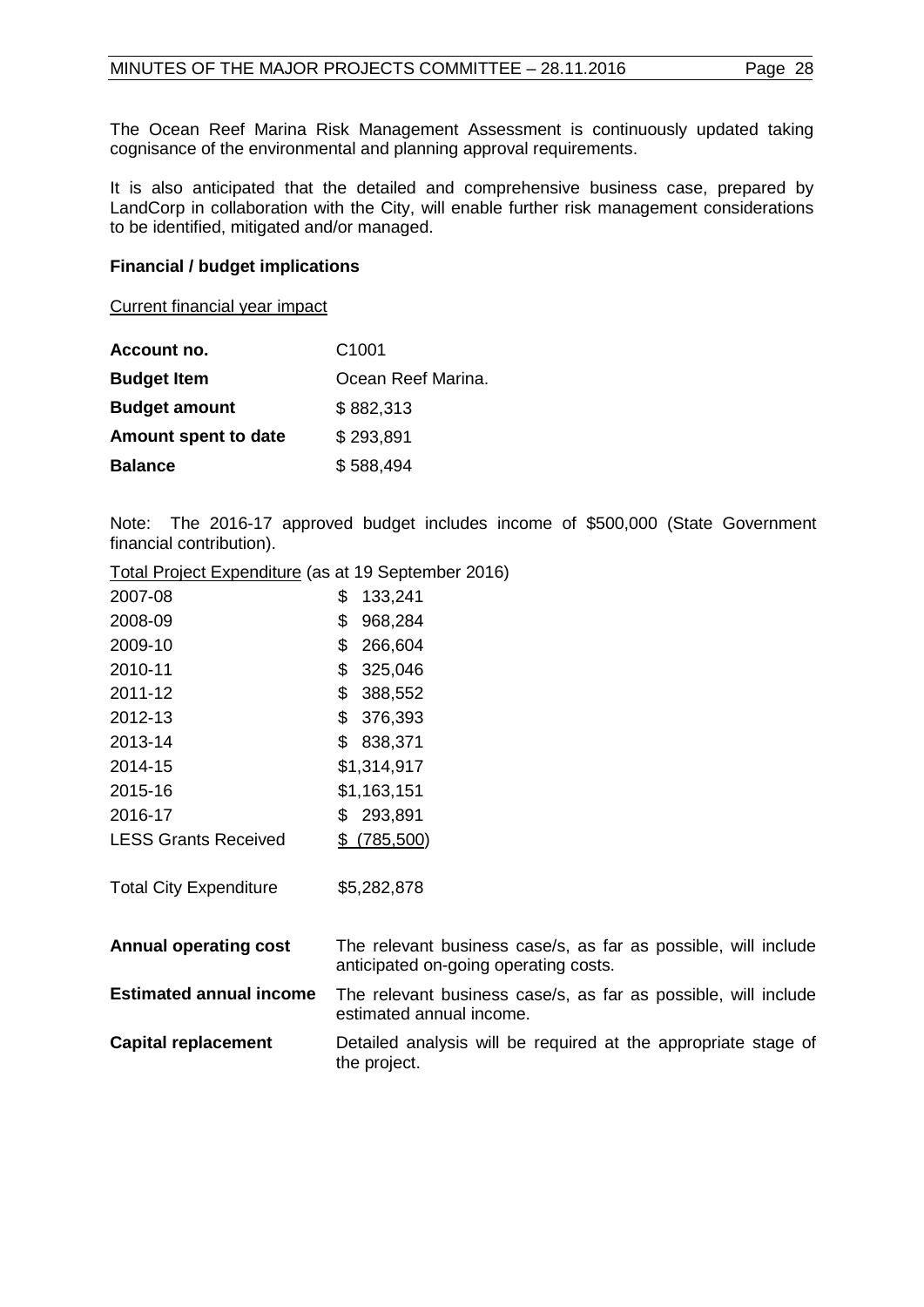| 20                           | Year | <b>Strategic</b> The City's 20 Year Strategic Financial Plan 2015-2016 to |
|------------------------------|------|---------------------------------------------------------------------------|
| <b>Financial Plan impact</b> |      | 2034-35 includes \$2,070,000 which represents capital                     |
|                              |      | expenditure for the 2015-16 and 2016-17 financial years.                  |
|                              |      | Further analysis of the impact on the 20 Year Strategic                   |
|                              |      | Financial Plan will be undertaken at the appropriate stage of             |
|                              |      | the project.                                                              |

#### **Impact year** 2016-17.

All amounts quoted in this report are exclusive of GST.

#### **Regional significance**

The Ocean Reef Marina development will become a significant tourist / visitor destination and a key focal point within the northern Perth corridor.

#### **Sustainability implications**

Progression of the Ocean Reef Marina planning process required a number of studies / reports addressing key issues pertaining to sustainability (such as social and economic impact and environmental sustainability). Various management plans were required to be prepared as part of the MRS amendment, PER and structure plan processes.

#### **Consultation**

Extensive on-going consultation with key stakeholders, State Government departments and agencies has been undertaken to ensure the relevant approvals processes proceed in accordance with expectations and agreed timelines.

## **COMMENT**

Significant milestones have been reached for the Ocean Reef Marina over recent times. The release of the MRS Amendment report and PER documents and the announcement by the State Government that it will take the lead role in progressing the project are considered the most significant milestones in the project's history.

## **VOTING REQUIREMENTS**

Simple Majority.

#### **MOVED Cr Fishwick, SECONDED Cr Jones that the Major Projects Committee NOTES the Ocean Reef Marina Project Status Report.**

#### **The Motion was Put and CARRIED (7/0)**

**In favour of the Motion:** Mayor Pickard, Crs Chester, Fishwick, Gobbert, Hollywood, Jones and Norman.

#### *Appendix 2 refers*

*[To access this attachment on electronic document, click here: Attach2agnMP161128.pdf](http://www.joondalup.wa.gov.au/files/committees/MAPC/2016/Attach2agnMP161128.pdf)*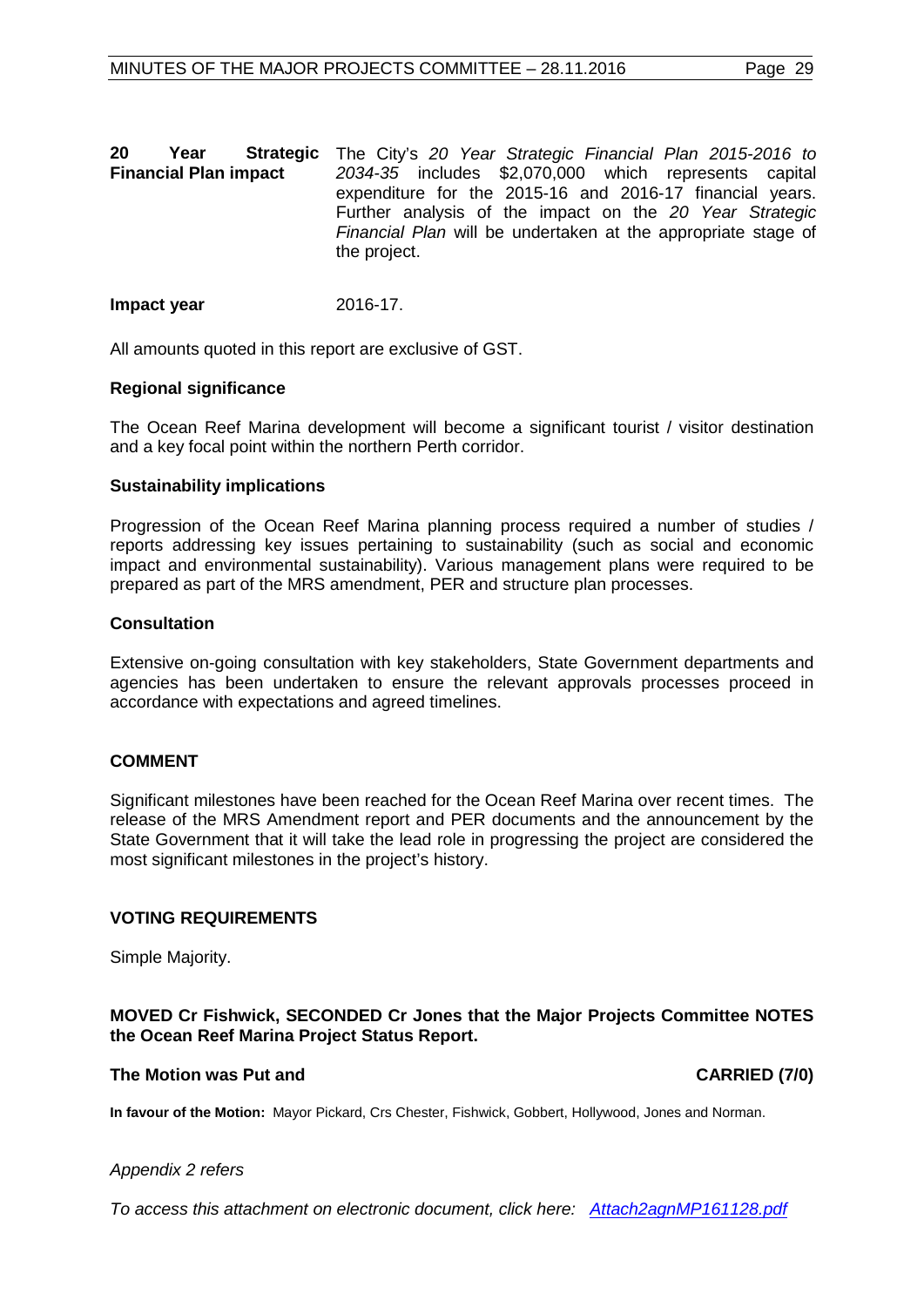#### **Disclosure of Proximity Interest**

| <b>Name/Position</b>      | <b>Cr Russell Poliwka.</b>                                     |
|---------------------------|----------------------------------------------------------------|
| <b>Item No./Subject</b>   | Item 3 - Joondalup City Centre Development - Project Status    |
|                           | Update.                                                        |
| <b>Nature of interest</b> | <b>Proximity Interest.</b>                                     |
| <b>Extent of Interest</b> | Cr Poliwka owns property adjacent to the Joondalup City Centre |
|                           | development.                                                   |

*Cr Poliwka left the room at 7.58pm.* 

*The Manager City Projects left the room at 7.58pm and returned at 7.59pm.*

*Messrs Tony Hatt, Chad Ferguson and Damon Ferguson of Devwest Group Pty Ltd and Mr Will Schofield of Woods Bagot Architecture entered the room at 7.59pm.*

*The Director Corporate Services left the room at 8.02pm.* 

# <span id="page-29-0"></span>**ITEM 3 JOONDALUP CITY CENTRE DEVELOPMENT - PROJECT STATUS UPDATE**

| <b>WARD</b>                           | <b>North</b>                                                                                                                                                                                     |                                                                                                     |  |  |
|---------------------------------------|--------------------------------------------------------------------------------------------------------------------------------------------------------------------------------------------------|-----------------------------------------------------------------------------------------------------|--|--|
| <b>RESPONSIBLE</b><br><b>DIRECTOR</b> | Mr Garry Hunt<br>Office of the CEO                                                                                                                                                               |                                                                                                     |  |  |
| <b>FILE NUMBER</b>                    | 103036, 101515                                                                                                                                                                                   |                                                                                                     |  |  |
| <b>ATTACHMENT</b>                     | Attachment 1<br>Attachment 2                                                                                                                                                                     | Boas Place Concept Plan - Option 4<br>(endorsed)<br>Boas Place Concept Plan - Option 4(a)<br>$-(c)$ |  |  |
| <b>AUTHORITY / DISCRETION</b>         | Executive - The substantial direction setting and oversight<br>role of Council, such as adopting plans and reports,<br>accepting tenders, directing operations, setting and<br>amending budgets. |                                                                                                     |  |  |

## **PURPOSE**

For Council to note the progress on the Joondalup City Centre Development project and to endorse the amended concept plan for the development.

## **EXECUTIVE SUMMARY**

At its meeting held on 3 October 2016 the Major Projects Committee noted the progress made on the Joondalup City Centre Development project and requested a review of the concept plan (Attachment 1 refers), specifically the location of Building G and its relationship to the Civic Square and Boas Avenue.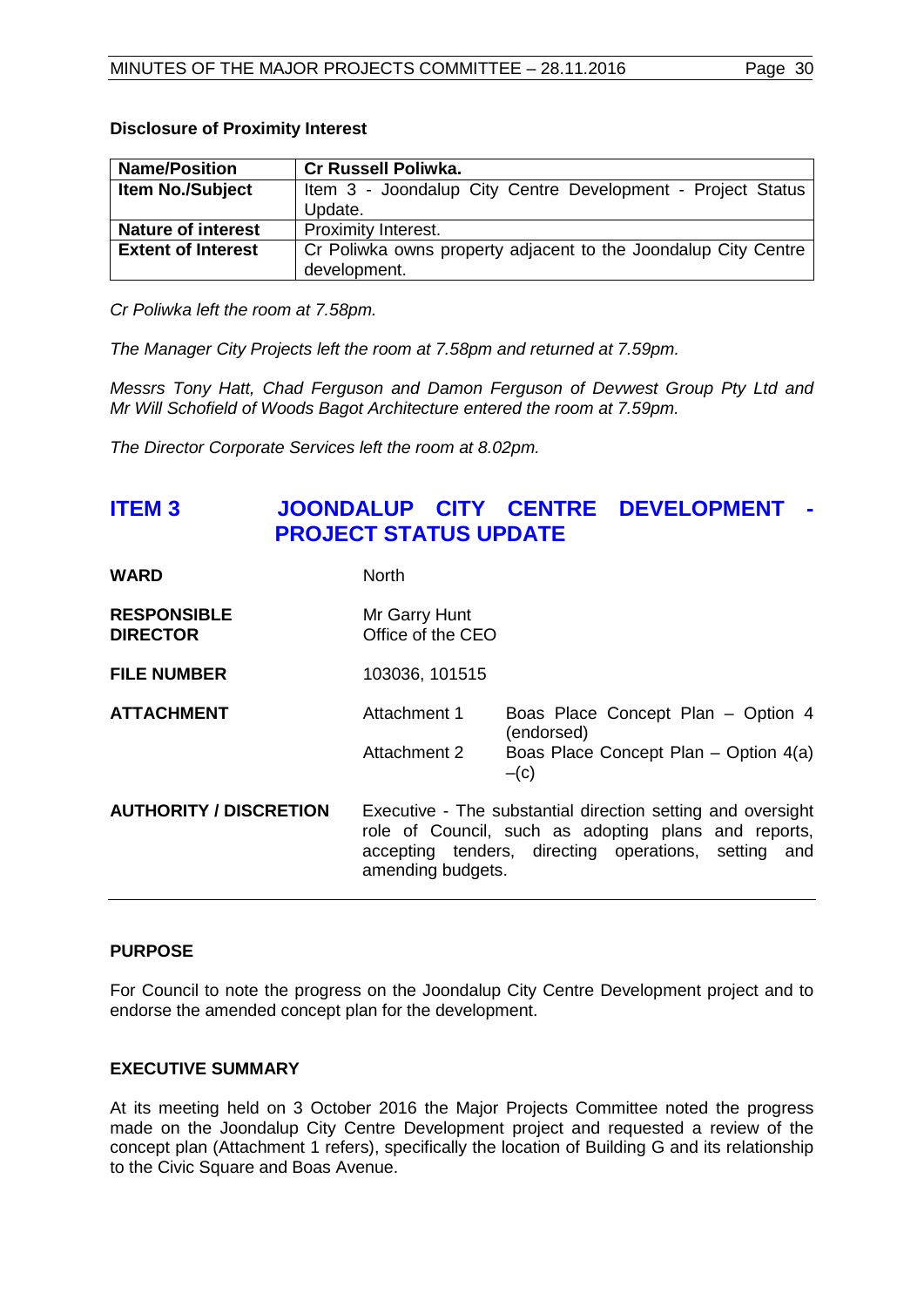The City's consultant architects, Woods Bagot, undertook investigations into other examples of "closed in" squares / public open space and prepared a number of options to address Building G for consideration by the Major Projects Committee.

In addition to the above, Woods Bagot have continued the preparation of Design Guidelines for the development. Landscape architects Seedesign, in collaboration with Woods Bagot, have further refined the draft landscape plan.

A preliminary traffic and transport assessment was undertaken by consultants Arup resulting in minor amendments to the concept plan.

Woods Bagot will present detailed information on the above to the Major Projects Committee in PowerPoint presentation form.

Following the meeting of the Major Projects Committee held on 3 October 2016, Devwest Group Pty Ltd (Devwest) has continued to negotiate with potential end-users of the development.

Devwest will present updated information on the status of these negotiations to the Major Projects Committee, which was not available to submit in this report by close of business on Wednesday 24 November 2016.

To enable an informed decision to be made regarding the City's potential role as "precinct developer", investigations into the subdivision, civil works and other issues have been undertaken. The results of these investigations and updated land valuations will be used to inform the preparation of a draft financial analysis. Once complete, a report will be presented to a future meeting of the Major Projects Committee.

A multi-disciplined project team has been assembled to undertake detailed investigations into the optimisation of the City's Administration Building. It is anticipated that these investigations will be completed by early 2017 with a report to be presented to a future meeting of the Major Projects Committee.

*It is therefore recommended that Council:*

- *1 NOTES the Joondalup City Centre Development Project Status Report;*
- *2 ENDORSES the Boas Place Concept Plan – Option 4(c) as detailed in Attachment 2 to this Report.*

## **BACKGROUND**

Devwest was identified as the City's preferred development partner for the Joondalup City Centre Development in December 2014 (JSC03-12/14 refers). Working collaboratively, the City and Devwest prepared a detailed submission to the State Government for office accommodation in Joondalup. The submission was based on the Boas Place Concept Plan as presented in the Devwest's proposal to the City.

In view of the State Government's decision that the City was not the preferred respondent and to progress the realisation of the City's overall vision for the establishment of a Joondalup City Centre through the Boas Place Concept Plan, at its meeting held on 16 February 2016 (CJ026-2/16 refers), it was agreed that Council: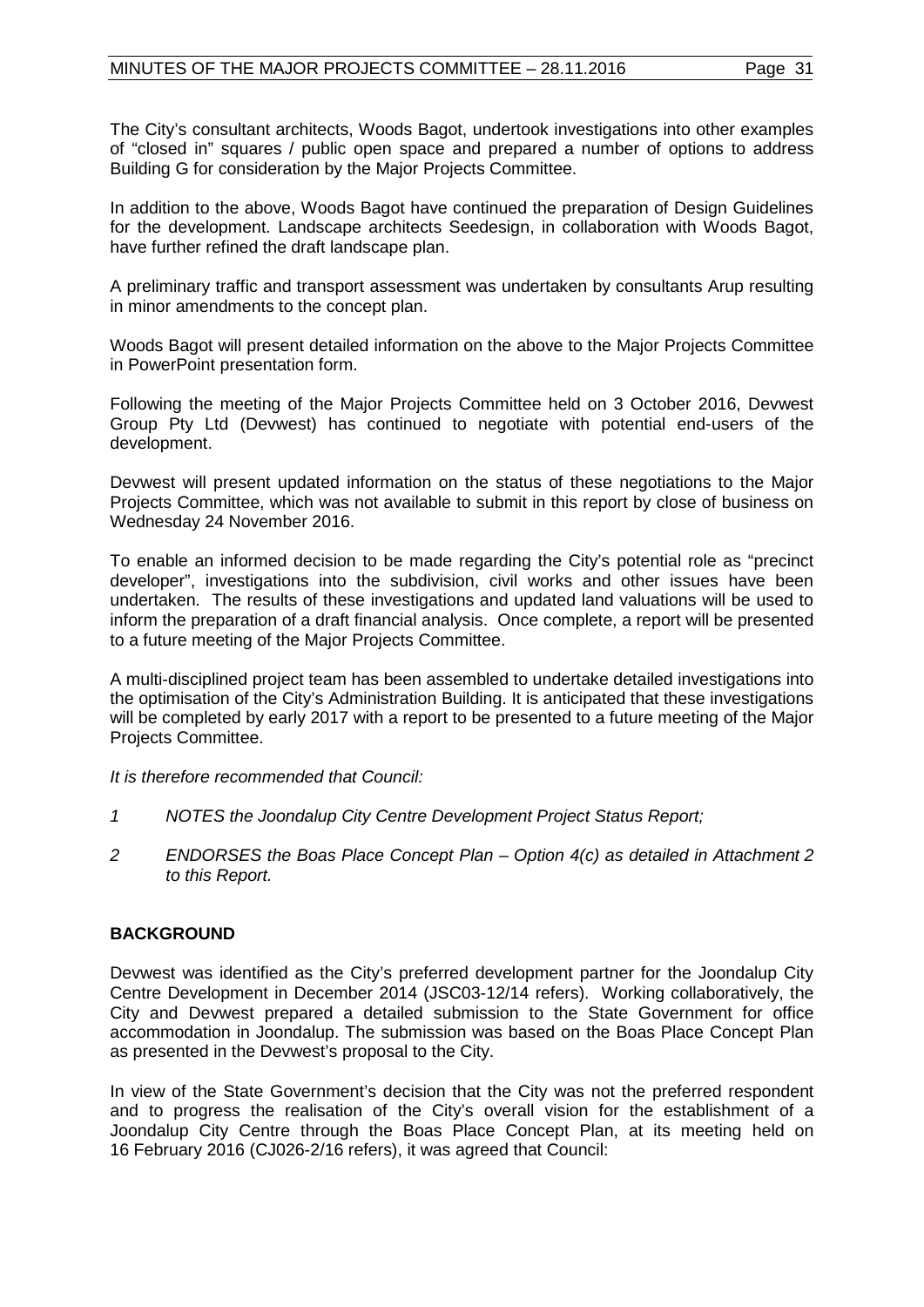- *"1 AUTHORISES the Chief Executive Officer, in light of the advice received from State Government on the City's office development proposal, to progress negotiations with Devwest Group Pty Ltd towards the review of the Boas Place Concept Plan and the development of a renewed strategy for the delivery of the components of the City Centre precinct;*
- *2 REQUESTS Devwest Group Pty Ltd to submit a revised Boas Place Concept Plan identifying proposals for development of the site."*

In negotiations with the City, Devwest reviewed the components of the Boas Place Concept Plan and identified potential uses and end-users for the development. The outcome of the review was presented to the Major Projects Committee at its meeting held on 4 April 2016.

In broad terms, Devwest proposed the following components and construction priorities for Boas Place:

- 1 Hotel.<br>2 Studer
- 2 Student accommodation.<br>3 Commercial office buildin
- 3 Commercial office building lead by market demand.
- 4 Aged care/independent living units co-located with child care and medical facilities.<br>5 Residential lead by market demand.
- 5 Residential lead by market demand.

Further amendments were made to the concept plan based on the specific requirements of the potential end-users identified by Devwest. At the meeting held on 1 August 2016, it was agreed that the Major Projects Committee, among other things:

*"2 ENDORSES the amended Joondalup City Centre Concept Plan Option 4 (SK0010 Rev A) for the purposes of advancing the project."*

At its adjourned meeting held on 3 October 2016 the Major Projects Committee identified that the location of mix-use Building G (mixed-use), on the eastern side of the development site fronting Boas Avenue, restricted the line of sight into Civic Square and the Joondalup Library. It was therefore requested by the Major Projects Committee that investigations be undertaken to create an "arrival" point with a better line of sight into Civic Square.

To enable the City to process negotiation of the Heads of Agreement with Devwest, the Major Projects Committee (meeting held on 1 August 2016) requested that a report be prepared on the implications, both financial and other, to the City assuming the role of precinct developer. The required investigations to facilitate the above commenced in October 2016.

In determining the components required to ensure the success of the Joondalup City Centre Development, investigations into the optimisation of the City's Administration Building were considered appropriate. Therefore at its meeting held on the 27 July 2015, the former Office Development Committee requested that a report be presented to Council outlining the options for the City's Administration Building.

# **DETAILS**

## **Boas Place Concept Plan**

Consultant architects Woods Bagot have made minor amendments to the concept plan (Attachment 1 refers) taking into consideration recommendations arising from the Town Planning / Submission Advice report prepared by the Rowe Group and the Traffic and Transport Technical Note prepared by Arup.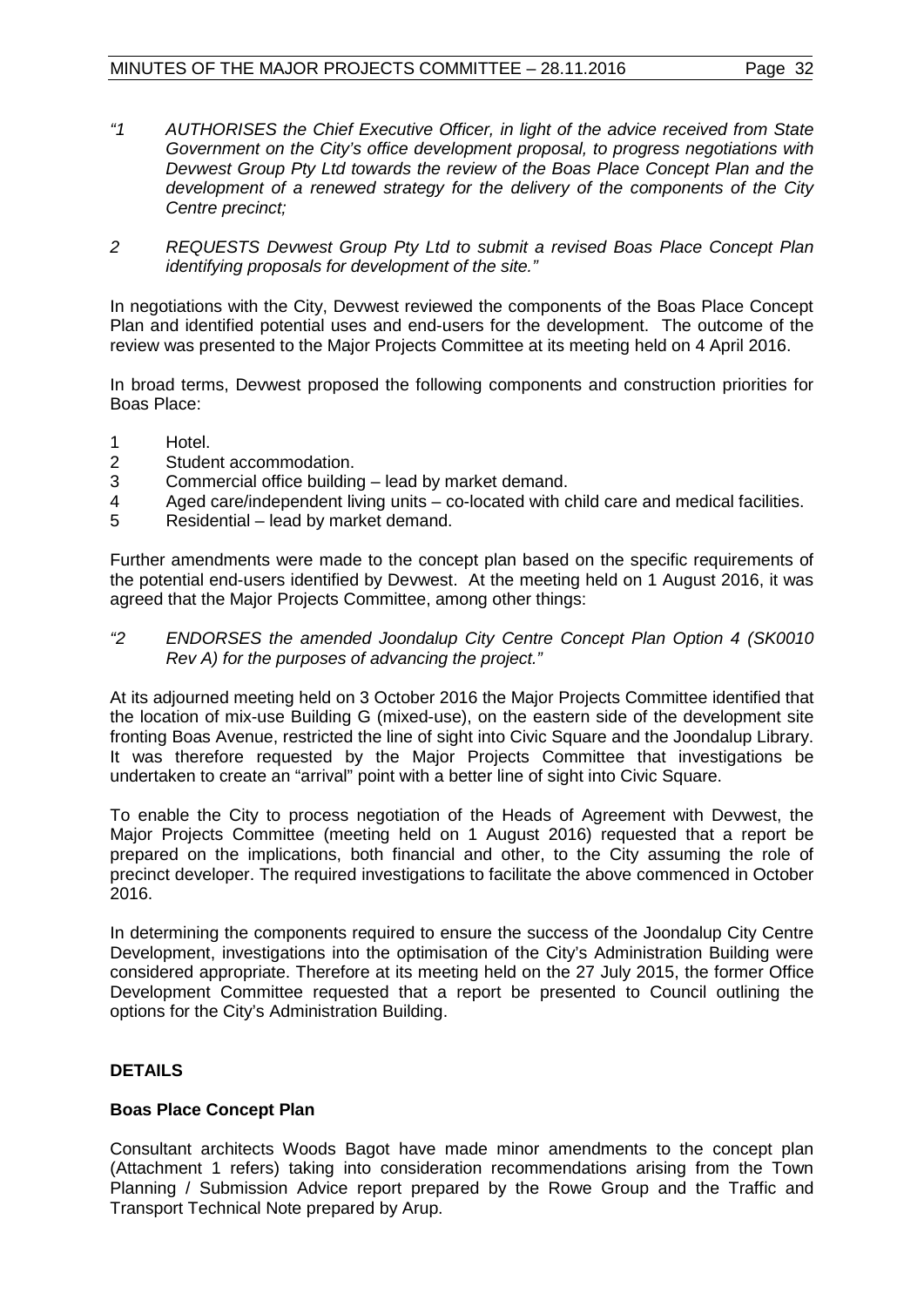The Rowe Group recommended that the portion of the proposed new southern accessway to the south and west of Building F (proposed aged-care/mixed use) be removed as it is considered that this provides no benefit to the development. Further, it is also considered that this portion of the accessway impacts on the pedestrian amenity provided through Central Walk.

Arup recommended service vehicle access be reviewed in detail to ensure that sufficient width is provided to allow emergency, delivery and refuse vehicle access.

The removal of a portion of the new southern accessway has allowed for Building F to be moved further south (by approximately two metres) to enable the roadway on the northern side of the building to be widened to allow better service vehicle access.

Woods Bagot prepared three options for addressing the creation of an "arrival" point into Civic Square. In addition precedent studies were undertaken on other successful "squares" where the entrance points are considered similar to Boas Place including:

- Placa Reial, Barcelona Spain
- Piazza San Marco, Venice Italy
- Spanish Steps, Rome Italy
- Federation Square, Melbourne.

The three options for amending the concept plan are as follows:

- Removal of Building G and the creation of entry steps up to Civic Square.
- The creation of two entrances defined by two canopies over the steps leading into Civic Square.
- The creation of one wider entrance defined by a canopy over the steps leading into Civic Square.

Further detailed information on the amendments to the concept plan, including the recommended option, will be provided to the Major Projects Committee in the form of a PowerPoint presentation by Woods Bagot. The options are detailed in Attachment 2 to this Report.

## **Design Guidelines**

Woods Bagot have progressed the preparation of the Boas Place Design Guidelines which will be given consideration by the developers of Boas Place when preparing development applications.

The guidelines are not enforceable through the City's planning framework, however a *Local Planning Policy* will be prepared for the development that incorporates the components of the guidelines critical to ensuring appropriate built form and activity particularly at ground level.

Once finalised, the Boas Place Design Guidelines will be presented to the Major Projects Committee for further consideration.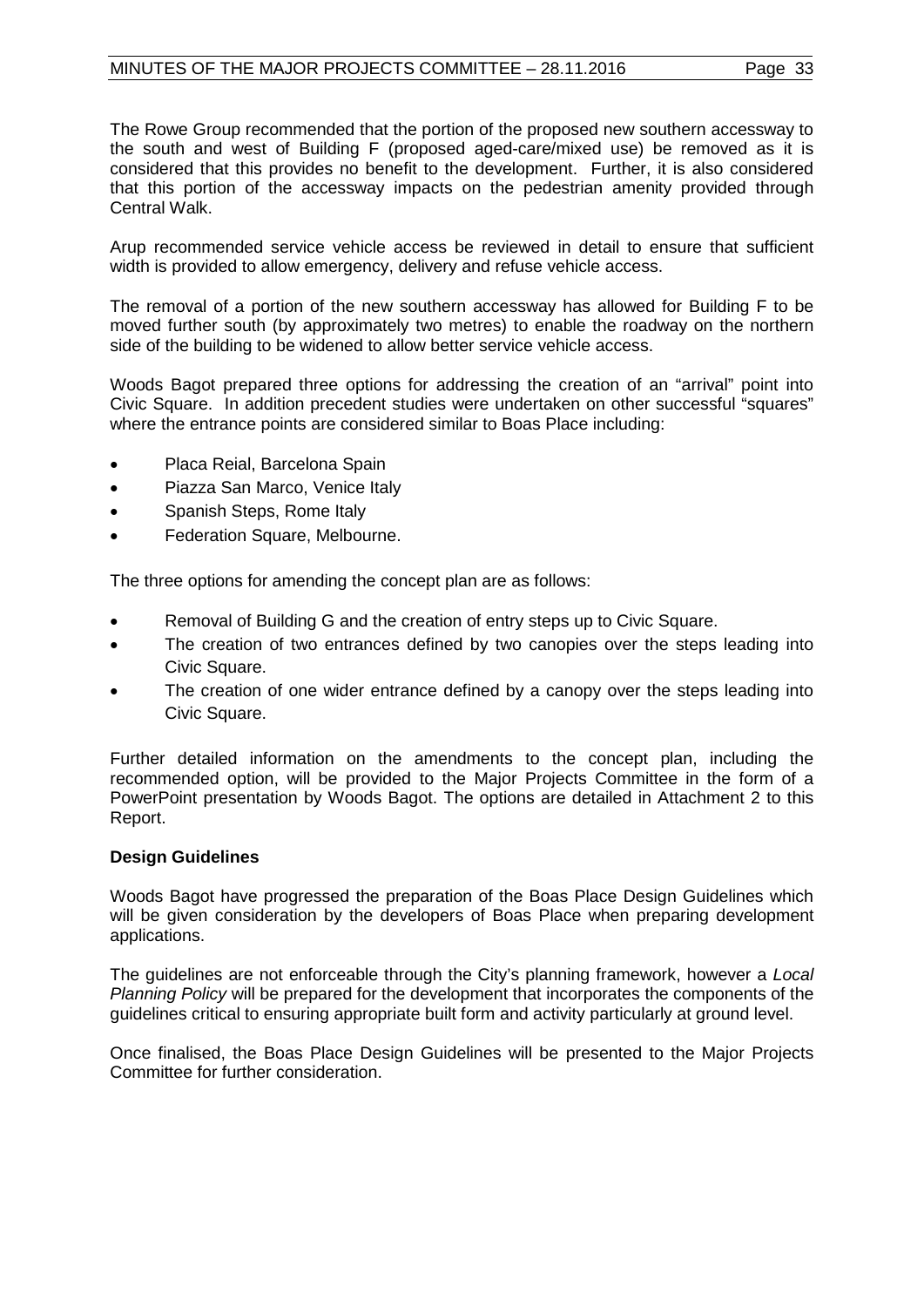# **Devwest Group Pty Ltd**

Devwest will provide updated information on the status of negotiations with potential end-users to the Major Projects Committee. The information will include the potential mix of end-users, individual building requirements and location and the contribution the end-users will make to achieving the City's vision for the development. This information was not available for inclusion in this report by close of business on Wednesday 24 November 2016.

# **The City as Precinct Developer**

The City engaged consultants the Rowe Group to provide advice and opinion on the town planning and submission of the Joondalup City Centre Development site. The work undertaken by the Rowe Group focussed on the following scope:

- Review of all relevant planning information.
- Testing of desired land uses against planning review.
- Site opportunities and constraints identification.
- Staging opportunities and constraints.
- Advice with regard to planning framework.
- Review of feature survey and other available site information.
- Identification of public utilities.
- Estimated costs for public utilities, earthworks, civic works and other subdivision costs.
- Potential conditions of subdivision approval.
- Project program.

Information obtained during this work as well as other potential costs (such as updated land valuations) will inform the preparation of a financial analysis of the implications to the City as precinct developer. Once completed, a detailed report will be presented to the Major Projects Committee.

## **Optimisation of the City's Administration Building**

A multi-disciplined project team has been engaged to undertake extensive investigations into the potential options for the City's Administration Building. The project team consists of consultants in the fields of:

- architecture
- building services
- structural engineering
- cost consultancy
- market analysis and valuation
- building surveying.

In accordance with the agreed program, an interim report will be provided to the City by December 2016 with the final report which includes recommended options to be received by the end of February 2017.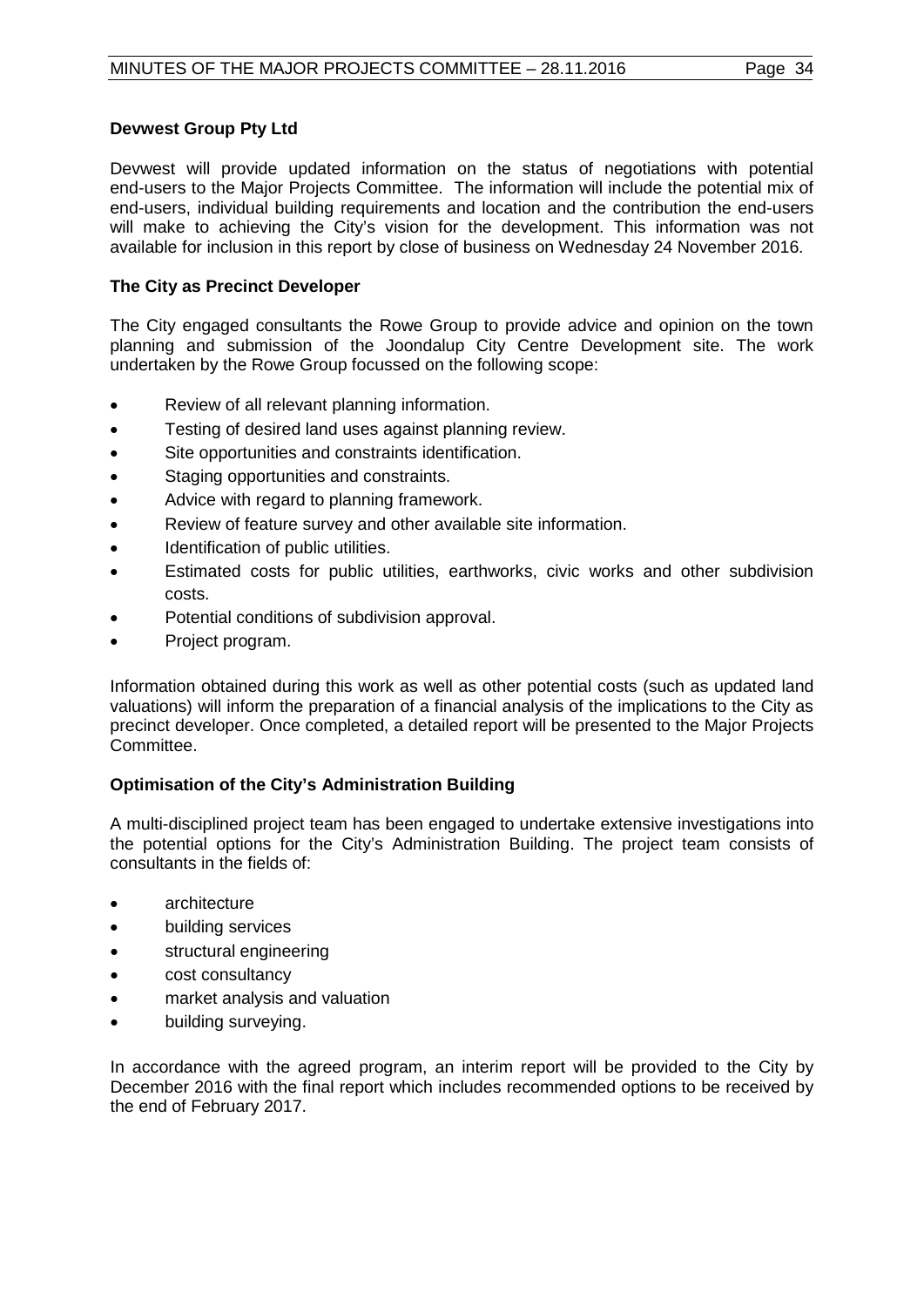# **Issues and options considered**

The finalisation and endorsement of the Boas Place concept plan will enable marketing materials to be prepared to raise awareness of the project in the market place. Further, it will also enable the progression of negotiations with Devwest.

# **Legislation / Strategic Community Plan / policy implications**

| Legislation                     | The structure through which the City will facilitate any<br>agreement with its development partner will comply<br>with the City's obligations under the Local Government<br>Act 1995.<br>The development of the site (Lot 507 (90) Boas<br>$\bullet$<br>Avenue, Lot 496 (70) Davidson Terrace and part Lot<br>497 (102) Boas Avenue, Joondalup) is subject to the<br>provision of District Planning Scheme No. 2. |
|---------------------------------|-------------------------------------------------------------------------------------------------------------------------------------------------------------------------------------------------------------------------------------------------------------------------------------------------------------------------------------------------------------------------------------------------------------------|
| <b>Strategic Community Plan</b> |                                                                                                                                                                                                                                                                                                                                                                                                                   |
| Key theme                       | <b>Quality Urban Development.</b>                                                                                                                                                                                                                                                                                                                                                                                 |
| <b>Objective</b>                | City Centre development.                                                                                                                                                                                                                                                                                                                                                                                          |
| <b>Strategic initiative</b>     | Pursue the development of commercial office buildings within<br>the Joondalup City Centre.                                                                                                                                                                                                                                                                                                                        |
| <b>Policy</b>                   | The development of the site is subject to the provisions of the<br>relevant City of Joondalup planning policies.                                                                                                                                                                                                                                                                                                  |
|                                 | The project will also require the preparation of the Local<br>Planning Policy.                                                                                                                                                                                                                                                                                                                                    |

## **Risk management considerations**

A risk management assessment will be a required component of the contract documents preparation phase and the business plan process required for any disposal of City owned land.

# **Financial / budget implications**

Current financial year impact

| Account no.          | 220-C1041   |  |  |                                                       |  |
|----------------------|-------------|--|--|-------------------------------------------------------|--|
| <b>Budget Item</b>   |             |  |  | Joondalup City Centre Commercial Office Development - |  |
|                      | $220 - 2$ . |  |  |                                                       |  |
| <b>Budget amount</b> | \$878.011   |  |  |                                                       |  |
| Amount spent to date | \$178,688   |  |  |                                                       |  |
| <b>Balance</b>       | \$699,323   |  |  |                                                       |  |

The approved 2016-17 project budget makes provision for legal advice, other consultancy, subdivision costs and marketing / promotion.

The project acknowledges that a business plan process will be undertaken in accordance with the City's obligations under the *Local Government Act 1995.*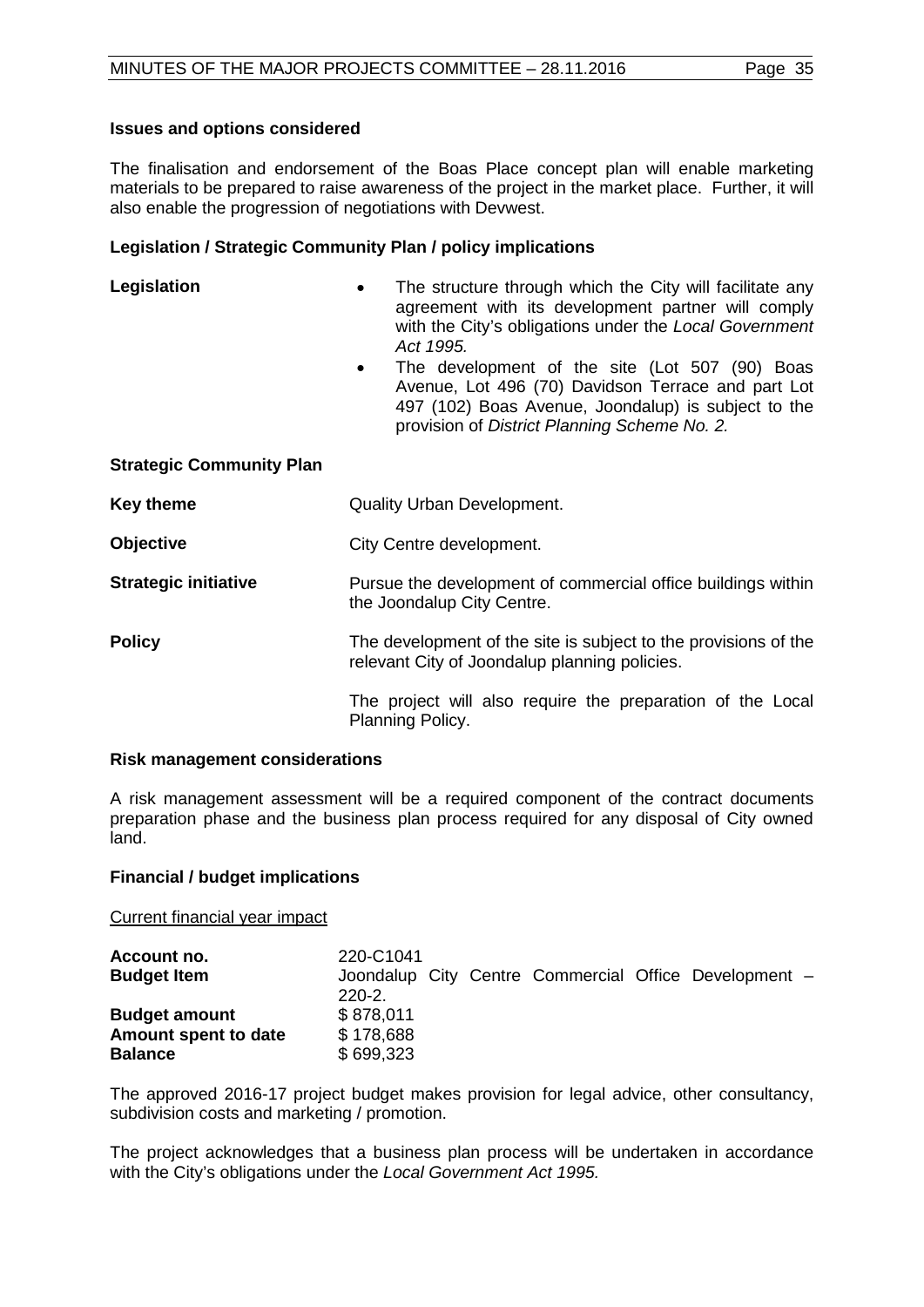Further potential financial implications are provided in the report titled *Joondalup City Centre Development – Financial Implications to the City as Precinct Developer* on this agenda*.*

All amounts quoted in this report are exclusive of GST.

#### **Regional significance**

The substantial commercial component of the integrated mixed-used development across Lot 507 (90) Boas Avenue and Lot 496 (70) Davidson Terrace Joondalup will enhance the vitality and vibrancy of the City Centre by increasing the number of people attracted to it for work, retail, leisure, entertainment and commercial purposes. This, together with the attraction of permanent residents to the development, will provide the impetus for the City Centre to grow and become the preferred location for investment in high-order public and private employment generating infrastructure – key performance indicators identified by the State Government for the classification of a "primary centre" articulated in *Directions 2031 and Beyond.*

#### **Sustainability implications**

#### Environmental

Environmental sustainability initiatives will be incorporated into the proposed design of all components of the entire development. The sustainability focus is underpinned by two core principles:

- Enhance the end user experience and provide a high quality environment.
- Reduce operating expenses with sensible solutions that satisfy whole of life considerations.

#### Social

The total development of Boas Place will offer a range of attractions and activities for locals, workers, visitors and tourists to see and do, throughout different times of the day, week and year.

Reflecting Joondalup's unique community profile and diverse mix of businesses, educational, health, retail and other uses already present in the Joondalup City Centre, Boas Place will be a destination where everybody feels welcome. Boas Place will provide flexibility in many aspects of the work / life balance and will be a place to work, socialise, network, shop and relax.

#### Economic

The overall economic impacts of the total development of Boas Place include one-off construction impacts and on-going impacts generated by additional employment.

The current *Boas Place Concept Plan* predicts that the total benefit, including flow on impact, to the Joondalup economy will be 2,920 jobs. It is anticipated that of this number, 63% of the jobs generated will be taken up by local residents (some 1,857). This is likely to have a significant positive impact on the wider Perth metropolitan transport system by improving the employment self-sufficiency of the region.

The total on-going impact on the Australian economy will be in the vicinity of \$648 million in additional output and a total of 3,175 jobs added to the Australian economy.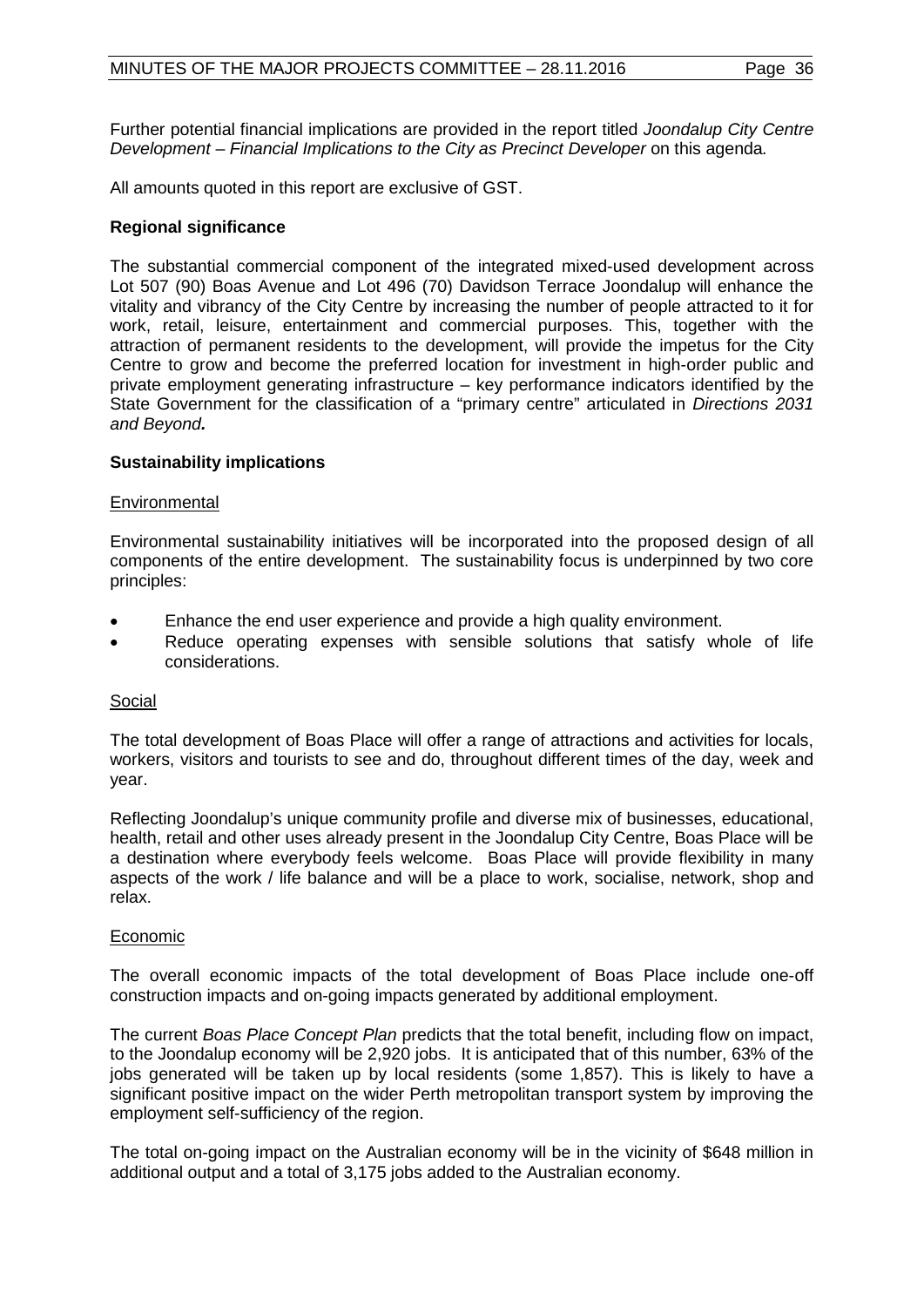The addition of 800 State Government officers, located in the new office building on the corner of Shenton Avenue and Davidson Terrace, will also benefit the Joondalup City Centre Development. These officers will increase the customer base for the commercial / retail tenants of the development and act as an attractor to potential end-users.

## **Consultation**

In determining the proposed concept plan options, substantial consultation was undertaken with external consultants including Arup, Rowe Group, Woods Bagot and Seedesign. Devwest also provided input based on their negotiations with potential end-users and current market conditions.

## **COMMENT**

It is considered that the amended concept plan maintains Council's overall objectives and vision for the project.

# **VOTING REQUIREMENTS**

Simple Majority.

*The Chief Executive Officer left the room at 8.35pm and returned at 8.38pm.*

*Cr Chester left the room at 8.44pm and returned at 8.46pm.*

*The Director Planning and Community Development left the room at 9.14pm.*

*Cr Jones left the room at 9.17pm and returned at 9.18pm.*

## **OFFICER'S RECOMMENDATION**

That Council:

- 1 NOTES the Joondalup City Centre Development Project Status Report;
- 2 ENDORSES the Boas Place Concept Plan Option 4(c) as detailed in Attachment 2 to this Report.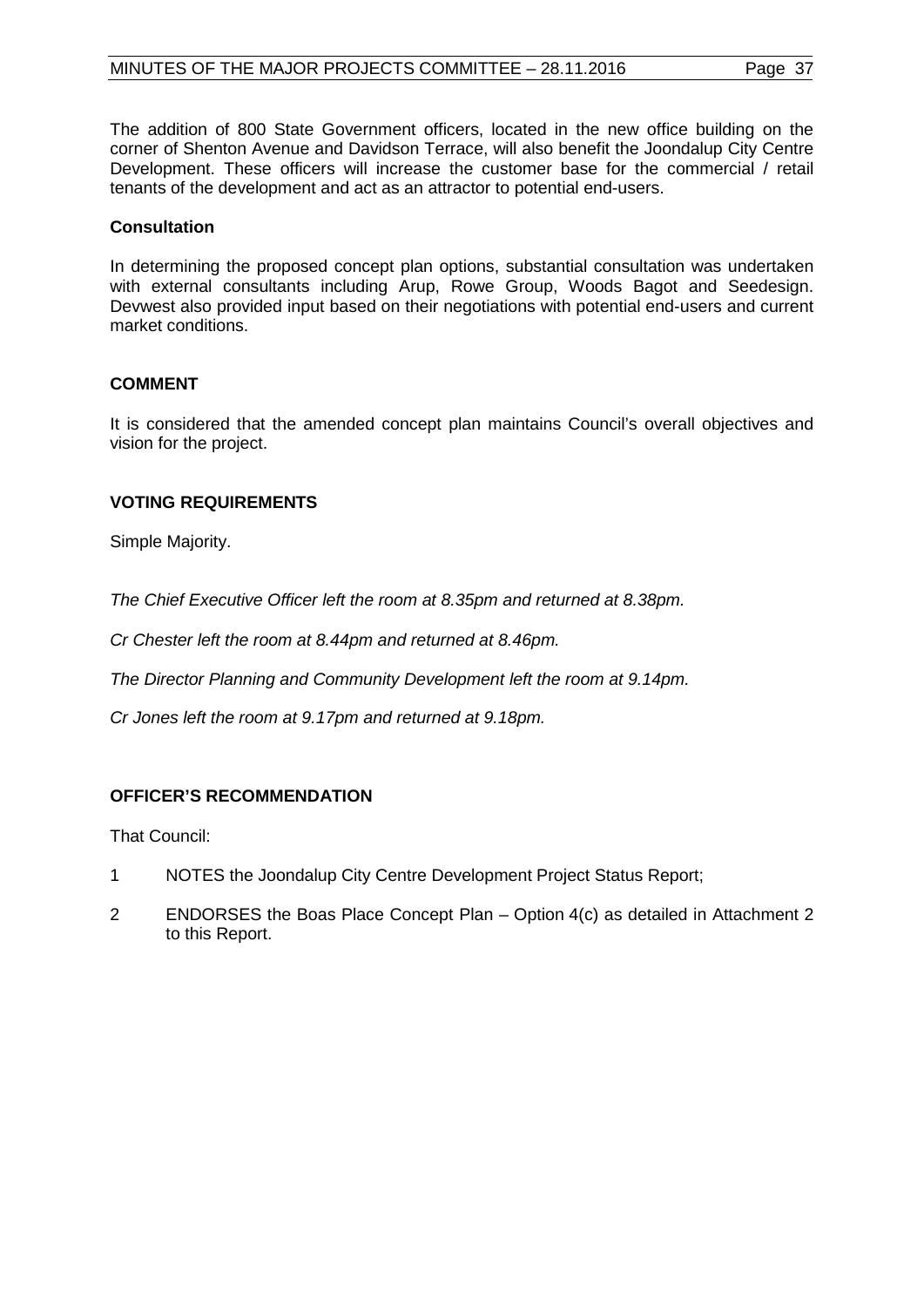**MOVED Cr Hollywood, SECONDED Cr Gobbert that the Major Projects Committee:** 

- **1 NOTES the Joondalup City Centre Development Project Status Report;**
- **2 REQUESTS further refinement of the Boas Place Concept Plan to ensure that:**
	- **2.1 Building G has minimal impact on the western facade of the library building;**
	- **2.2 the pedestrian accessway between Building G and Building A be redesigned to enable an engaging pedestrian experience;**
	- **2.3 the new accessway to the south of Building H be revised to give focus to a pedestrian environment, with a possible restricted vehicle access, as well as respect the natural area of Central Park.**

#### **The Motion was Put and CARRIED (7/0)**

**In favour of the Motion:** Mayor Pickard, Crs Chester, Fishwick, Gobbert, Hollywood, Jones and Norman.

*Appendix 3 refers*

*[To access this attachment on electronic document, click here: Attach3agnMP161128.pdf](http://www.joondalup.wa.gov.au/files/committees/MAPC/2016/Attach3agnMP161128.pdf)*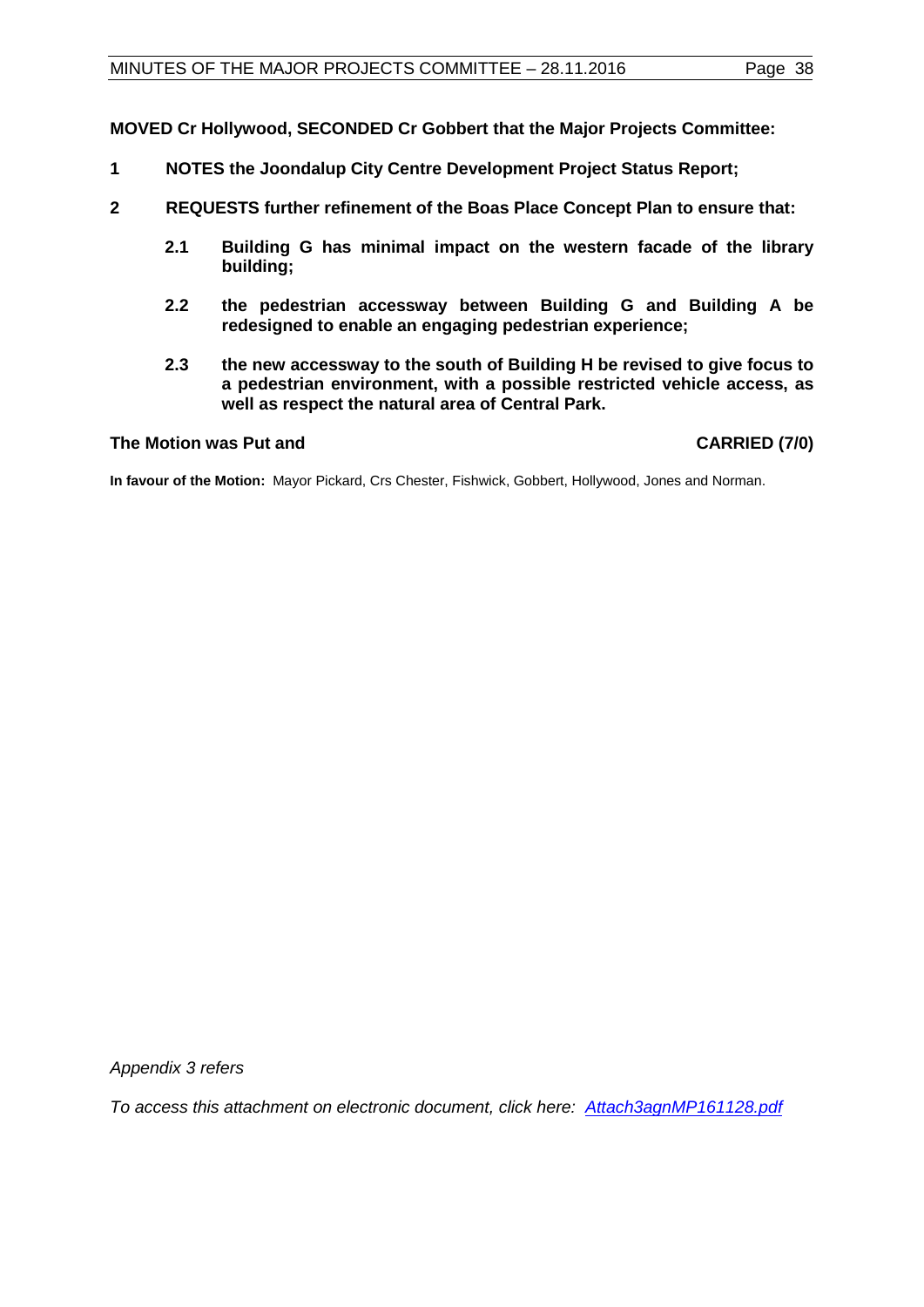*Messrs Tony Hatt, Chad Ferguson and Damon Ferguson of Devwest Group Pty Ltd and Mr Will Schofield of Woods Bagot Architecture left the room at 9.23pm.*

#### **Disclosure of Proximity Interest**

| <b>Name/Position</b>      | <b>Cr Russell Poliwka.</b>                                     |
|---------------------------|----------------------------------------------------------------|
| <b>Item No./Subject</b>   | Item 4 - Confidential - Joondalup City Centre Development -    |
|                           | Memorandum of Understanding.                                   |
| <b>Nature of interest</b> | Proximity Interest.                                            |
| <b>Extent of Interest</b> | Cr Poliwka owns property adjacent to the Joondalup City Centre |
|                           | development.                                                   |

# <span id="page-38-0"></span>**ITEM 4 CONFIDENTIAL - JOONDALUP CITY CENTRE DEVELOPMENT - MEMORANDUM OF UNDERSTANDING**

**WARD** North

- **RESPONSIBLE** Mr Garry Hunt<br> **DIRECTOR** Office of the CI **Diffice of the CEO**
- **FILE NUMBER** 103036, 101515
- **ATTACHMENT** Nil.
- **AUTHORITY / DISCRETION** Executive The substantial direction setting and oversight role of Council, such as adopting plans and reports, accepting tenders, directing operations, setting and amending budgets.

This Report is confidential in accordance with section 5.23(2)(c) of the *Local Government Act 1995*, which also permits the meeting to be closed to the public for business relating to the following:

*a contract entered into, or which may be entered into, by the local government and which relates to a matter to be discussed at the meeting.*

A full report was provided to Elected Members under separate cover. The report is not for publication.

# **OFFICER'S RECOMMENDATION**

That Council AUTHORISES the Chief Executive Officer to pursue negotiations for a new Memorandum of Understanding with Devwest Group Pty Ltd as identified in Option 3 of this Report.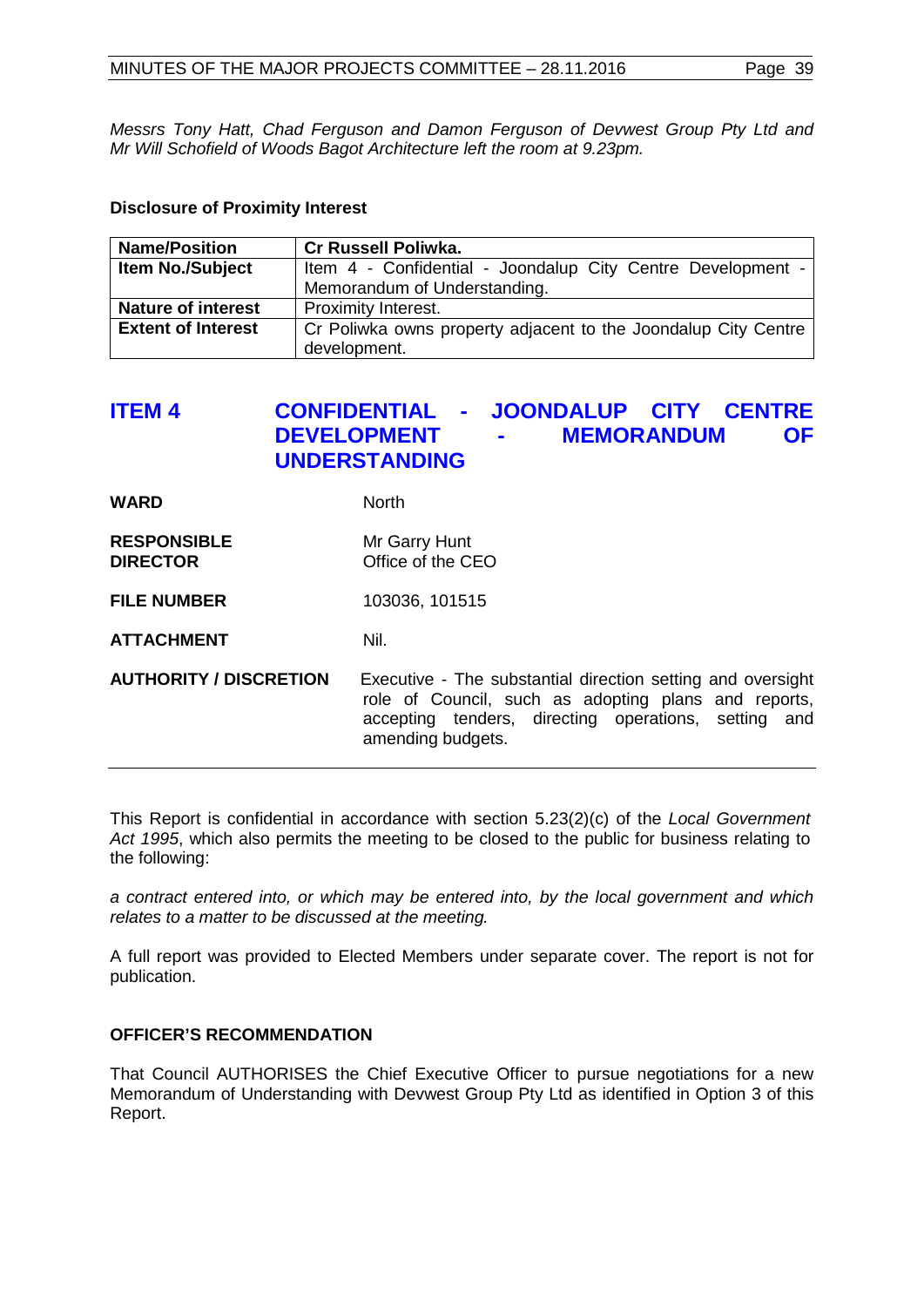**MOVED Cr Fishwick, SECONDED Cr Hollywood that Council AUTHORISES the:**

- **1 Chief Executive Officer to extend the exclusivity period of the Memorandum of Understanding with Devwest Group Pty Ltd for a period of nine months to commence from 11 December 2016;**
- **2 commencement of negotiations with Devwest Group Pty Ltd for a new Memorandum of Understanding for one or more components of the Boas Place Concept Plan or either one or more of the lots or specific sites of the development being Lot 507 (90) Boas Avenue, Lot 496 (70) Davidson Terrace and part Lot 497 (102) Boas Avenue, Joondalup.**

#### **The Motion was Put and CARRIED (7/0)**

**In favour of the Motion:** Mayor Pickard, Crs Chester, Fishwick, Gobbert, Hollywood, Jones and Norman.